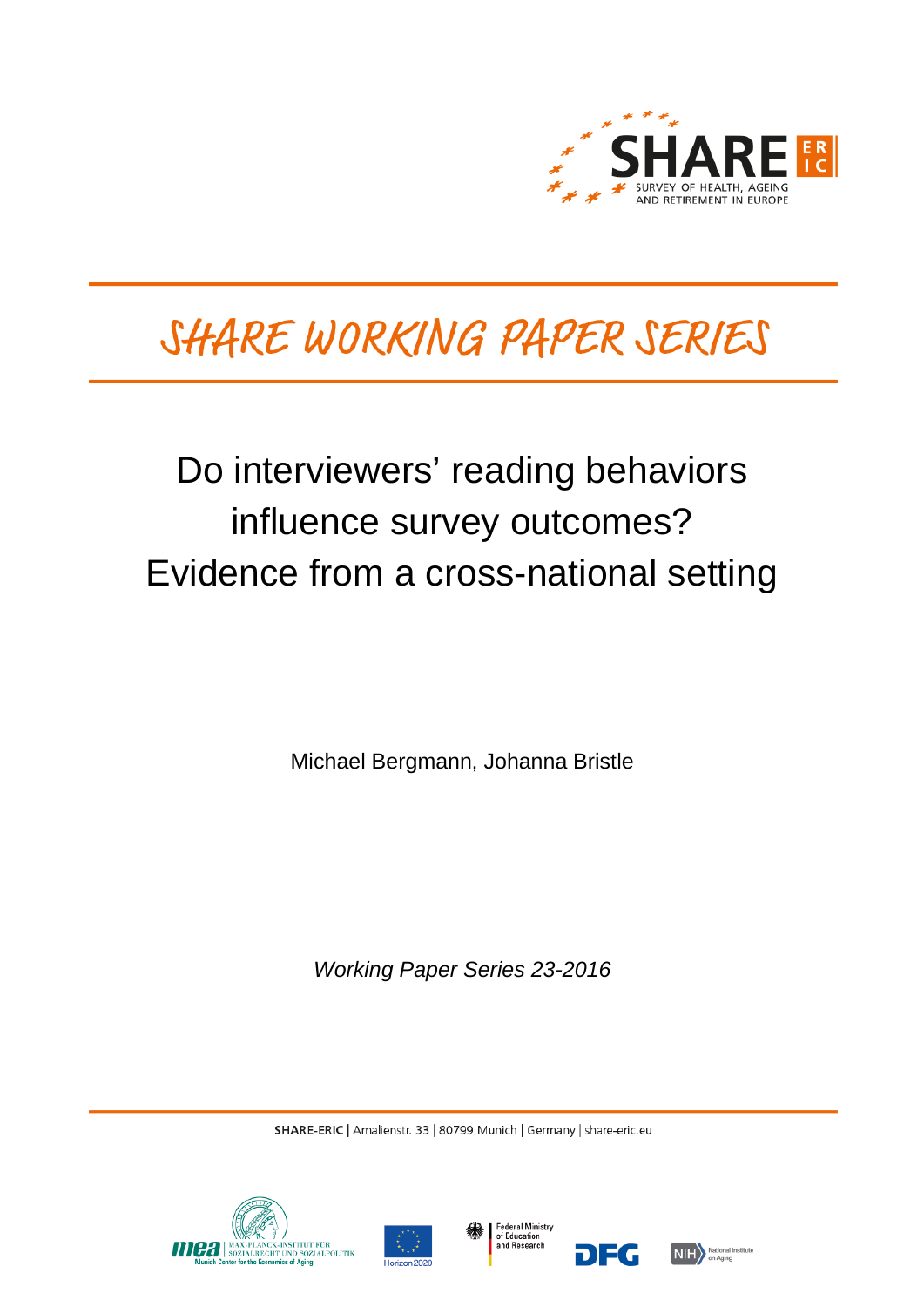# **Do Interviewers' Reading Behaviors Influence Survey Outcomes? Evidence from a Cross-National Setting**

*Michael Bergmann and Johanna Bristle\**

Munich Center for the Economics of Aging (MEA), Max Planck Institute for Social Law and Social Policy

*Abstract:* Interviewers play a fundamental role in collecting high-quality data in face-to-face surveys. Here, standardized interviewing is the gold standard in quantitative data collection, while deviations from this interviewing technique are supposed to have negative implications for survey outcomes. This paper contributes to the literature on deviant interviewer behavior by analyzing to what extent interviewers vary in their reading behavior with regard to intraindividual changes across the survey's field period and if this has implications for the survey outcomes. Using item-level paradata from the Survey of Health, Ageing and Retirement in Europe (SHARE), we focus our analyses on introduction items to selected modules of the questionnaire. In contrast to previous research, this offers us the possibility to disentangle reading and response time from interviewers and respondents. In addition, the data source allows us to carefully control for confounding effects. Based on a fixed effects approach, our results show systematic changes in interviewers' reading times. First, interviewers' reading times significantly decrease over the survey's field period, even when controlling for period effects, relevant respondent characteristics as well as specific aspects of the interview. Second, a cross-national comparison including 14 European countries plus Israel reveals that the decrease is uniform in nearly all of them suggesting its generalizability over a wide spectrum of conditions. Third, the decrease influences survey outcomes less negatively than expected and to a varying degree depending on the informational content of the item read by the interviewer. However, it is especially relevant for within-survey requests. On the basis of these findings, we discuss possible consequences for questionnaire design as well as interviewer training and fieldwork monitoring.

*Keywords:* interviewer behavior, paradata, reading time, cross-national survey

\*Corresponding author: Johanna Bristle; e-mail: bristle@mea.mpisoc.mpg.de.

Acknowledgment: This paper uses data from SHARE Wave 5 release 1.0.0, as of March 31st 2015 (DOI: 10.6103/SHARE.w5.100) or SHARE Wave 4 release 1.1.1, as of March 28th 2013 (DOI: 10.6103/SHARE.w4.111) or SHARE Waves 1 and 2 release 2.6.0, as of November 29th 2013 (DOI: 10.6103/SHARE.w1.260 and 10.6103/SHARE.w2.260) or SHARELIFE release 1.0.0, as of November 24th 2010 (DOI: 10.6103/SHARE.w3.100). The SHARE data collection has been primarily funded by the European Commission through the 5th Framework Programme (project QLK6-CT-2001-00360 in the thematic programme Quality of Life), through the 6th Framework Programme (projects SHARE-I3, RII-CT-2006-062193, COMPARE, CIT5- CT-2005- 028857, and SHARELIFE, CIT4-CT-2006-028812) and through the 7th Framework Programme (SHARE-PREP, N° 211909, SHARE-LEAP, N° 227822 and SHARE M4, N° 261982). Additional funding from the U.S. National Institute on Aging (U01 AG09740-13S2, P01 AG005842, P01 AG08291, P30 AG12815, R21 AG025169, Y1-AG-4553-01, IAG BSR06-11 and OGHA 04-064) and the German Ministry of Education and Research as well as from various national sources is gratefully acknowledged (see www.share-project.org for a full list of funding institutions).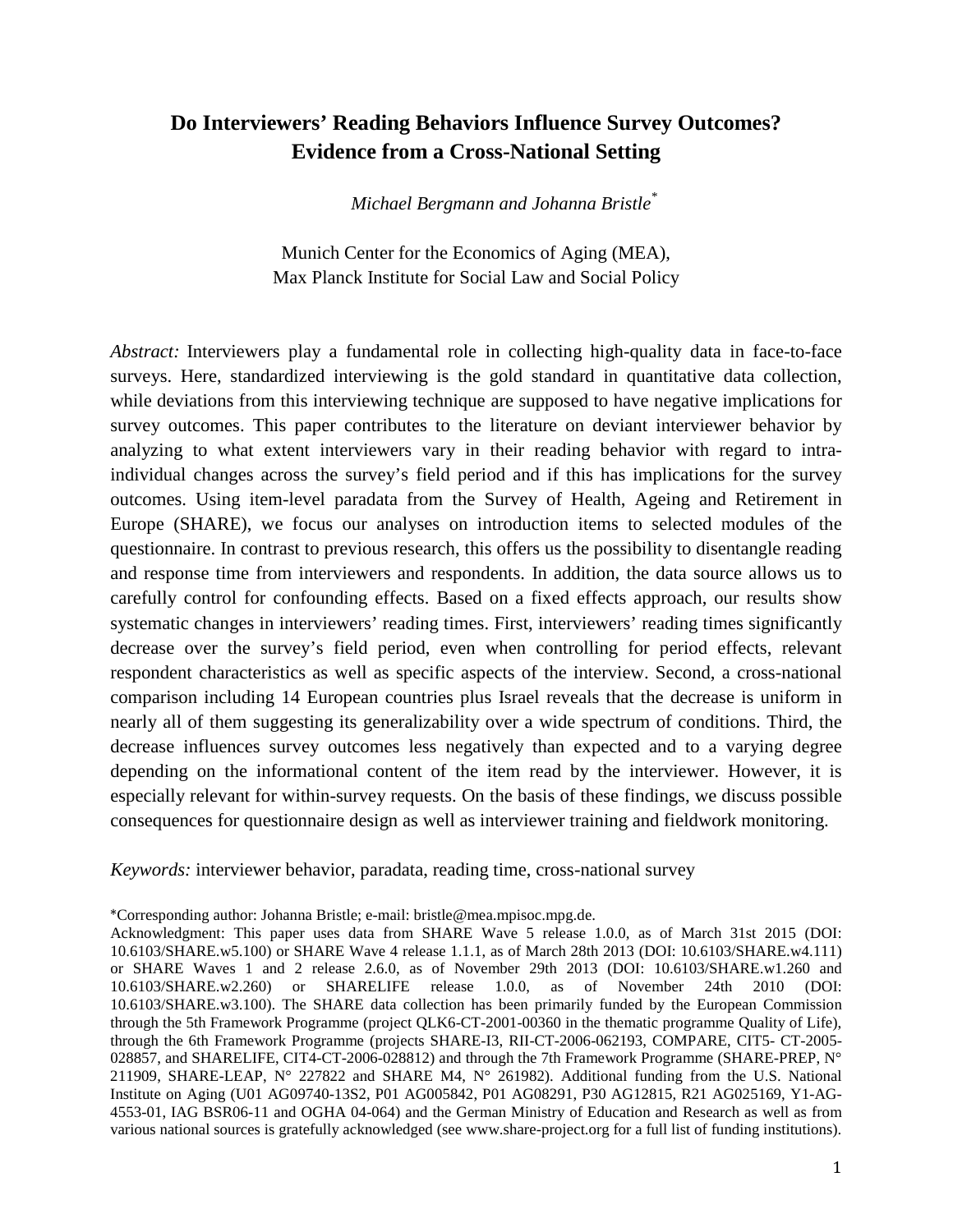### **1. Introduction**

The current gold standard in quantitative data collection to minimize interviewer influence is standardized interviewing. The intention of standardized interviewing is to keep the interview situation for all respondents constant in order to produce consistent measurements and to ensure replicability [\(Groves, et al., 2009\)](#page-28-0). Such characteristics of collected responses are especially important when it comes to large cross-national surveys that are very often conducted face-toface. This, however, is exactly when the reading behavior of interviewers, as one key component of standardized interviewing, comes into play. Despite the amount of research documenting interviewer effects in general on the measurement of survey variables [\(Hansen, et al., 1961,](#page-28-1) [Kish,](#page-28-2)  [1962,](#page-28-2) [Freeman and Butler, 1976,](#page-28-3) [Collins and Butcher, 1983,](#page-27-0) [Mangione, et al., 1992,](#page-29-0) [Davis, et al.,](#page-28-4)  [2010,](#page-28-4) [West, et al., 2013,](#page-29-1) [Schnell and Kreuter, 2005\)](#page-29-2) as well as with respect to realizing contact [\(Lipps and Benson, 2005,](#page-28-5) [Blom, et al., 2011\)](#page-27-1) or achieving cooperation [\(Bristle, et al., 2014,](#page-27-2) [Blom, et al., 2011\)](#page-27-1), the literature on utilizing interviewers' mere reading times of questions and instructions to investigate survey outcomes is scarce.

While some papers try to disentangle interviewer, respondent and item influences on response times [\(Olson and Smyth, 2015,](#page-29-3) [Couper and Kreuter, 2013\)](#page-28-6), this has not been done yet with respect to interviewers' reading times. Although there is evidence that the overall interview length decreases over the survey's field period [\(Olson and Peytchev, 2007\)](#page-29-4) and that interviewers become somewhat less careful with survey instructions as their experience with the procedures increases [\(Olson and Bilgen, 2011,](#page-29-5) [Chromy, et al., 2005\)](#page-27-3), the question how this might influence survey data in a substantial way is less clear. In an early work based on telephone interviews Groves and Magilavy [\(1986\)](#page-28-7) found significant variation of interviewer reading behavior, but rather low correlation with survey outcomes. Other studies focusing on the role of interviewer experience tap their reading behavior only marginally [\(Olson and Peytchev, 2007,](#page-29-4) [Lipps and](#page-28-8)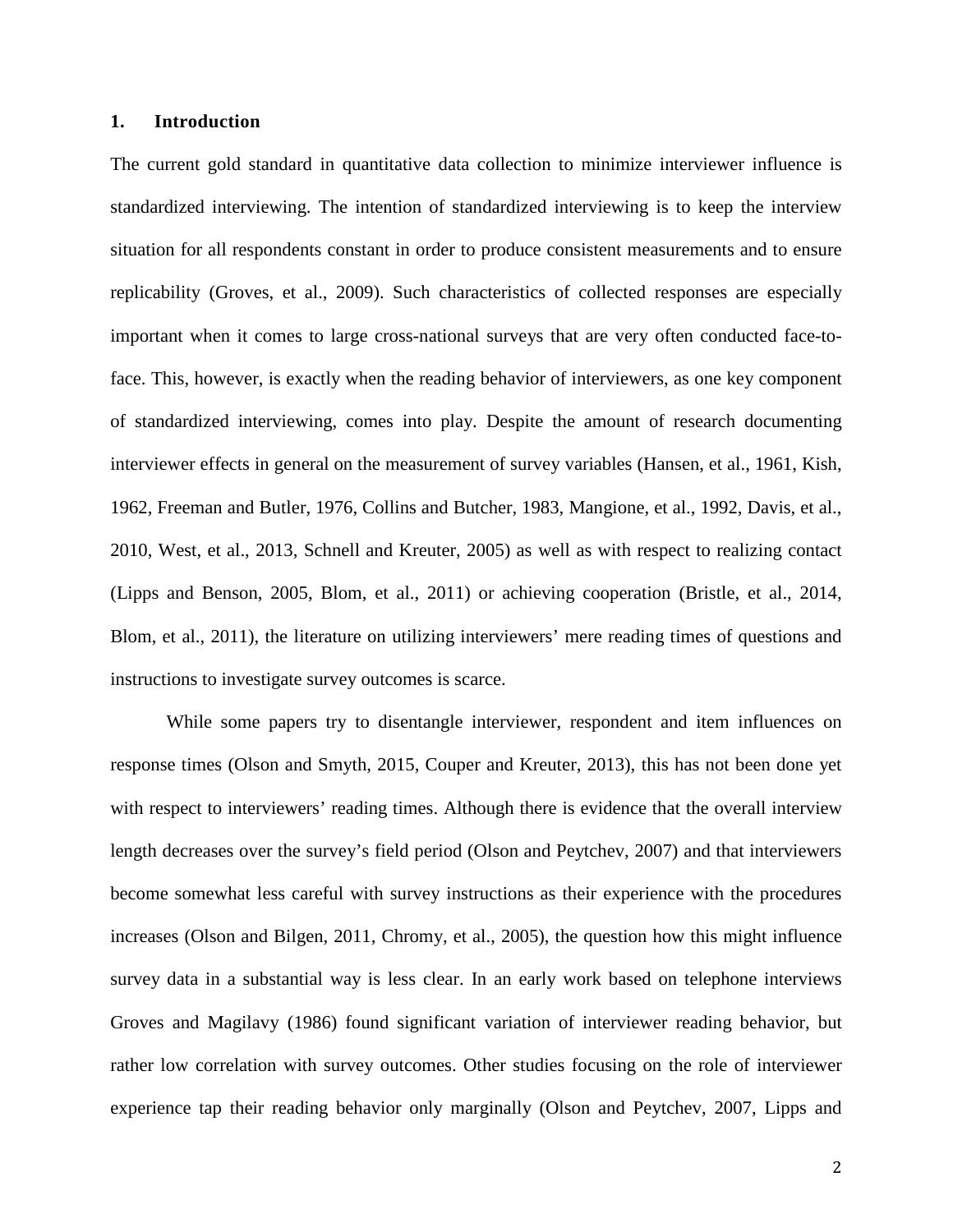[Pollien, 2011,](#page-28-8) [Olson and Bilgen, 2011\)](#page-29-5). Furthermore, previous work in this field is frequently limited to a single study from one country only. Therefore, the central aim of this paper is to shed light on the question, if and how a change in interviewers' reading times and thus a deviation from standardized interviewing matter with respect to substantive findings in a cross-national face-to-face survey. Especially in a cross-national setting involving different cultural contexts, comparability and standardization of interviewing are of utmost importance.

In face-to-face surveys interviewers play a crucial role in data collection as they are directly interacting with the respondents [\(Hox, 1994\)](#page-28-9). They can either be seen as one type of error source introducing variance to the interview situation or they can be seen as opportunity to assist respondents during the process of answering survey questions. Strictly standardized interviewing intends to reduce the influence of the interviewer as interviewer deviations are seen as an error source, which might bias the data and negatively affect survey data quality [\(Fowler](#page-28-10)  [and Mangione, 1990\)](#page-28-10). Therefore, one explicit instruction for interviewers is to read question texts exactly as they are worded. According to [Groves and colleagues \(2009, p. 305\)](#page-27-3) "[u]niform wording of questions asked is perhaps the most fundamental and universally supported principle of standardized interviewing", as it intends to reduce interviewer bias.

In practice, however, things look different. Studies frequently show that interviewers do not follow the rules of standardized interviewing, but instead change their interviewing behavior as they gain more experience – either from prior surveys (Bradburn [and Sudman, 1979,](#page-27-4) [Chromy,](#page-27-3)  [et al., 2005\)](#page-27-3) or from earlier interviews over the survey's field period [\(Cannell, et al., 1977,](#page-27-5) [Fowler, 1991,](#page-28-11) [Olson and Peytchev, 2007\)](#page-29-4). From a theoretical point of view such an interviewer behavior can be explained by principal-agent theory [\(Jensen and Meckling, 1976,](#page-28-12) [see Kosyakova,](#page-28-13)  [et al., 2015 for an application in the field of survey methodology\)](#page-28-13). This perspective considers interviewers as rational agents with own intentions that probably differ from the researcher's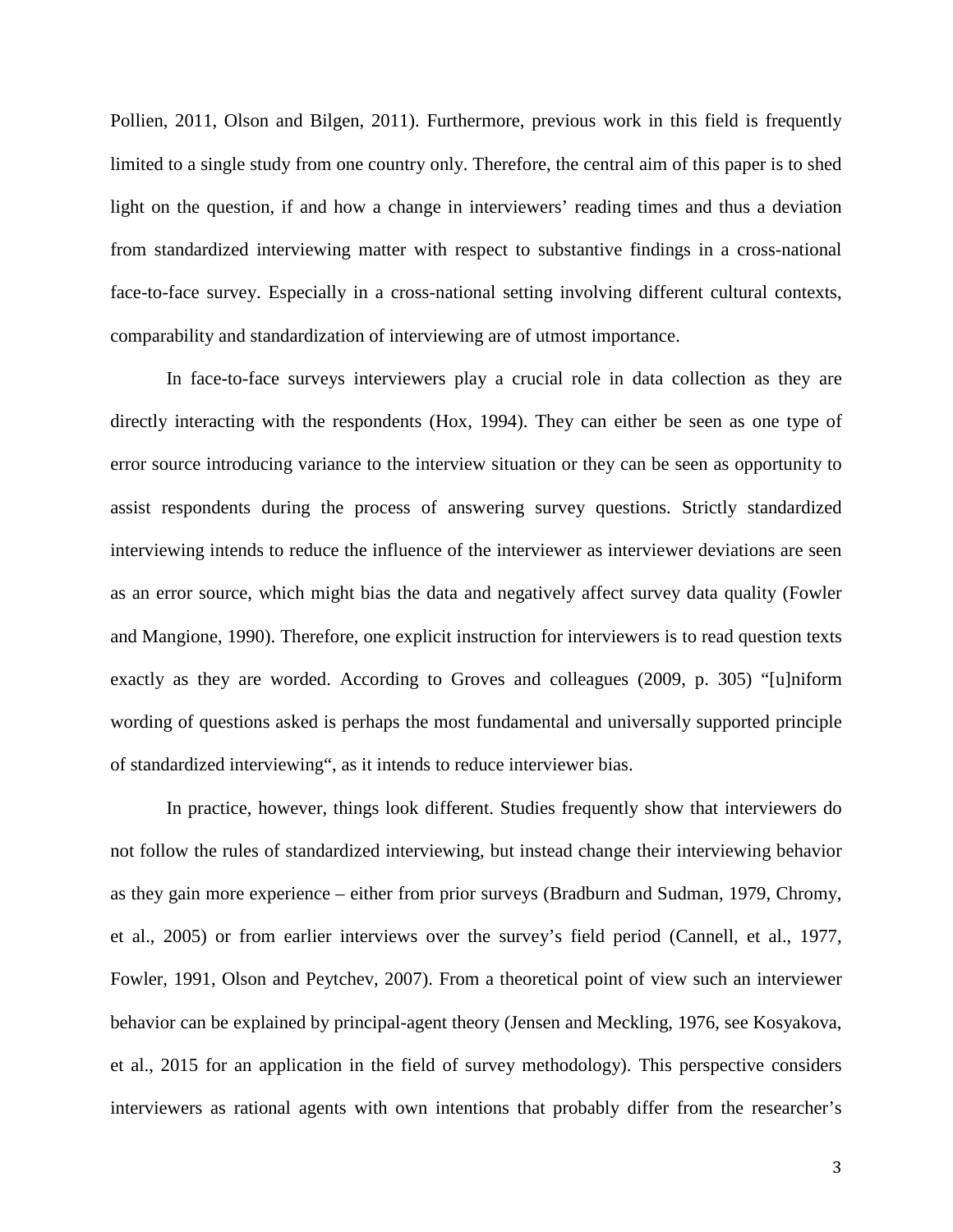objectives. A principal-agent (or more specifically, a moral-hazard) problem arises if the principal (here the researcher) cannot monitor every single action taken by the agent (the interviewer) and if the latter has an incentive to behave in a way that the former does not want. Such unintended actions due to asymmetric information can include, for example, skipping specific questions [\(Kosyakova, et al., 2015\)](#page-28-13), but also simply shortening questions or speeding through sections of the questionnaire [\(Fowler and Mangione, 1990,](#page-28-10) [Matschinger, et al., 2005,](#page-29-6) [Brüderl, et al., 2012\)](#page-27-6). The latter becomes especially relevant when interviewers are paid per completed interview (instead of being paid per hour), because then interviewers have a strong incentive to conduct an interview in a short time.

Based on these considerations we can formulate three hypotheses that we will test in our study. First, we expect that only a small proportion of interviewers will strictly follow the rules of standardized interviewing, i.e. read question texts exactly as they are worded. Instead, it seems more likely that interviewers will adjust their reading behavior over the survey's field period resulting in a decrease of reading time for particular questions (shortening effect), even when thoroughly controlling for respondents' characteristics and specific aspects of the interview situation. Second, following the argument that it is a rational behavior to shorten interviews given a payment structure by interview instead of by hour, we expect that such a decrease of reading time is uniform across countries and thus can be generalized. Third, we further hypothesize that, depending on the amount of informational content, which is shortened or read out very fast, this will affect measurement and thus substantive findings to a varying extent. A strong decline in reading time as well as a very short reading time should then be associated with less reliable and less informed responses. In particular, this should be the case with respect to within-survey requests. Within-survey requests ask the respondent to consent or agree to the collection of additional data and go beyond the traditional question-answer situation. This includes, for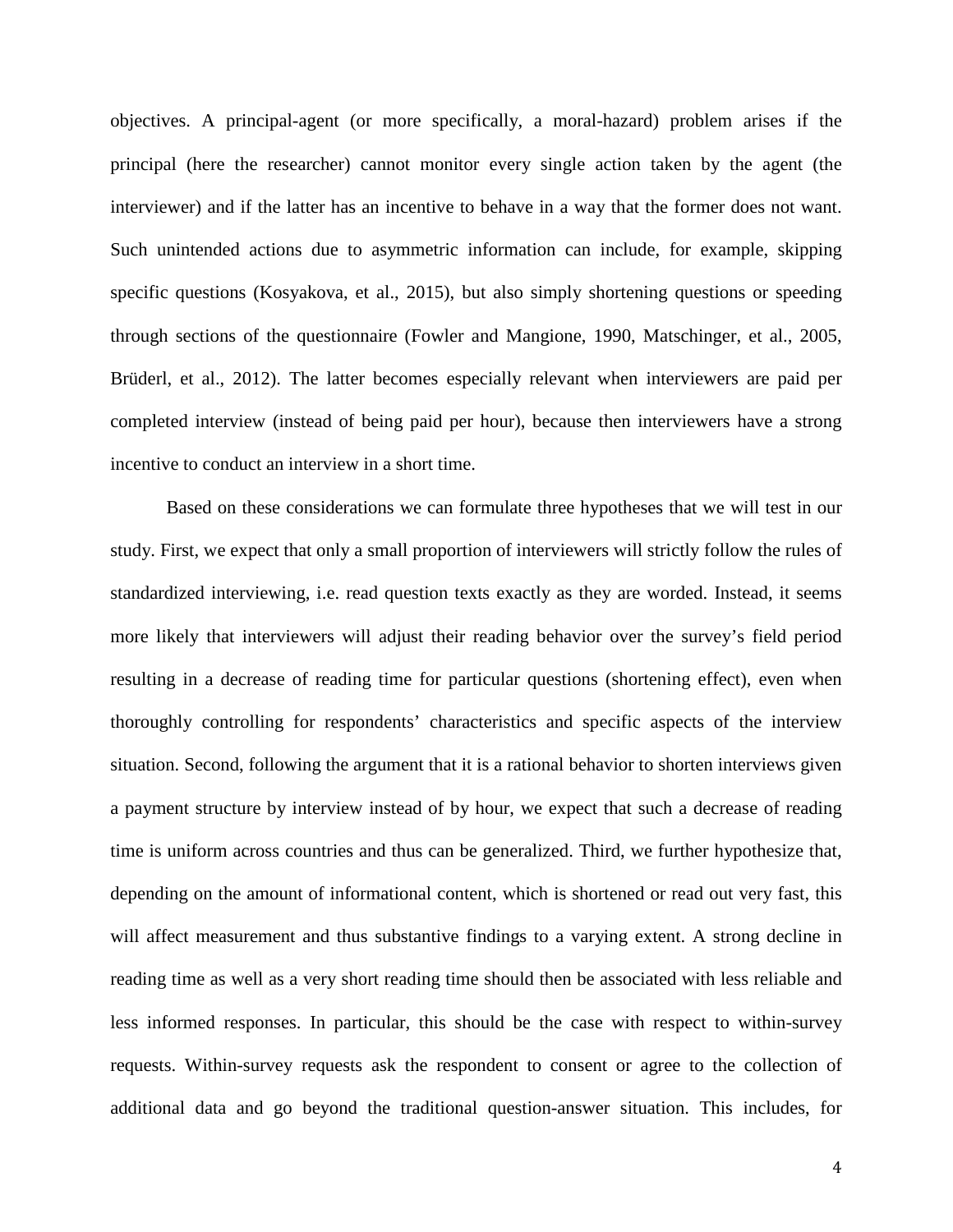instance, the linkage to administrative data or the conduction of physical tests and bio-measures [\(Sakshaug, 2013\)](#page-29-7). Here, we expect that respondents need more information to fulfill the required task. Therefore, interviewers are supposed to give additional information to the respondents.

Against this background, the remainder of the paper is structured as follows: In the next chapter, we introduce the data as well as the variables used and describe the empirical strategy for our analyses. Afterwards, the results are reported in two steps: First, we investigate changes in reading time over the survey's field period taking into account country differences by using a large-scale face-to-face survey including 14 European countries plus Israel. Second, we explore if these changes affect collected responses. We conclude with a discussion of implications of our findings for interviewer training and fieldwork management as well as questionnaire design and monitoring.

### **2. Data and methods**

### *2.1 Data*

The present study uses data from wave 5 Release 1.0.0 of the Survey of Health, Ageing and Retirement in Europe (SHARE; [Börsch-Supan, et al., 2013,](#page-27-7) [Börsch-Supan, 2015\)](#page-27-8). SHARE is a multidisciplinary and cross-national panel study, which is conducted biannually. SHARE strongly contributes to the understanding of the ageing process by collecting data on health, socioeconomic status and social and family networks from individuals aged 50 and older and their partners. The fifth wave was collected in the year 2013 in 14 European countries (Austria, Belgium, the Czech Republic, Denmark, Estonia, France, Germany, Italy, the Netherlands, Luxembourg, Slovenia, Spain, Sweden, and Switzerland) and Israel. SHARE is an ex-ante harmonized survey with a high degree of central coordination with regard to questionnaire development, interviewer training, fieldwork monitoring, and data cleaning. Country teams, who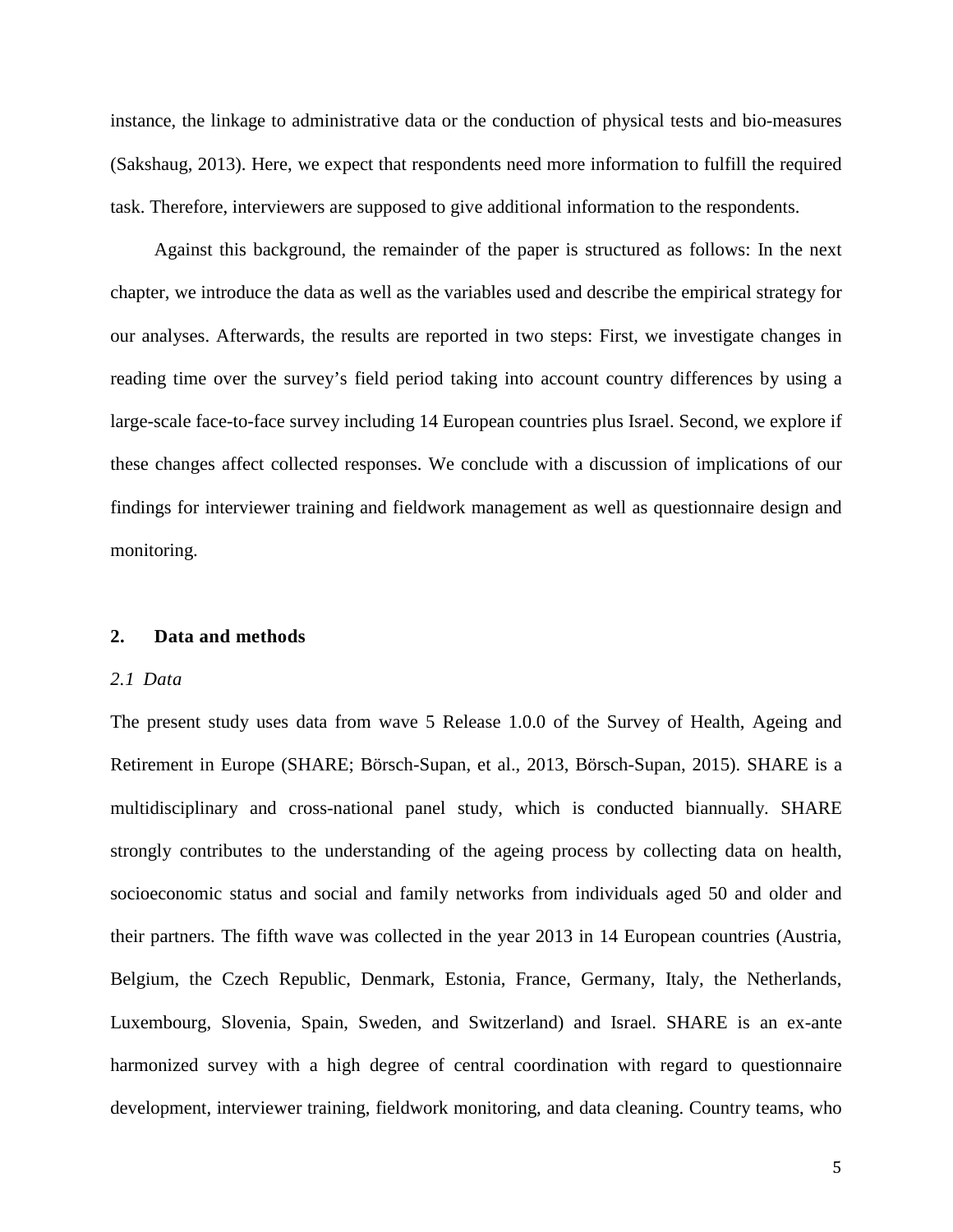are in close contact with the central coordination team throughout the whole survey cycle, implement the survey in the respective countries. The mode of the survey for all participating countries is computer-assisted and face-to-face using a centrally developed CAPI system. The household response rate for the refreshment samples varied from 31% to 60% across countries, according to standards set by the American Association for Public Opinion Research [\(for details](#page-28-14)  [see Kneip, et al., 2015\)](#page-28-14). Magnitude and country differences are comparable to other crossnational surveys in Europe [\(e.g. ESS7, 2015\)](#page-28-15). In wave 5, retention rates for individuals who participated in the previous wave varied between 71% and 89% [\(for details see Kneip, et al.,](#page-28-14)  [2015\)](#page-28-14).

In addition to the released CAPI interview data, we use item level paradata derived from Blaise audit trails, also called keystroke data [\(Kreuter, 2013\)](#page-28-16). These data are automatically generated and provide a rich source of information on the interview process.<sup>[1](#page-6-0)</sup> From this data source, latent timers were extracted, which measure the exact duration from when the question appears on the screen until the answer is entered by the interviewer. There is evidence that these so called passive time measures are highly correlated with active time measures, where the interviewer manually records reading or response times, and thus can be seen as valid instruments to measure interviewers' reading behavior [\(Mulligan, et al., 2003\)](#page-29-8). Keystroke data are available for all CAPI interviews. However, we needed to apply some keystroke-specific exclusion criteria. Firstly, item durations below one and above 1000 seconds were excluded. In a second step, outliers were investigated country by country and excluded from the analyses when they were greater than two standard deviations below or above the mean as usually applied in response time analyses (see [Couper and Kreuter, 2013,](#page-27-9) [Heerwegh, 2003,](#page-28-17) [Bassili and Fletcher, 1991\)](#page-27-10).

<span id="page-6-0"></span> $<sup>1</sup>$  A detailed documentation of keystroke data in SHARE wave 5 can be found in Bristle (2015).</sup>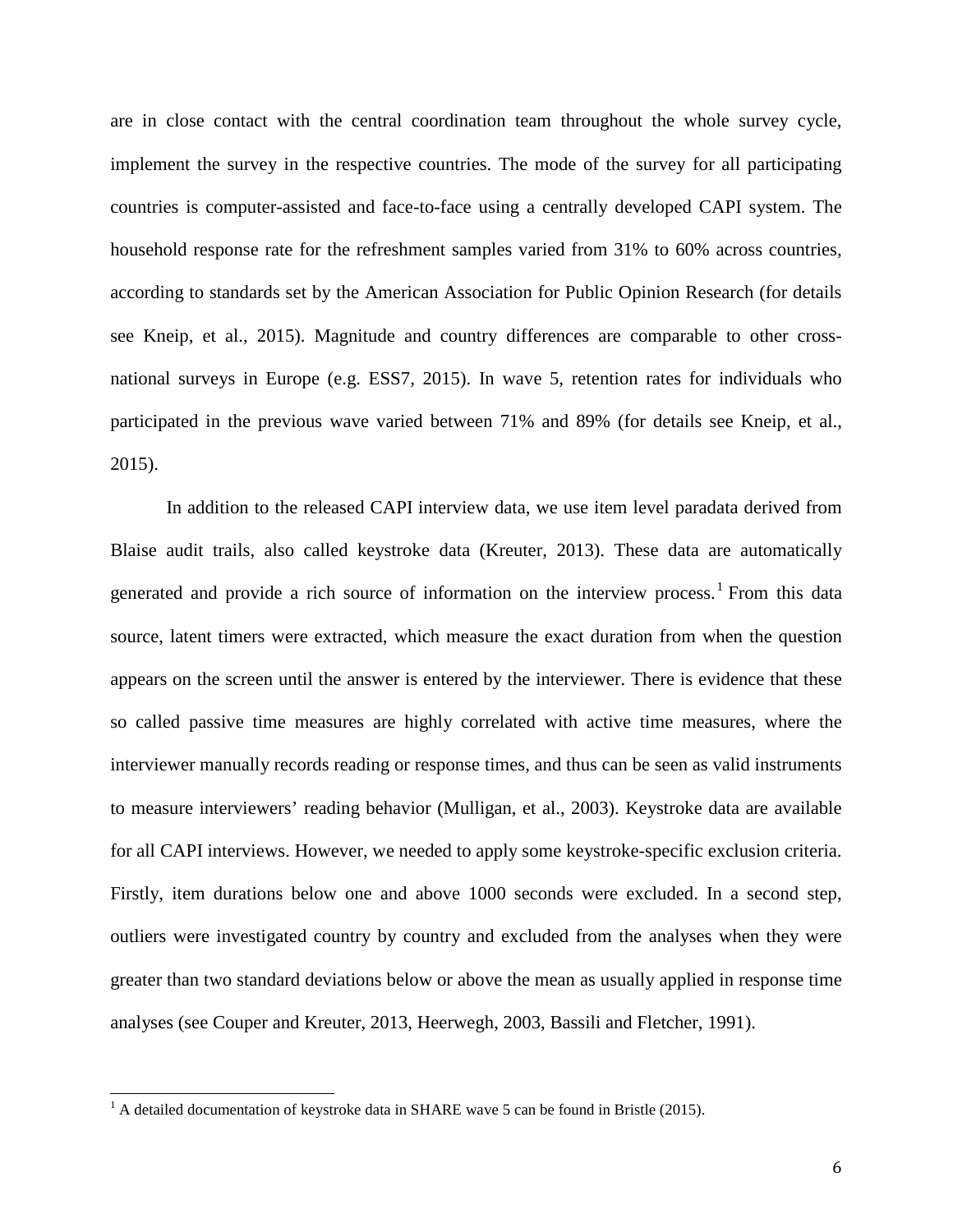Overall, a total of 65281 interviews were released for SHARE wave 5 Release 1.0.0. For conceptual reasons, we restricted our sample of analysis to complete interviews and excluded interviews conducted in nursing homes as well as complete proxy interviews. After applying the conceptual restrictions, keystroke preparations, and the outlier exclusions for item durations, we obtained a final analysis sample of 62536 interviews that have been conducted by 1582 interviewers in 15 countries, which means that we excluded about four percent of the observations. The number of observations in the results section might vary slightly by analysis due to missing information on the different outcome and control variables.

### *2.2 Measurement of main variables of interest*

In this paper, our main variable of interest is the reading duration of specific items derived from keystroke data. This type of paradata is rarely used for investigating interviewer behavior in large-scale face-to-face surveys since reading and response times of interviewers and respondents are often intertwined. To obtain a clean measure of interviewer behavior we therefore extracted only those items that contained mere introduction or explanation texts to be read by the interviewer and which were not backed up, edited, or re-entered by the interviewer. These items do theoretically not involve verbal interaction with the respondent. Overall, there are 23 of these introduction items in the SHARE wave 5 questionnaire of which we use six items for analyzing changes over the survey's field period and consequences for survey outcomes. These six items were selected because they contain relevant information for the respondents to provide a wellinformed answer. We differ between three types of informational content that appear relevant for a correct understanding of the question or survey request: (1) providing the respondent with information on confidentiality concerns, (2) reading aloud precise definitions of rather difficult or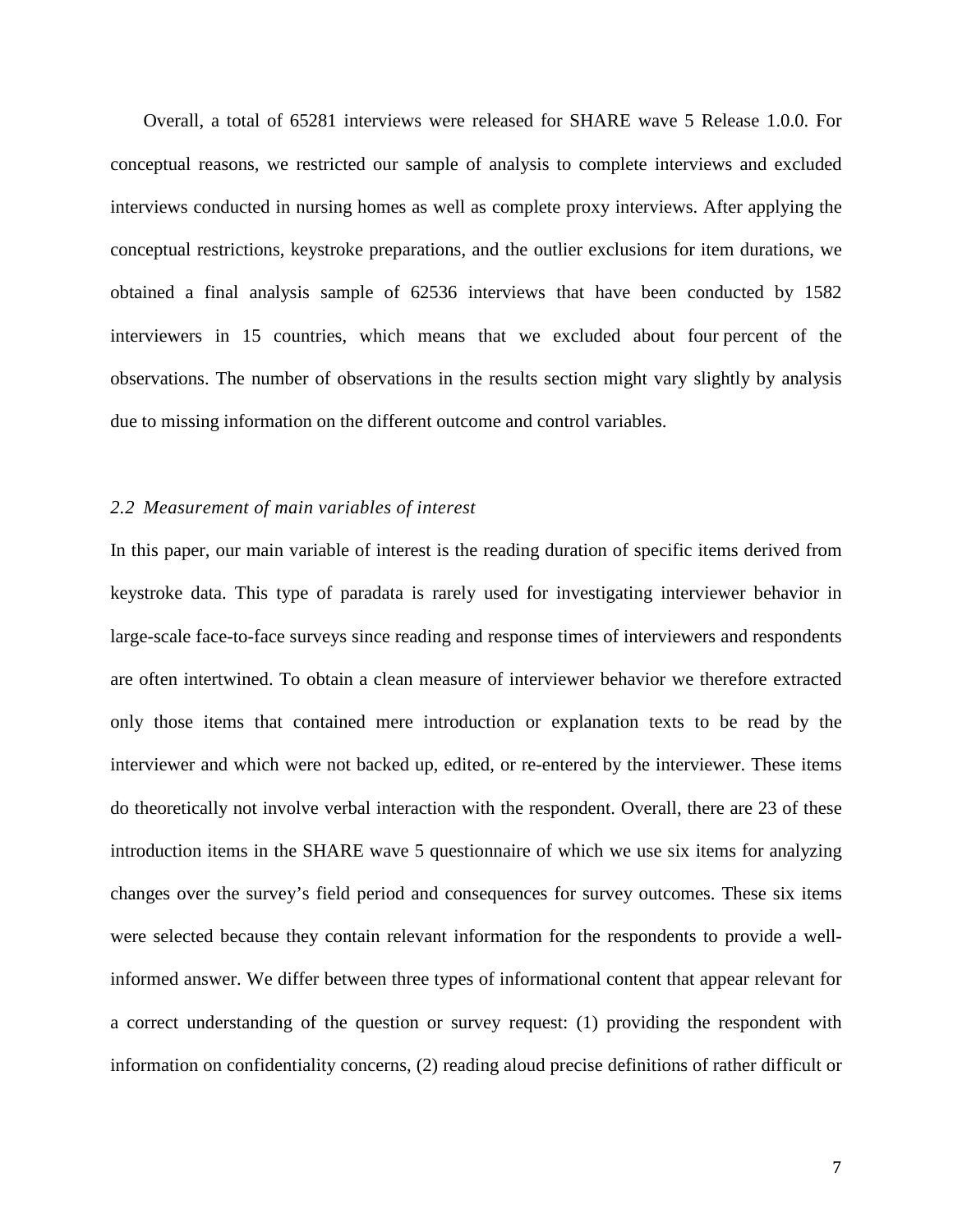unfamiliar terms, and (3) giving detailed instructions for conducting a specific task. The exact wording of these selected items can be found in Appendix 1.

Regarding information on respondents' *confidentiality concerns*, we use two statements from the questionnaire: one about the scientific use of the data including the explicit acceptance of item nonresponse to sensitive questions and another about the respondents' consent to link the data to administrative records. While the former was read to respondents in all countries at the beginning of the interview, the record linkage project is implemented only in Germany and our analyses are therefore restricted to the German subsample. In terms of introductions containing precise *definitions* of difficult or unfamiliar terms, we use an item that introduces questions about respondents' "out of pocket payments" in the last year and, at the same time, gives examples what should be included here. In addition, we analyze changes in the duration of a battery of questions referring to the respondent's feelings about her "local area", which is defined as the geographical region within a 20 minute walk or one kilometer around the respondent's home. Finally, concerning items with detailed *instructions* for the respondent in order to understand how to properly conduct a specific task, we use a cognitive recall test that asks the respondent to name up to ten words in a certain time frame from a previous given list. Furthermore, we explore changes in reading time with respect to an instruction for the physical measurement of strength and endurance in the respondents' legs.

In our data, we observe interviews over an interviewer's workload. In total we look at 1582 interviewers. As can be seen in [Table 1,](#page-9-0) interviewers' workload is on average about 40 completed interviews. Country-variation is considerable with a mean number of interviews ranging from 25 interviews per interviewer in France to 81 in Israel. The suggested total number of interviews in SHARE (which is 50 interviews per interviewer) is exceeded by more than 25 percent of all interviewers. However, 95 percent of the interviewers are within 104 interviews,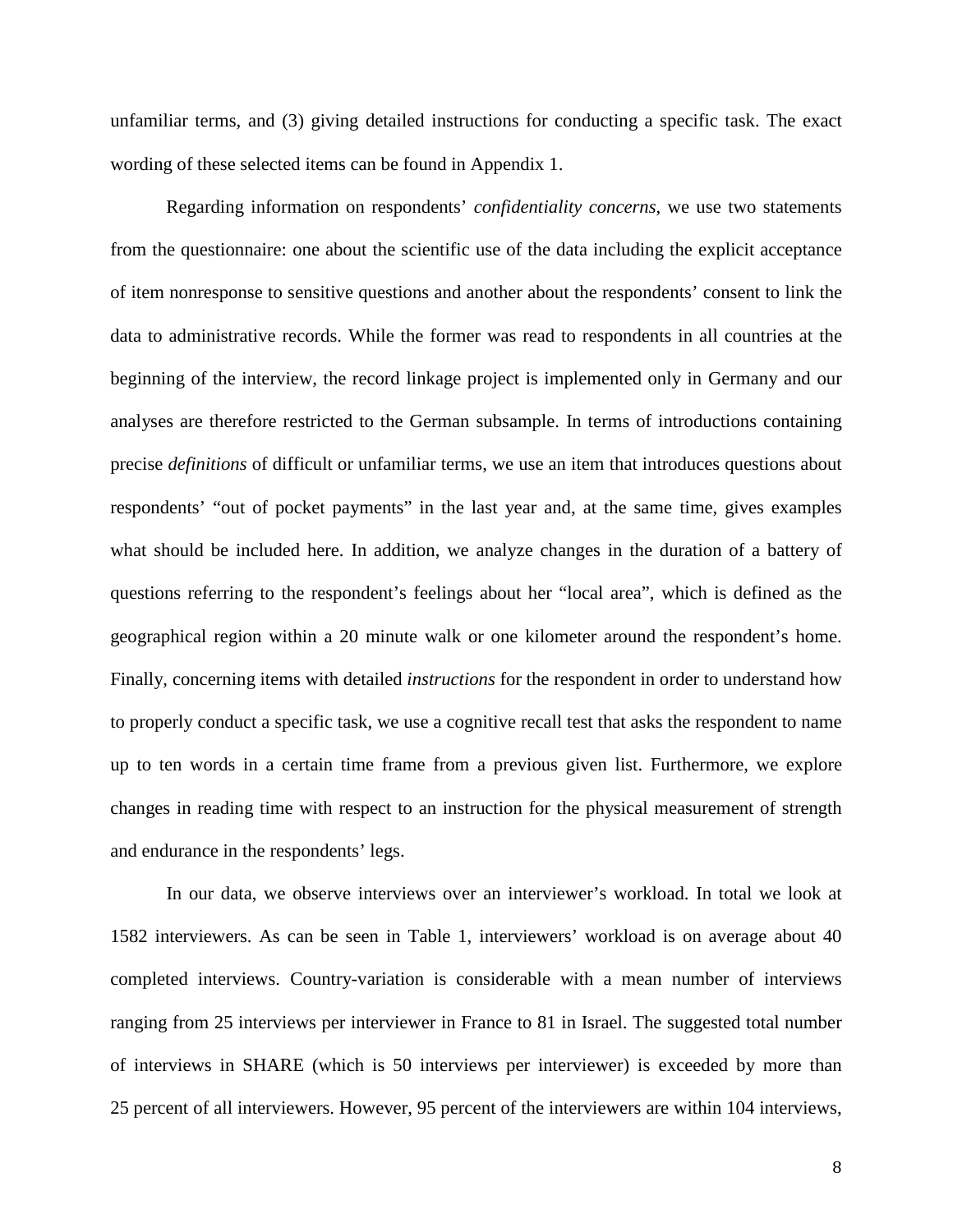which is why we restrict the following analyses to interview sequences up to 100 interviews. The selected introduction items that contain confidential information show a mean reading time of almost 13 seconds for the overall intro to the SHARE interview and about 80 seconds concerning the request for record linkage. The two selected items including definitions have a mean duration of about 14 (intro to health care expenditures) and 12 seconds (intro to local area information), respectively. Items containing instructions take on average about 26 (intro to recall test) and 24 seconds (intro to chair stand measurement).

|                                   |       | Std.<br>N<br>Mean |       |                |                             | <b>Percentiles</b> |     |     |  |
|-----------------------------------|-------|-------------------|-------|----------------|-----------------------------|--------------------|-----|-----|--|
|                                   |       |                   | Dev.  | $\mathbf{p}$ 5 | $\mathbf{D}25$              | $\mathbf{D}50$     | p75 | p95 |  |
| Total number of interviews        | 62563 | 39.55             | 32.68 | 4              | 16                          | 31                 | 54  | 104 |  |
| Intro to overall SHARE interview  | 36581 | 12.71             | 16.99 |                | $\mathcal{D}_{\mathcal{L}}$ |                    | 17  | 44  |  |
| Intro to record linkage           | 4822  | 79.56             | 75.82 | 2              | 23                          | 57                 | 112 | 242 |  |
| Intro to health care expenditures | 57647 | 13.77             | 15.01 |                | 2                           | 8                  | 23  | 41  |  |
| Intro to local area information   | 39005 | 12.01             | 10.47 |                | 3                           | 9                  | 19  | 32  |  |
| Intro to recall test              | 59839 | 26.31             | 24.22 |                |                             | 21                 | 38  | 75  |  |
| Intro to chair stand              | 57123 | 24.16             | 31.72 |                | ◠                           |                    | 37  | 94  |  |

<span id="page-9-0"></span>Table 1: Distribution of main variables of interest

Cell entries are total number of interviews in the first row and seconds otherwise (all unweighted).

Our empirical analyses are organized in two steps: In the first step, we investigate changes in interviewers' reading duration over time. As said before, we hypothesize a shortening effect that leads to a decrease in reading times towards the end of the field period that is uniform across countries. In the second step, we analyze the impact of this shortening behavior on survey outcomes that should be affected by reading these introduction texts thoroughly or not. Table 2 gives a short overview on the used introductions and the corresponding survey outcomes. The exact wording and answer categories of the survey outcomes can be found in Appendix 2.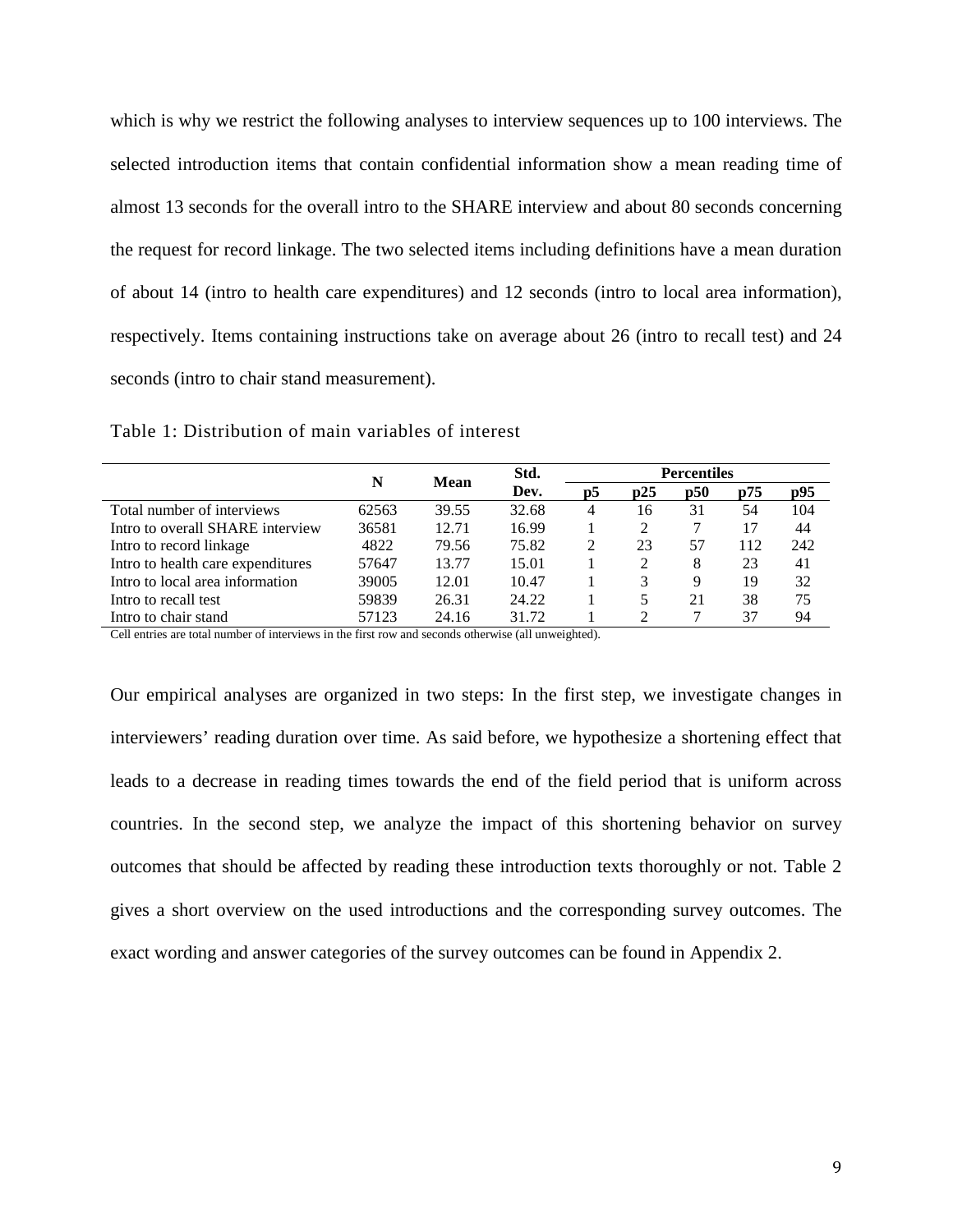| Type of content | <b>Reading item</b>               | <b>Survey outcome</b>            |
|-----------------|-----------------------------------|----------------------------------|
| Confidentiality | Intro to overall SHARE interview  | Nonresponse to income question   |
| Confidentiality | Intro to record linkage           | Consent given to record linage   |
| Definition      | Intro to health care expenditures | Payed anything out-of-pocket     |
|                 |                                   | Feeling part                     |
| Definition      | Intro local area information      | Cleanliness                      |
|                 |                                   | Help available                   |
|                 |                                   | Vandalism or crime               |
| Instruction     | Intro to recall test              | Amount of words recalled         |
| Instruction     | Intro to chair stand              | Compliance with chair stand test |

Table 2: List of used introduction variables and the respective survey outcomes

Concerning items about confidentiality concerns, we suppose that reading this information not thoroughly will result in a lower amount of item nonresponse to a sensitive question, such as the respondents' income, as they are not aware of its acceptance. Moreover, we expect a lower consent rate to record linkage if the interviewers superficially speed through the statement of the linkage procedure because respondents might feel uncomfortable about their privacy.

Regarding items with a definition of uncommon terms, we expect that omitting or speeding through considerable time consuming explanations reduces the likelihood to report out of pocket payments for doctoral visits. Similarly, we expect that shorting the definition of "local area" (meaning the geographical region within a 20 minute walk or a one kilometer around the respondents' home) affects residential satisfaction, i.e. their personal affiliation, security, upkeep, and social relations in the neighborhood.

Finally, with respect to our last item type with informational content, we expect respondents to perform better who received detailed instructions and who were allowed enough time to comprehend the instructions before starting the test. Good performance is measured here in terms of more words recalled indicating the effort respondents put into performing the test thoroughly. The second test is a physical measurement for strength and endurance in legs called chair stand, where the respondent is asked to stand up from a sitting position in a certain way. Here as well,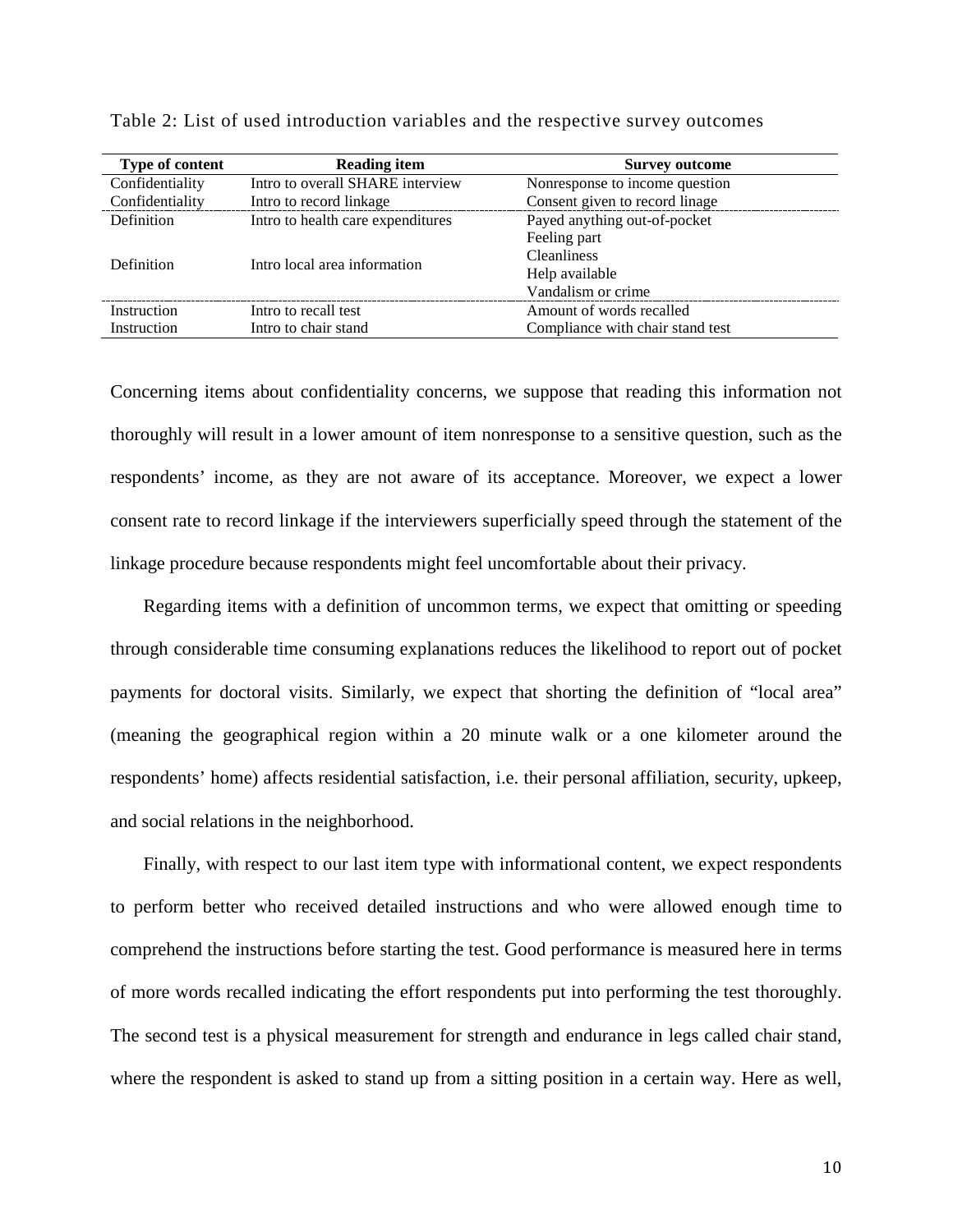missing instructions from the interviewer's side is supposed to negatively influence the compliance of the test. A description of the survey outcomes can be found in Appendix 3.1.

### *2.3 Empirical model*

Throughout our analyses, we use fixed effects regression models [\(Allison, 2009,](#page-27-11) [Wooldridge,](#page-29-9)  [2013\)](#page-29-9) to control for time invariant differences between interviewers and to focus on intra-individual changes of interviewers' reading behaviors over the survey's field period.<sup>[2](#page-11-0)</sup> Formally, we can write our general model based on the terminology of Wooldridge [\(2013\)](#page-29-9) in the following way:

$$
y_{it} = \beta x_{it} + \alpha_i + u_{it} \tag{2.3.1},
$$

where  $y_{it}$  is the reading behavior for a set of interviewers (i = 1, ..., n) that is measured at several points in time (t = 1, ..., T representing each conducted interview). Further,  $x_{it}$  denotes a vector set of explanatory variables (see Appendix 3.2 for a full list), while  $\beta$  is the corresponding vector of coefficients. The error term is split into two components: While  $\alpha_i$  varies only across individuals and is stable over time,  $u_{it}$  represents random variation at each point in time.

In general, we expect the reading behavior to change over the field period. More specifically, and as hypothesized above, we expect a sharp decrease in interviewers' reading time during the first interviews due to increasing experience and a more stable pattern later on. Therefore, we model the number of interviews as our main explanatory variable in a semiparametric way by using piecewise regression lines, called linear splines [\(for an](#page-28-18)  [introduction, see Keele, 2008\)](#page-28-18). This approach allows for local approximations over the number of

<span id="page-11-0"></span><sup>&</sup>lt;sup>2</sup> In the literature on interviewer effects, multi-level analyses are more common. In contrast to a multi-level approach, the fixed-effects approach, however, has the advantage that time-constant unobserved variables are allowed to be correlated with the observed variables of interest. Because such associations can heavily bias our conclusions about interviewer behavior, we believe that the disadvantage of larger standard errors in fixed effects models will be more than compensated.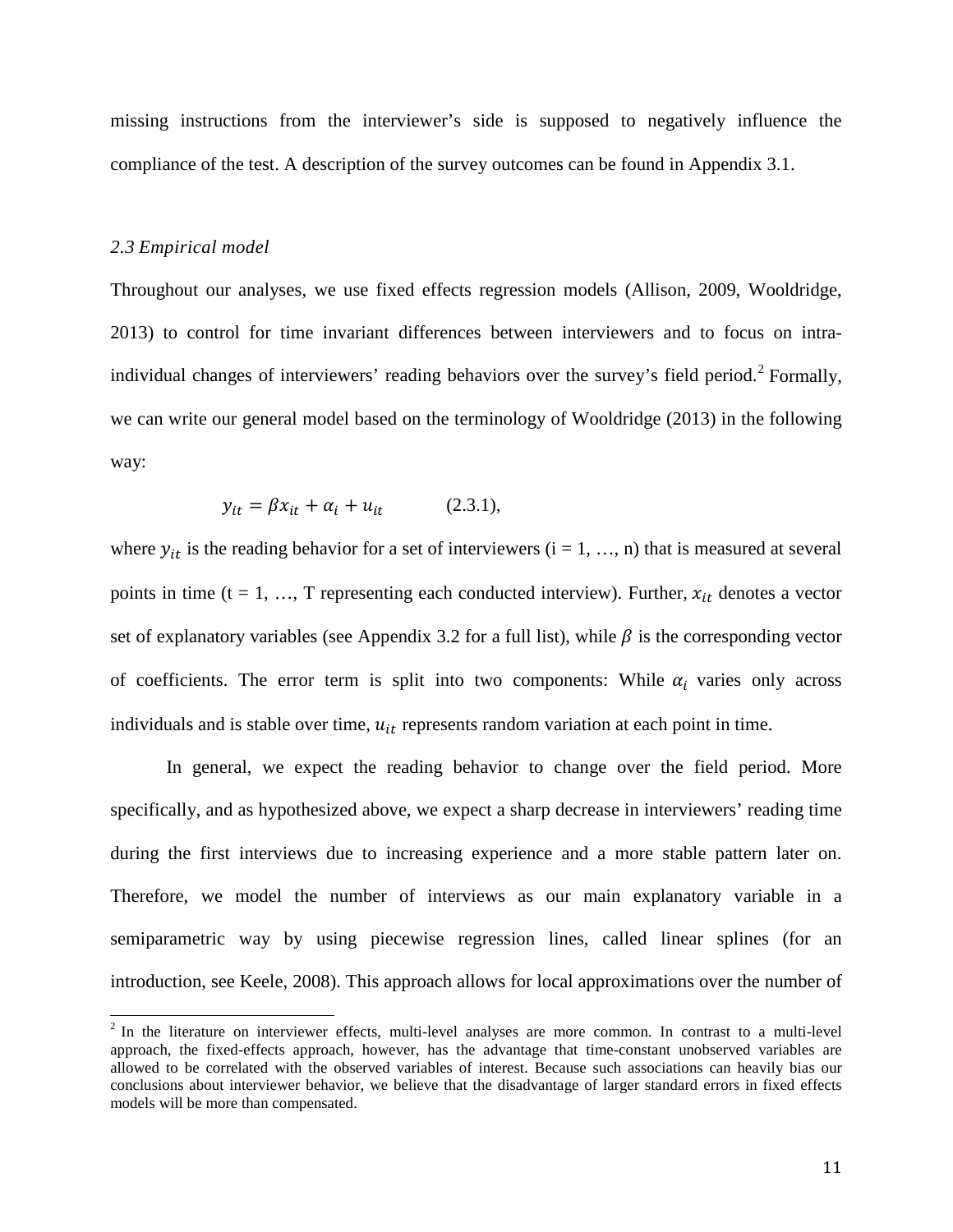interviews, while at the same time it is more flexible than a quadratic modeling and easier to interpret than polynomials. In practice, this means that several dummy variables enter the equation and specify the local areas of the continuous variable of interest. We set spline knots at the  $2<sup>nd</sup>$ , the 10<sup>th</sup>, and the 50<sup>th</sup> interview based on the following considerations: Between the first and the second interview the decline should be steepest as this resembles a real-scenario test. Besides trainings, this might be the first time the interview is conducted completely with a real respondent in that wave. Therefore, the reading time in the first interview might be higher than what we would consider a properly conducted, standardized interview. From a substantial point of view, the most interesting time interval thus is between the  $2<sup>nd</sup>$  and the  $10<sup>th</sup>$  interview. In this period we expect interviewers to adjust their reading behavior. Here, the standardized interviewing technique as trained during the interviewer training is successively replaced by increasing experience and the interviewing behavior is expected to become less standardized. After some interviews, we expect that behavioral adjustments have taken place more or less leading to a weakening of the decrease in reading time. The knot at 50 interviews was chosen, because it indicates the advised maximum number of interviews in SHARE.

When analyzing changes in interviewers' reading behaviors over time the error term  $\alpha_i$ drops out and possible correlations with  $x_i$  do not bias our estimates. The same is true for all time-invariant explanatory variables included in  $x_i$ . Thus, the equation we use in the following can be rewritten as:

$$
y_{it} - \bar{y}_i = \beta(x_{it} - \bar{x}_i) + u_{it} - \bar{u}_i
$$
 (2.3.2),

where  $y_{it} - \bar{y}_i$  is the time-demeaned data on the reading behavior y, and similarly for  $x_{it} - \bar{x}_i$ and  $u_{it} - \bar{u}_i$ . Basically, this fixed effects transformation has the effect that we can neglect all stable interviewer characteristics that shape the general reading behavior, such as their individual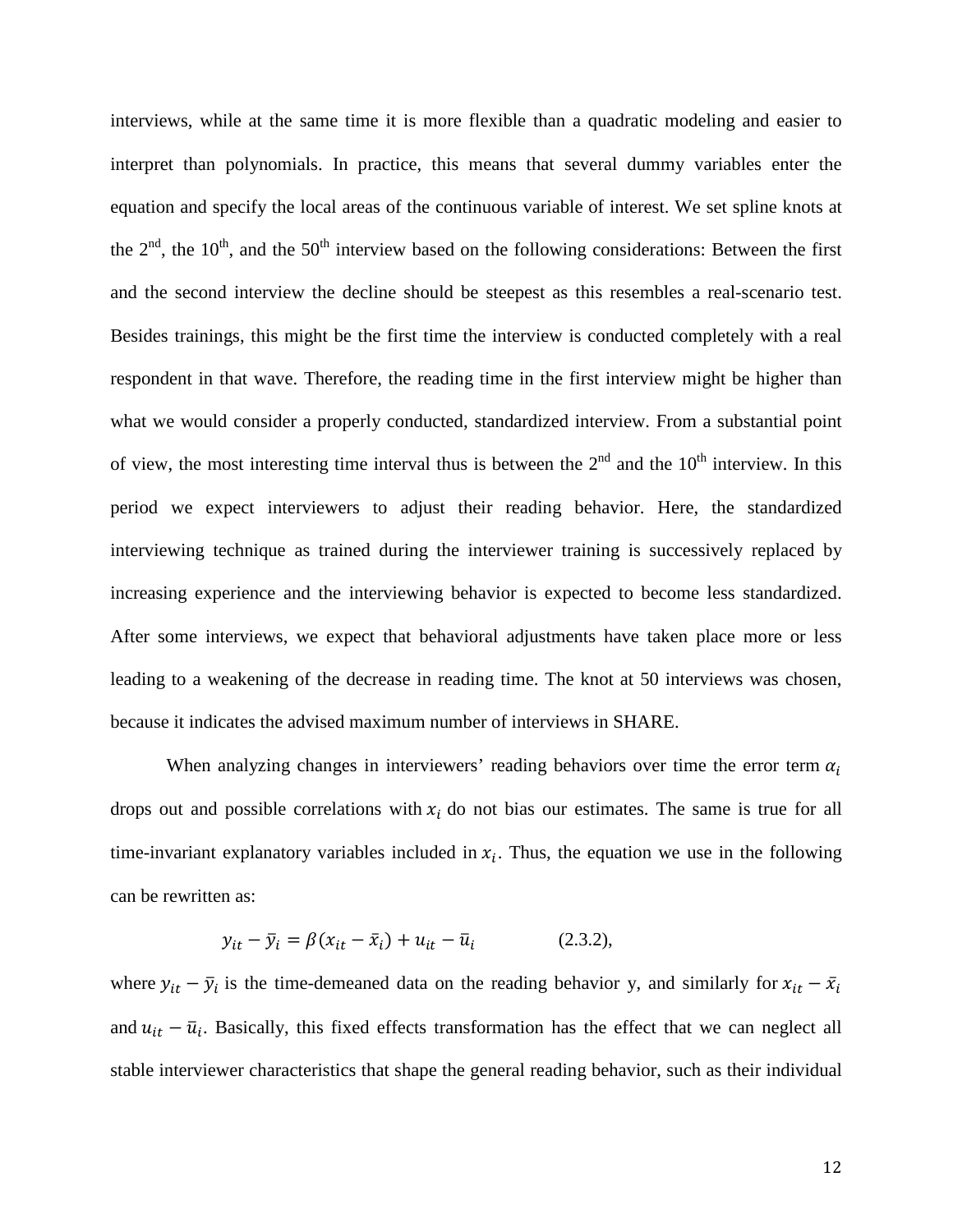base speed of reading, their language, their cognitive abilities, as well as socio-demographic characteristics of the interviewer, whether or not they have been measured. However, in order to draw reasonable conclusions concerning the effect of an increasing number of conducted interviews on interviewers' reading time, we need to carefully control for potential time-variant confounders that might influence the interviewer's reading behavior besides the number of conducted interviews up to this point.

Most prominent with respect to control variables are respondent characteristics that lead to an adjustment on the part of the interviewer, such as the age of the respondent, subjective and objective health indicators, years of education, gender, the current job situation, household size, living in an urban area or not, as well as engagement in social activities, and the respondents' previous interview experiences. Together with specific aspects of a certain interview, such as if there is a partner living in the household or not, if it is a baseline or a panel interview, if the interview is the first or second in the household, if the interview took place during the last two months of the survey's field period, and how many interviews the interviewer already conducted on a specific day, these properties characterize the concrete interview situation that changes from one interview to the next. Not taking this into account bears the risk of attributing shorter reading time to interviewer behavior, although this effect might be confounded with changes of the sample composition. For the same reason, we also control for period effects that cover changes in the variables under consideration by adjusting for the number of days in the field. Finally, we weight our data to avoid that interviewers with a very low (high) number of interviews exert an over-proportional small (large) influence on the results by giving each interviewer an equal importance.

Against this background, we run linear fixed effects regressions explaining changes in the interviewer's reading behavior as dependent variable in the first step. The fixed effects approach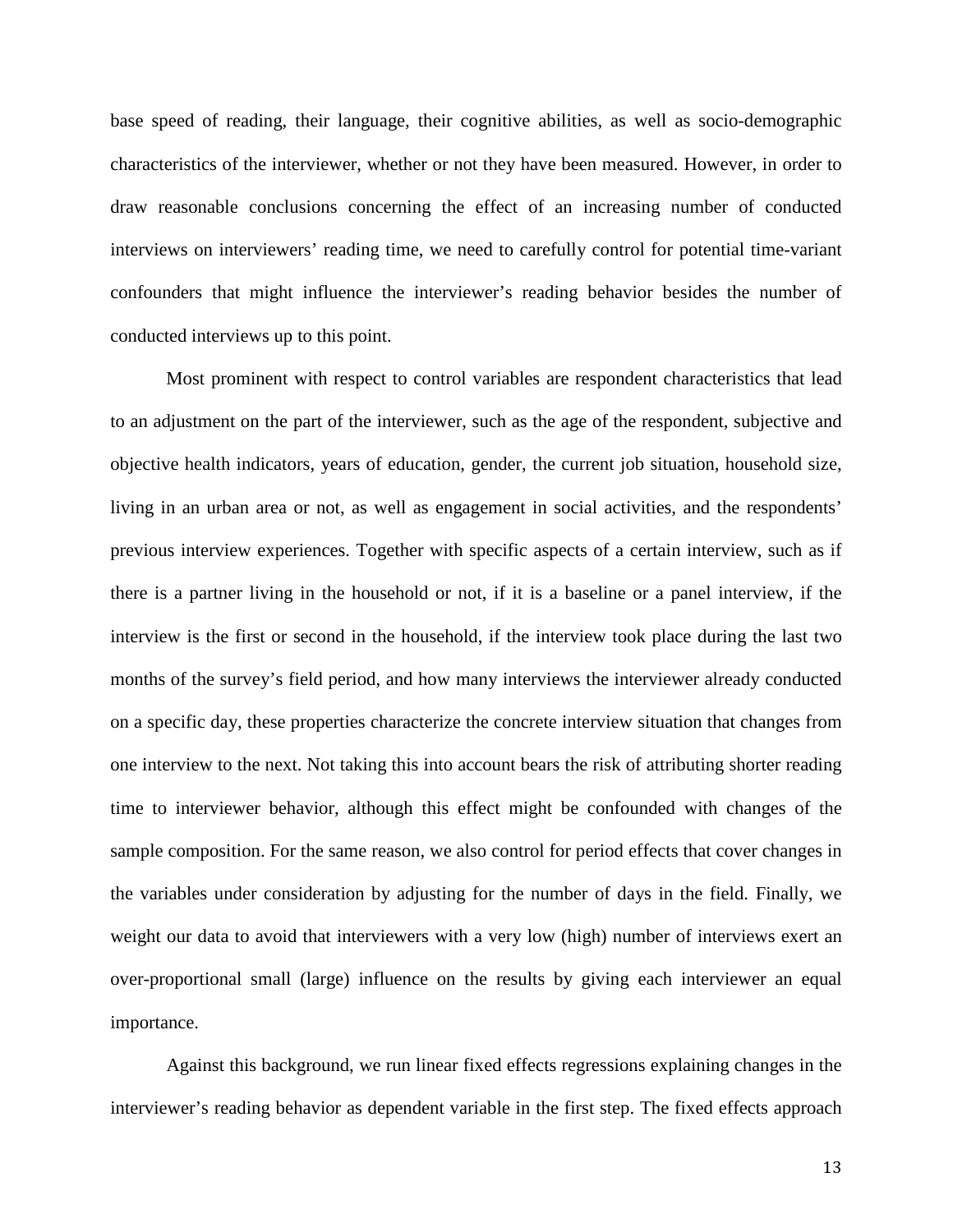enables us to disentangle the mechanisms potentially leading to a decline in reading time. After carefully controlling for potential time-variant confounders and explicitly estimating change in reading behavior using splines, we are confidant to ascribe a negative effect of the increasing number of conducted interviews, especially between the second and the tenth interview, to an interviewer's learning behavior to shorten, skip or speed through the item.

In the second step of our empirical analyses, our main variable of interest, i.e. the changing interviewer's reading duration, acts as independent variable in order to explain substantial consequences on the above mentioned survey outcomes that then serve as dependent variables. Otherwise, our general model described in equation 2.3.2 stays the same. Thus, we again run linear fixed effects regression models and control for period effects, confounding effects of the changing sample composition including respondent characteristics, and aspects of the specific interview situation that might differ between interviews.

### **3. Results**

### *3.1 Change of interviewers' reading behavior over the survey's field period*

In order to analyze interviewer's reading behavior over the survey's field period, the fixed effects approach we use allows us to look at changes in reading time within one interviewer over the course of her workload and to implicitly control for all time-invariant confounders. After controlling for period effects and the interview situation we obtain a reliable trend that is shown in Figure 1. Here, predicted reading time is displayed over the number of completed interviews with 95% confidence intervals. To explicitly model the non-linear function of the development, we use splines as described above. On the x-axis, the labels indicate that spline knots are set at 2, 10, 50, and 100 interviews. Please note that the x-axis is stretched in the beginning to highlight the spline structure. In fact, the decline in this interval is even steeper than it appears in the graph.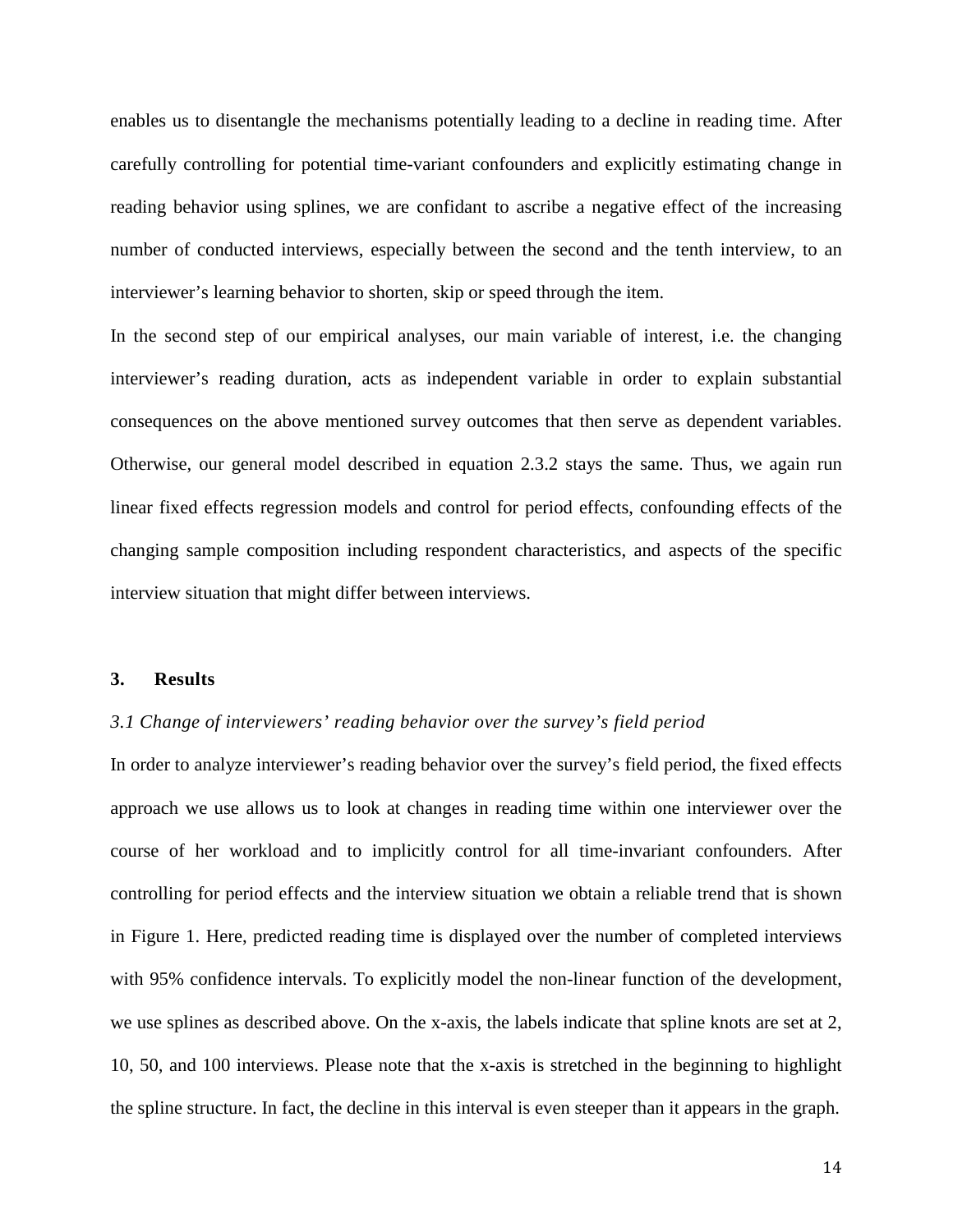

Figure 1: Change in reading behavior over number of interviews

Data: SHARE wave 5.Fixed effects regressions with spline knots at 2, 10, and 50 interviews. Controlled for days in field, respondent characteristics, and interview specifics. Weighted results.

Overall, we see a strong decline for all six introduction items of SHARE. The steepest decrease can be observed in the beginning. For instance, the introduction to the SHARE interview has a mean reading time of about 18 seconds at the first interview and drops to about 13 seconds at the tenth interview, which is a decrease in reading time of almost 30 percent. Until the 50<sup>th</sup> interview,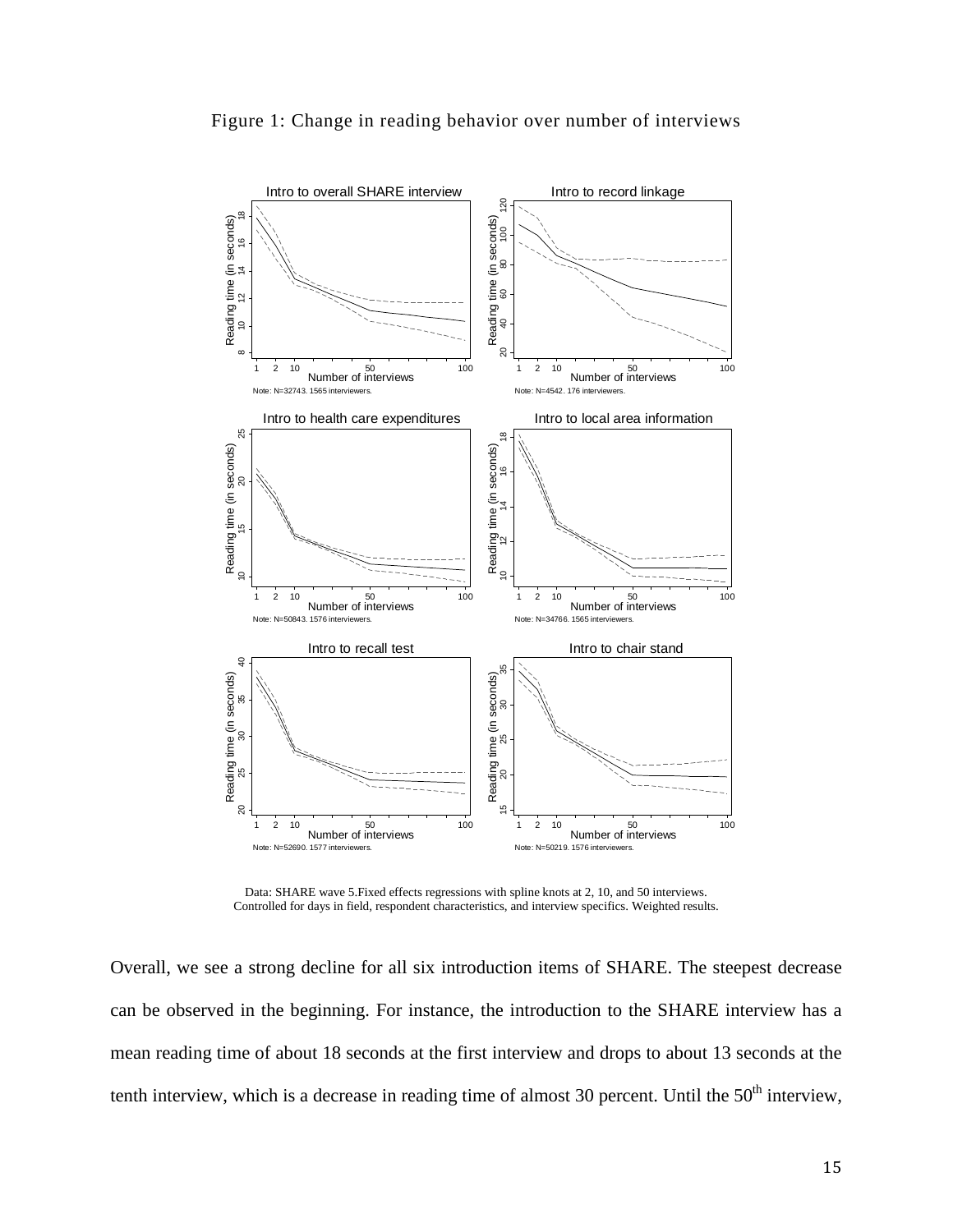the decrease is still significant but attenuated a bit. Between the  $50<sup>th</sup>$  and the  $100<sup>th</sup>$  interview all six observed items only show marginal decreases, while at the same time standard errors increase due to the lower number of interviewers having such a large workload.<sup>[3](#page-16-0)</sup> Because it is plausible that between the first and the second interview external factors, such as a better preparation of additional materials, play a considerable role, we are most interested in the development in reading time between the  $2<sup>nd</sup>$  and the 10<sup>th</sup> interview. A change within this time interval is what we term a learning effect of the interviewer, which is negative and significant for all selected items. This is also the case, when we look at other intro texts, where we do not assume further consequences on survey outcomes (not shown here).

When we allow for country-specific heterogeneity, the overall picture stays more or less the same. Figure 2 shows the cumulated reading time of all intro texts displayed above except the record linkage item<sup>[4](#page-16-1)</sup>. Missing values of certain items have been imputed by the country-specific mean of the reading time at a particular interview in order to obtain a comparable measure. Otherwise, interviewers who have not asked every selected items and thus lack those durations would appear much faster than interviewers who very quickly read out all items to the respondents. Based on this cumulated measure, we again run fixed effects regressions with the same covariates to control for period effects, relevant respondent characteristics, and interview specifics as above, but now distinguish between countries.

<span id="page-16-0"></span><sup>&</sup>lt;sup>3</sup> All spline coefficients and the respective regression models are reported in Appendix 4.

<span id="page-16-1"></span><sup>&</sup>lt;sup>4</sup> The record linkage item was not asked in all countries and excluded to avoid redundancies and confusingly small graphs.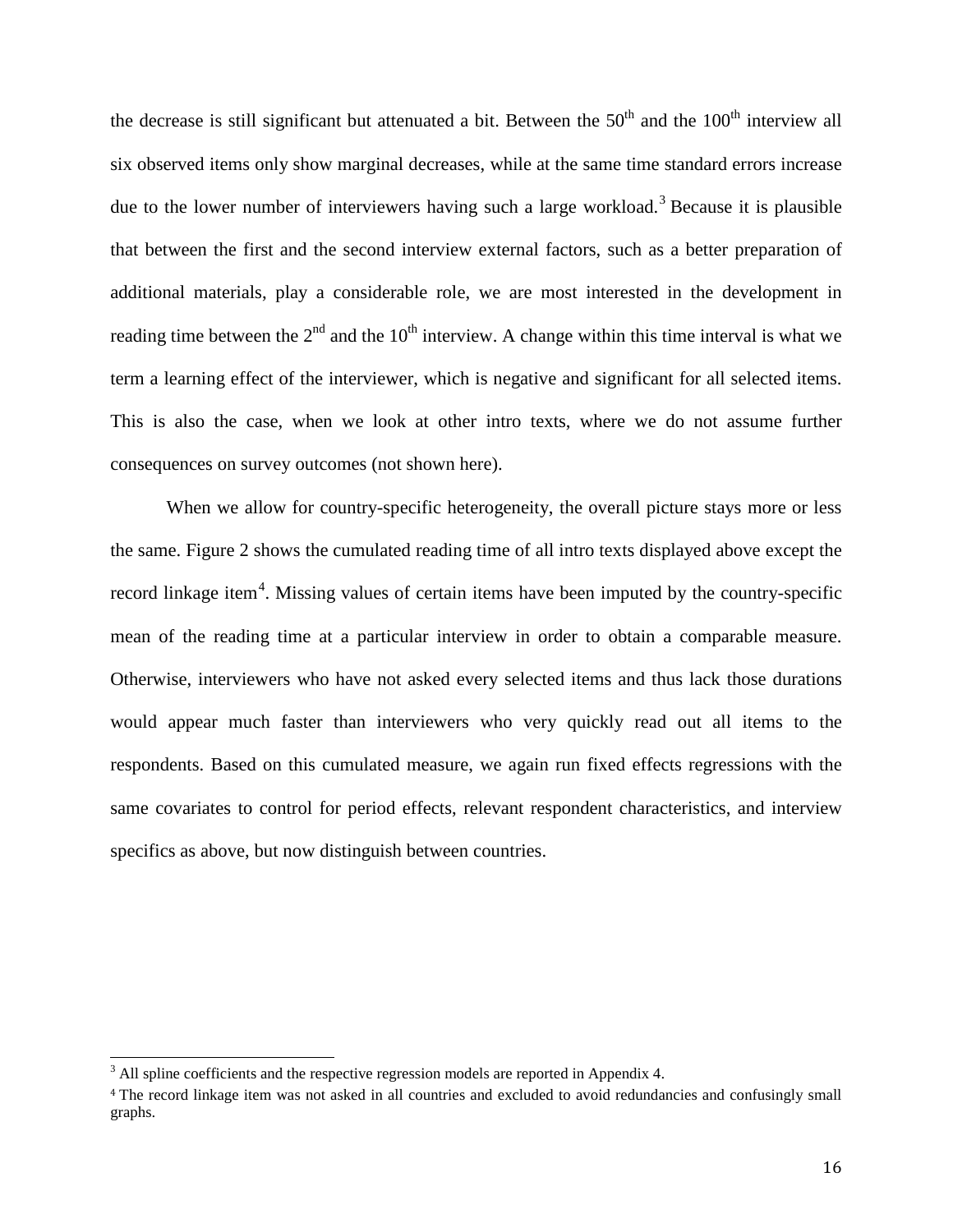

Figure 2: Country-specific change in reading behavior over number of interviews

Data: SHARE wave 5.Fixed effects regressions with spline knots at 2, 10, and 50 interviews. Controlled for days in field, respondent characteristics, and interview specifics. Weighted results.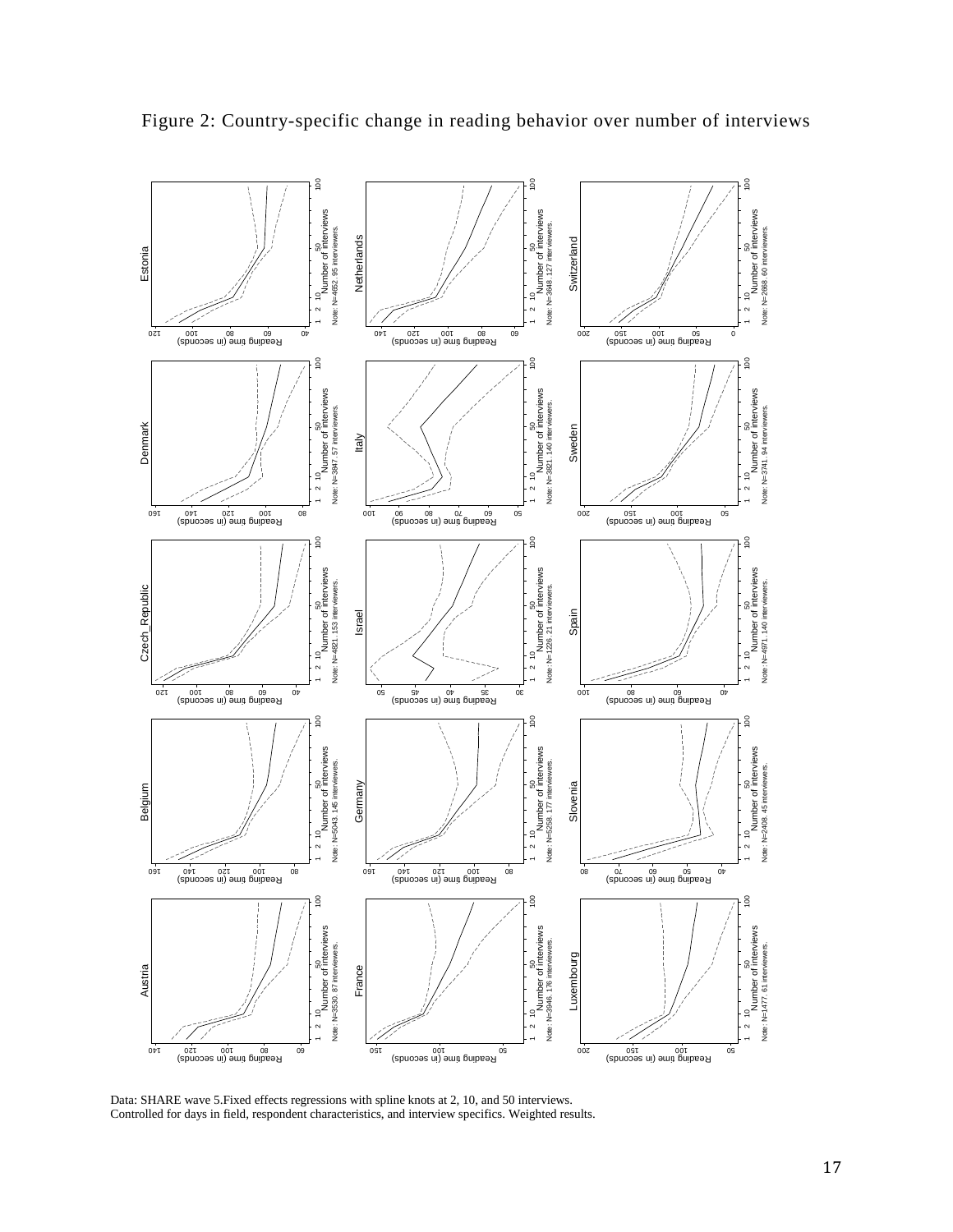Overall, we see a comparable strong decrease in interviewers' reading time within the first ten interviews. What attracts attention is the very different (starting) level of interviewers' reading time that can be attributed mostly to language differences. While there are some rather "slow" countries, such as Belgium, France, Germany, Sweden, or Switzerland, there are also countries, such as Israel, Slovenia, and to a lesser degree Spain, in which interviewers are comparatively "fast" right from the very beginning.

Despite this country-specific heterogeneity in interviewers' reading behavior the general pattern of a significant decrease in reading time is rather stable: After a strong decline in the beginning it is attenuated somewhat but still remains negative. There are only three exceptions from this general trend: Israel, Italy, and Slovenia. Here, the decrease is not monotonous. In Israel and Italy, the change between the  $2<sup>nd</sup>$  and  $10<sup>th</sup>$  interview is not significant. In Israel and Slovenia this can be explained by the very low level of reading time in the beginning. This simply leaves less room for the interviewers to speed up their reading any further. Additionally, Israel had only very few interviewers in total, which might also influence the findings to a certain degree. In contrast, Italy has a relatively high average reading time and also does not show a significant decline in the middle part of an interviewer's workload. From contact with the country team in Italy we know that the overall interview length as well as reading time for specific items was part of the regular monitoring reports, which have been shared with the interviewers. Therefore, the interviewers know that their behavior is being observed at least partly.

### *3.2 Robustness checks*

We conducted several robustness checks to verify our results (see Appendix 5). In a first specification, we re-ran all our models using a logarithmic transformation of the reading time. This proceeding is sometimes recommended in the literature on response times in order to take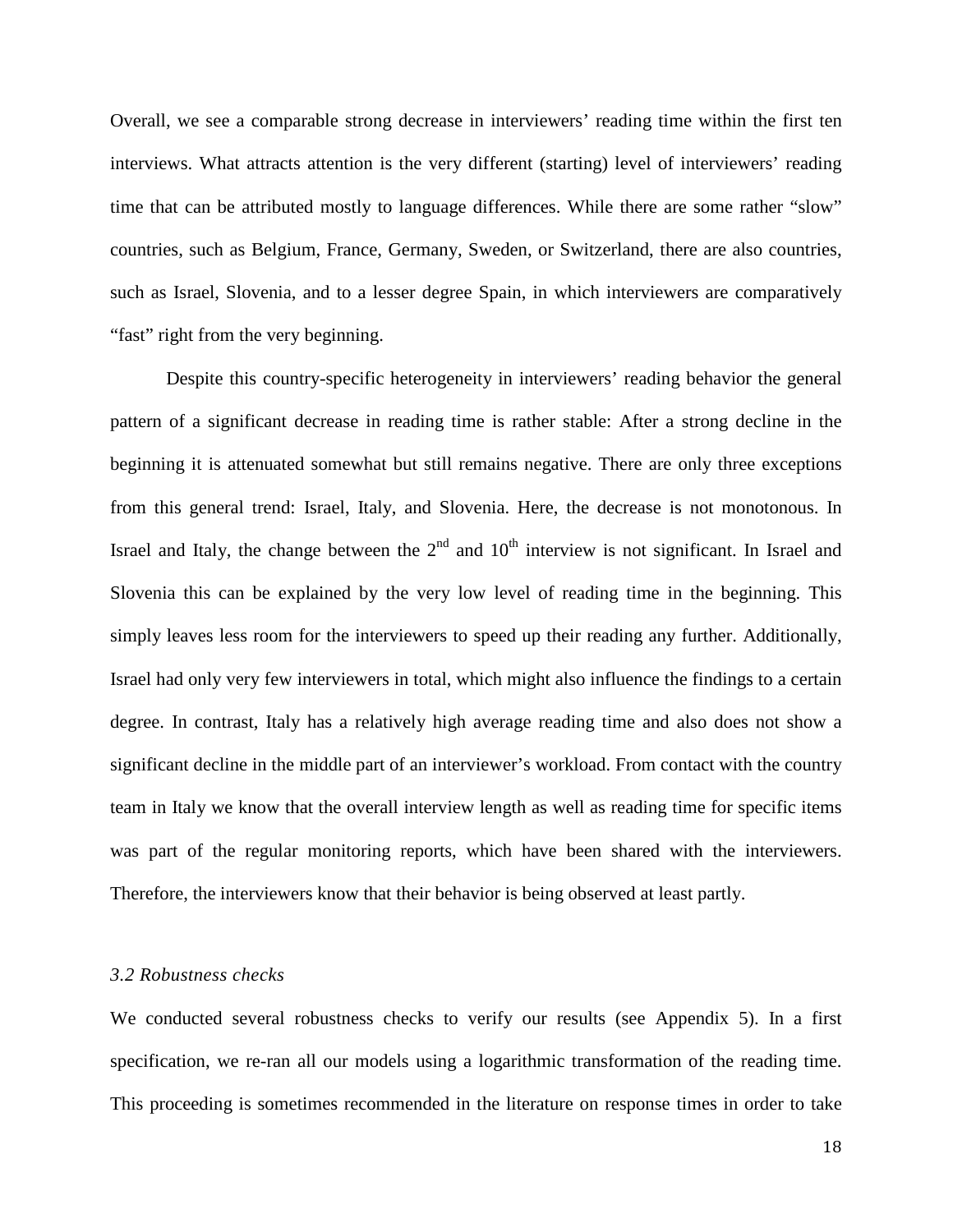into account the typically highly right-skewed distribution of these variables [\(e.g. Yan and Olson,](#page-29-10)  [2013\)](#page-29-10). However, in our case such a transformation neither improved the model fit nor changed the results in a substantial way (see Appendix 5.1). Therefore, we kept the more intuitive scaling of reading time in seconds.

Second, we want to address the concern that our results are biased due to a non-random selection of interviewers. Therefore, we excluded interviewers with a very low or very high total number of interviews to see if these observations substantially influence our results. This is not the case. After excluding these cases, findings remained virtually the same (see Appendix 5.2).

Along similar lines, our third robustness check addresses the issue that some interviewers drop out quickly and some stay working longer as interviewers for SHARE throughout the field period. In this respect, one can imagine that the amount of interviews conducted by a specific interviewer is not random, but rather due to unobserved characteristics, such as communication skills. This implies a violation of the missing at random assumption (MAR) for unbalanced panels [\(Rubin, 1976\)](#page-29-11) and limits the generalizability of the fixed effects estimates. Therefore, we created a series of balanced panels and re-estimated our models for these subgroups of interviewers. While learning effects for reading the introduction to the overall SHARE interview and to record linkage are rather unstable across the subgroups, the coefficients for all other introduction texts are very stable and comparable to the results based on the overall sample (see Appendix 5.3).

#### *3.3 Does it matter? Consequences of decreasing reading time for survey outcomes*

In the second stage of our analysis, we analyze to what extent the observed decline in reading time substantially affects survey outcomes. Therefore, we use the reading time of the selected introduction texts as main explanatory variables now, while our dependent variables are the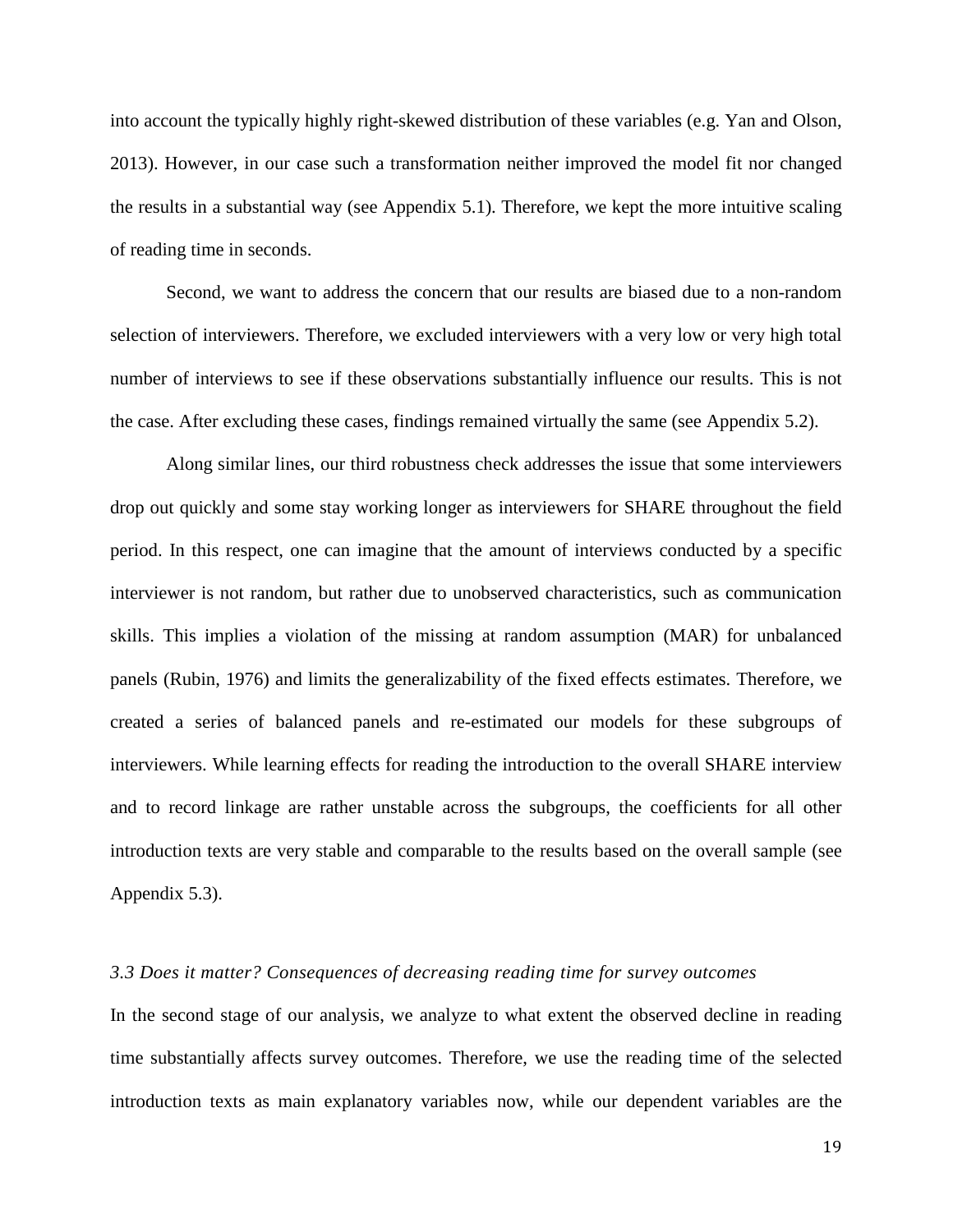survey outcomes described in Table 2 above. We again run fixed effects models and control for period effects, respondent characteristics, and the interview situation the same way as before. The results are presented in Table 3. The coefficients presented in the last column equal the effect of the average change in reading time in the sample. This provides a more sensible interpretation of the effect size than a regression coefficient.<sup>[5](#page-20-0)</sup>

| <b>Reading item</b>                  | <b>Survey outcome</b>                | Avg. change in reading<br>time (in seconds) | <b>Effect of</b><br>avg. change  |
|--------------------------------------|--------------------------------------|---------------------------------------------|----------------------------------|
| Intro to overall SHARE<br>interview  | Refusal to income $[0;1]$            | $-5.4$                                      | $-0.000$<br>(0.001)              |
| Intro to record linkage              | Consent given $[0;1]$                | $-55.1$                                     | $-0.050***$<br>(0.008)           |
| Intro to health care<br>expenditures | Payed anything out of pocket $[0;1]$ | $-12.2$                                     | $-0.006$<br>(0.003)              |
| Intro to local area<br>information   | Feeling part $[0;1]$                 |                                             | 0.000<br>(0.002)                 |
|                                      | Cleanliness $[0;1]$                  | $-8.3$                                      | 0.005<br>(0.003)                 |
|                                      | Help available $[0;1]$               |                                             | $-0.005$<br>(0.003)              |
|                                      | Vandalism or crime $[0;1]$           |                                             | $0.008^{\degree}$<br>(0.003)     |
| Intro to recall test                 | Amount of words $[0;10]$             | $-18.4$                                     | $-0.018$ <sup>*</sup><br>(0.008) |
| Intro to chair stand                 | Compliance with test $[0;1]$         | $-16.9$                                     | $-0.024***$<br>(0.001)           |

|  | Table 3: Intro-specific regressions on survey outcomes |  |  |
|--|--------------------------------------------------------|--|--|
|  |                                                        |  |  |
|  |                                                        |  |  |

Note: Each line represents an own linear fixed effects model on the respective survey outcome with reading time of intro text as explanatory variable and days in field, respondents characteristics, and interview specifics as controls.

Panel-robust standard errors in parentheses.  $p < 0.05$ ,  $p < 0.01$ ,  $p < 0.001$ .

To give a concrete example: The average decrease in reading out the record linkage intro between the first and the last interview of each interviewer is about 55 seconds in our sample (see column 3). This huge decrease is very likely due to not giving the respondents enough time to carefully read the SHARE statement about privacy concerns. If we want to know what this decrease means for a connected survey outcome, such as the consent rate, we have to multiply this value with the regression coefficient obtained in the fixed effects model. The result of this calculation (-.050) is

<span id="page-20-0"></span><sup>&</sup>lt;sup>5</sup> See also Appendix 6 for full regression tables including all control variables.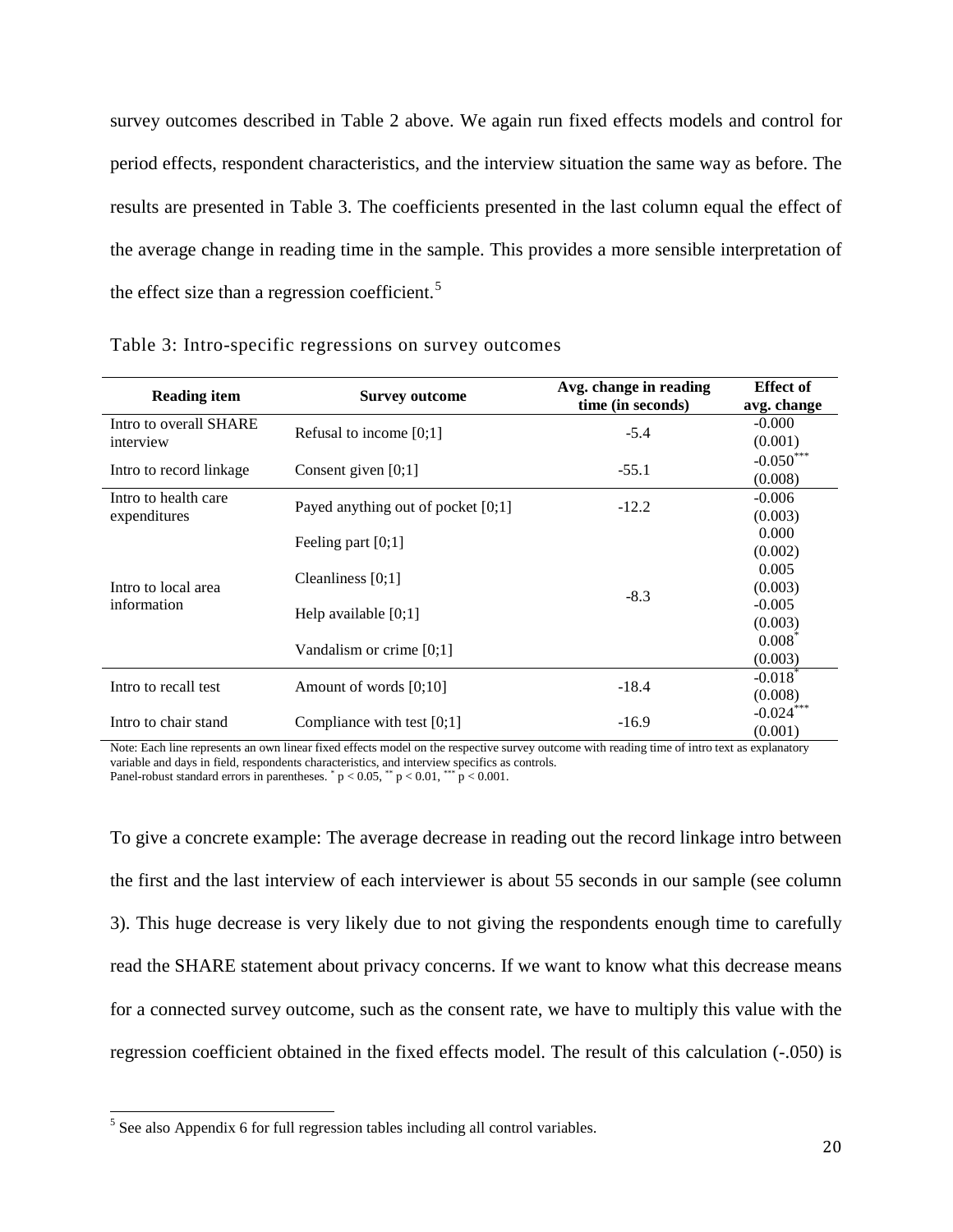shown in column 4. Thus, the average decrease in reading time with respect to the record linkage item reduces the consent rate by five percentage points.

Similar findings are reported with respect to the decrease in reading out the introduction of the cognitive recall test and the chair stand measurement. Thus, the average decrease in reading out the latter of 16.9 seconds results in a reduced compliance rate of 2.4 percentage points. While these effects explicitly concern within-survey requests, there is also a significant effect with respect to an intro item including a definition. Thus, a shorter reading time of the local area definition results in stating a higher rate of vandalism or crime there. However, this effect is rather small and only slightly significant. The other survey outcomes (refusal to the income question, out of pocket payments, most local area evaluations) are not changed significantly by a decreased duration of the introduction item. In the case of the virtually unchanged refusal rate to the income question, this might be due to the fact that there are two opposing effects cancelling each other out. Thus, on the one hand, some respondents indeed might show the assumed lower refusal rate, because they have not been explicitly told by the interviewer that such a behavior is acceptable. On the other hand, many respondents might react the opposite way and deny a substantial answer to the income question, because they have concerns about their privacy.

When looking at country-specific models, the main results are resembled for nearly all survey outcomes under consideration. Only few countries show minor deviations and these are far from being large or systematic. Therefore, we do not show these models to avoid redundancies. Overall, our analyses again are rather stable in a cross-national perspective and generally support our interpretation of findings described above. Furthermore, in some instances observed differences between countries are quite plausible as the underlying conditions differ substantially. This can be illustrated, for example, in the case of out of pocket payments. Here, the underlying health care system and the national average of out of pocket payment play a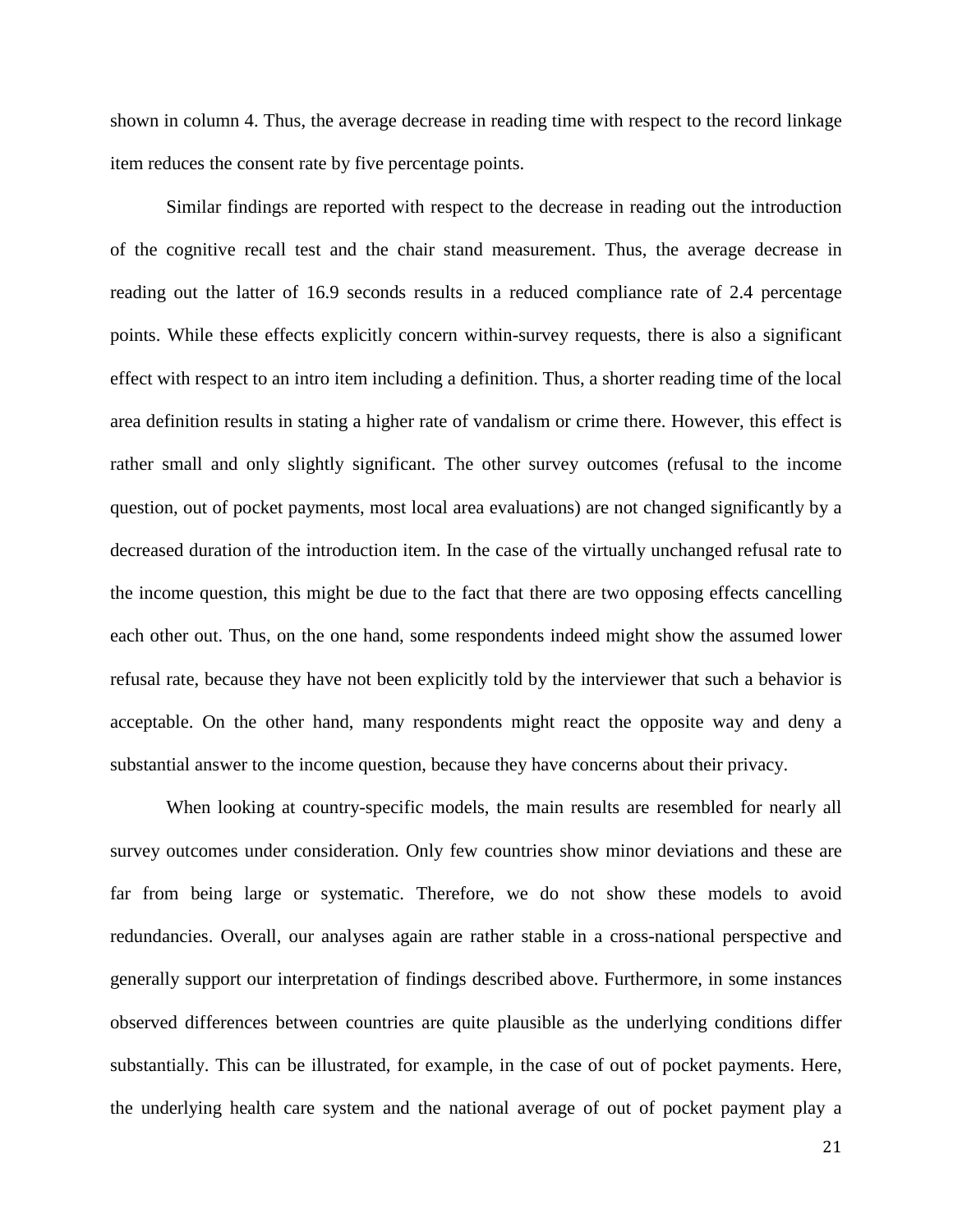crucial role. If almost everyone or almost no one pays out of pocket for health care, reading out the definition does not matter. However, in countries with an average level of out of pocket payment between 25 and 75 percent, providing the respondent with a proper definition indeed matters. Here, the observed decrease of the introduction text shows a significant effect (see Appendix 7).

So far, we restricted our analyses to effects of (within) changes in reading time. Although it is crucial to assess if there is a causal effect of decreasing reading time on survey outcomes, the absolute level of the survey outcomes is not easy to interpret. Therefore, in the following we complement this within perspective by looking at absolute differences between interviewers and how these differences affect the overall level of survey outcomes. This gives a more intuitive feeling for the observed deviations from standardized interviewing by speeding through the questionnaire or even skipping introduction texts. In [Table 4](#page-22-0) we report the predicted outcomes for two different levels of reading time. The first scenario in column 2 shows the stated value of the respective survey outcome if all interviewers would read the introduction text at the 10%-level, i.e. read the question relatively fast. Then we look at a scenario with interviewers reading out the introduction texts in a standardized way, which is assumed to take rather long. Here, we set the value at the 90%-level of the distribution.

|                                      | If all interviewers would read the intro at the  of the distribution |                        |  |  |  |
|--------------------------------------|----------------------------------------------------------------------|------------------------|--|--|--|
|                                      | $10\%$ -level ("fast")                                               | $90\%$ -level ("slow") |  |  |  |
| Refusal to income $[0;1]$            | 0.085                                                                | 0.085                  |  |  |  |
| Consent given $[0;1]$                | 0.530                                                                | $0.653***$             |  |  |  |
| Payed anything out of pocket $[0;1]$ | 0.455                                                                | 0.471                  |  |  |  |
| Feeling part $[0; 1]$                | 0.921                                                                | 0.920                  |  |  |  |
| Cleanliness $[0; 1]$                 | 0.861                                                                | 0.846                  |  |  |  |
| Help available $[0; 1]$              | 0.862                                                                | 0.876                  |  |  |  |
| Vandalism or crime $[0; 1]$          | 0.197                                                                | $0.173$ <sup>*</sup>   |  |  |  |
| Amount of words [0; 10]              | 5.337                                                                | $5.393*$               |  |  |  |
| Compliance with test $[0,1]$         | 0.819                                                                | $0.923***$             |  |  |  |

<span id="page-22-0"></span>Table 4: Predicted outcomes for different levels of reading time

Note: Predicted values are based on marginal effects after running item-specific linear fixed effects models on survey outcomes.<br>
\*  $p < 0.05$ , \*\*  $p < 0.01$ , \*\*\*  $p < 0.001$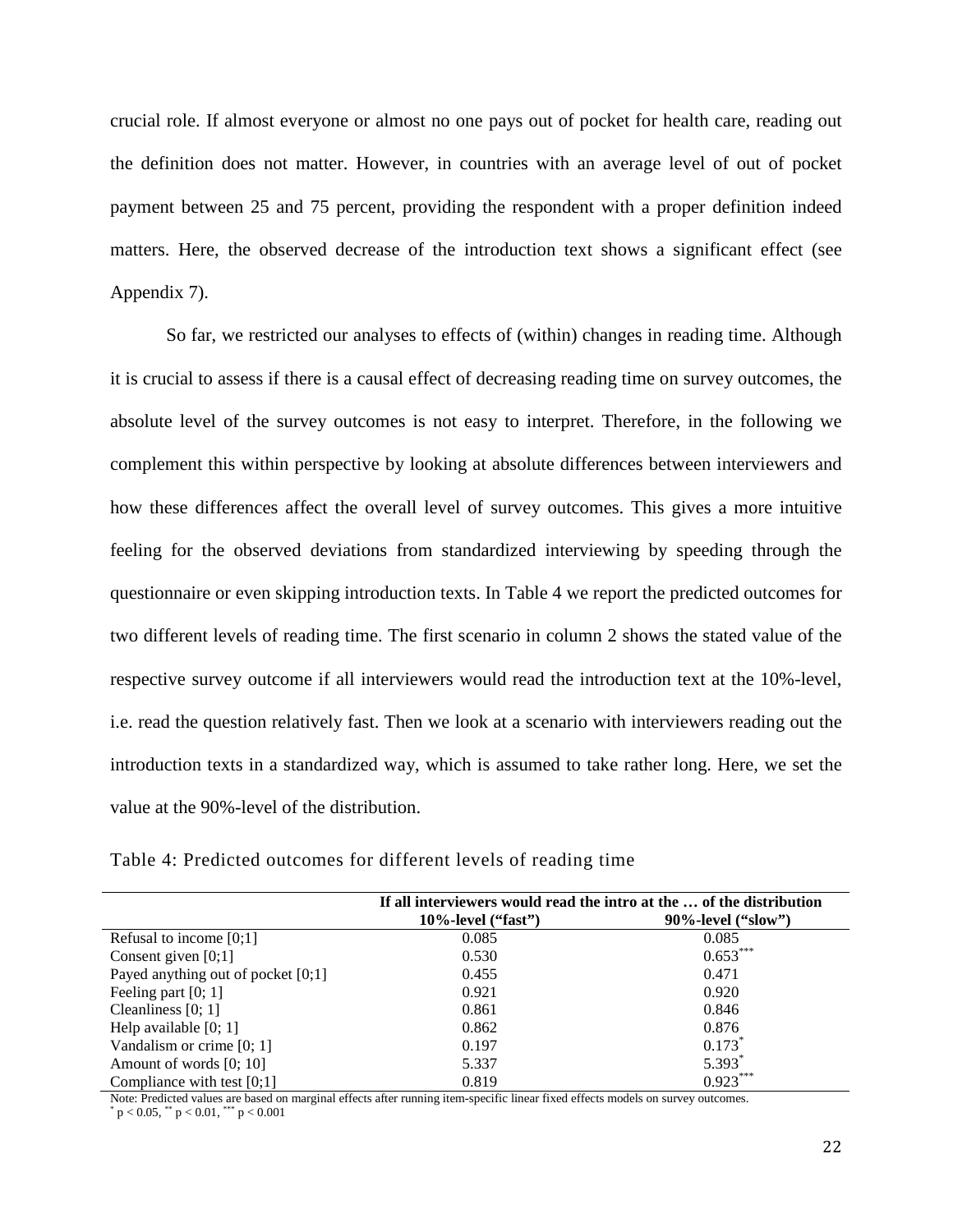Substantial differences in outcomes can be observed again for consent to record linkage and compliance to the chair stand test. To give a concrete example: If all interviewers would take one second (10%-level) on the introduction item to the chair stand test, 81.9 percent of the respondents would comply. If all interviewers would take 75 seconds (90%-level) instead, the compliance rate would be at 92.3 percent, a difference of 10.4 percentage points. For the other outcomes, the effect is not substantial, although the difference for vandalism and the amount of words recalled are statistically significant at the 5%-level. Overall, our findings suggest that reading time matters especially for within-survey requests and not so much for the other survey outcomes under investigation.

### **4. Discussion**

In face-to-face surveys, standardized interviewing is seen as the gold standard for quantitative data collection intending to keep the interview situation as similar as possible for all respondents and thus ensuring comparability and replicability of the data collected. However, in practice things look different: Our analyses show that, in contrast to the goal of standardized interviewing, interviewers' reading time significantly decreases over the survey's field period. As this pattern is nearly the same in all countries regardless of language differences, our results suggest that strongly shortening or even skipping intro texts to questions is anything but an exception. Of course, a decrease in reading time alone must not be problematic for data quality per se. Therefore, the most important question we tried to answer in this article is: does it matter? Or more concrete, does a decrease in reading time have substantial consequences for survey outcomes? As it is often the case, a precise answer to this question is difficult and depends on the underlying circumstances. However, one important aspect in this respect is the amount of informational content in questions that have been shortened by the interviewers. Thus, our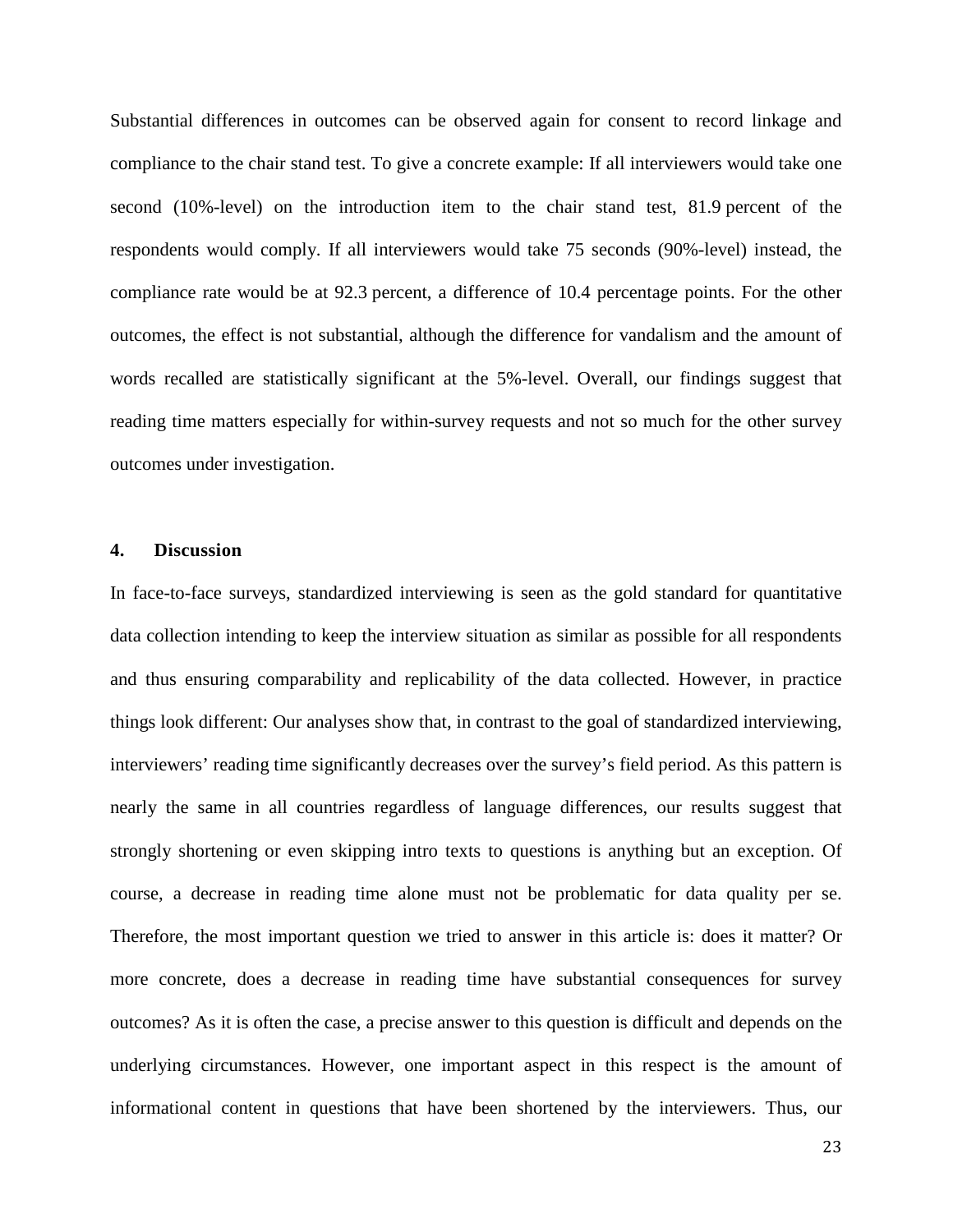findings reveal a rather large effect of decreasing reading time on within-survey requests, such as the consent given by the respondents to link their survey answers to administrative data or doing a physical test to measure the respondents' endurance. In contrast to previous research, where it has been shown that faster interviews from more experienced interviewers are correlated with higher rates of acquiescence [\(Olson and Bilgen, 2011\)](#page-29-5), our results reveal a negative effect on consent. While we agree with the assumption that increased pace throughout the interview might create an environment where respondents have less time to think, thereby increasing their likelihood of satisficing, the conclusion that this should lead to more acquiescent answers obviously depends on further conditions, such as the content of the question. Our findings suggest that respondents have a rather keen intuition for not taking their fears seriously – either with respect to confidentiality concerns or regarding their physical abilities. Thus, when confronted with questions that have been read out in a superficial way, they frequently disagree to give their consent to such within-survey requests.

Besides these two rather clear "yes/no" questions, other survey outcomes show much smaller effects, although it seems rather unrealistic that the interviewers read out every piece of information being relevant for the respondents to give reliable and informed answers. For survey researchers this is good news. However, our results should not lead researchers to conclude that strong deviations from standardized interviewing can be neglected completely. Instead, we rather see various implications of our results in different areas that we want to expose in the following. Thus, one major implication of this study concerns questionnaire design. It is well known that the visual presentation of questions and answers can influence the way information is read and also whether it is read at all (e.g. [Jenkins and Dillman, 1997,](#page-28-19) [Christian and Dillman, 2004,](#page-27-12) [Dillman, et](#page-28-20)  [al., 2014\)](#page-28-20). This, of course, is not only valid for respondents, but also for interviewers. Usually, however, questionnaire design only takes into account respondents, while neglecting the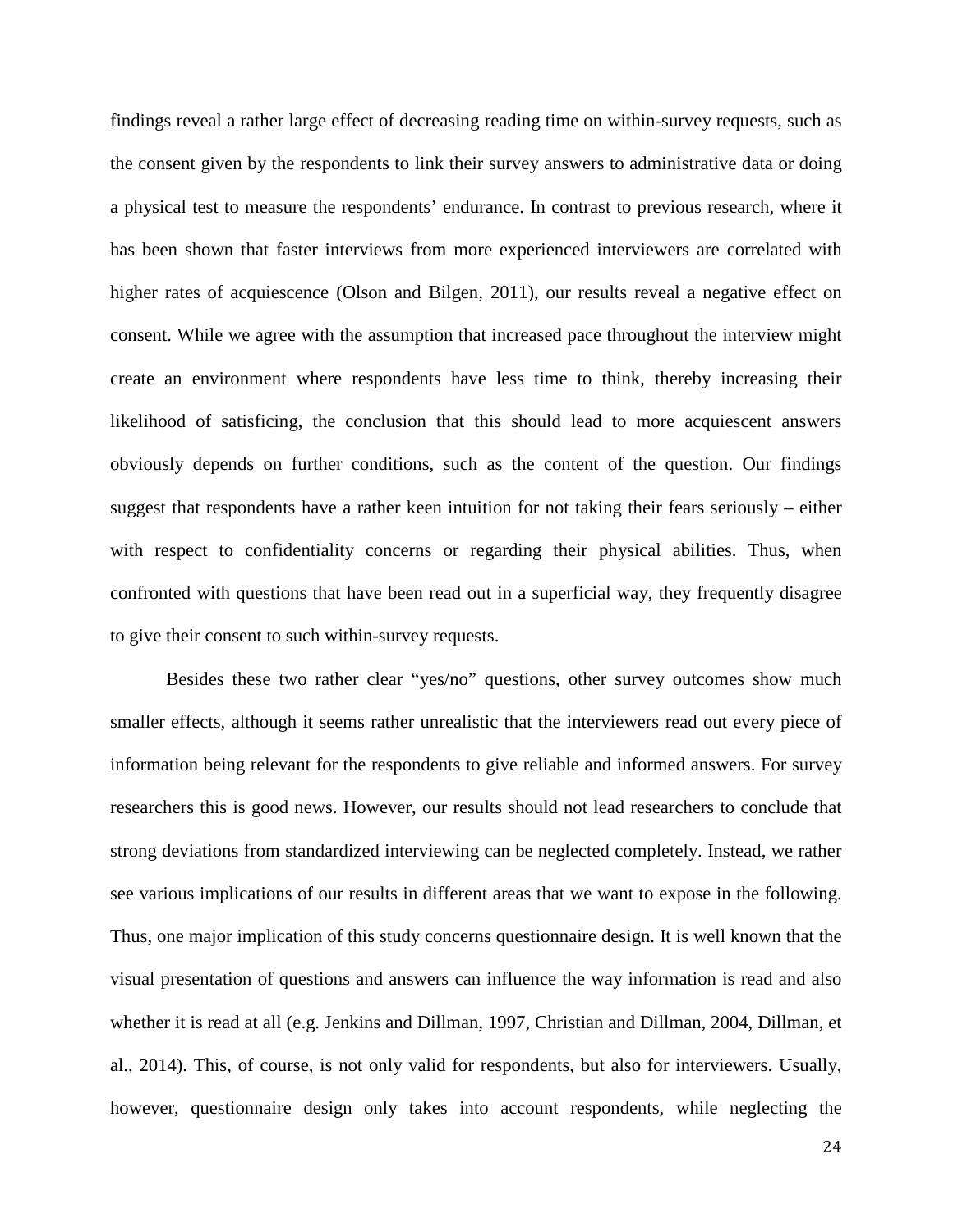important role interviewers play in this context. To give an example: Introductions are usually presented in block texts. However, such a format requests more concentration to read them out completely and increases the probability that something is left out by mistake or even intentionally. In this respect, a clear structuring concerning the content of introduction texts might be a useful starting point.

Another important implication is related to fieldwork management and monitoring. Overall, the interviews of the study utilized in this paper are relatively long [\(Bristle, 2015\)](#page-27-13). Therefore, shortening interviews seems to be a rational behavior for interviewers to maximize their utility in this setting. Furthermore, in the study under investigation all survey organizations pay their interviewers per interview. Some have additional interviewer bonuses or reimbursement for travel costs and travel time, but no standard payment-per-hour scheme. In all settings, interviewers have strong incentives to aim at conducting relatively short interviews or speed through specific parts of the questionnaire. As payment-per-interview schemes are usually applied in large-scale surveys, such as SHARE, and survey organizations also have a strong incentive to stay with this routine in terms of minimizing their own management costs, it will be rather difficult to change this. One possible starting point, however, could be to add steeper bonus and/or malus systems that reward good interviewers and punish more delinquent ones. In this respect, it is important to emphasize that good interviewer behavior should not only be measured in terms of response rates, but more closely monitor their actual behavior in the interaction with respondents.

Our results show that interviewers' reading time decreases a lot over the field period. Therefore, we argue that monitoring interviewers more closely is necessary in order to keep their work quality high. For instance, we know from the Italian case that interviewers perform very well when receiving feedback on their interview length and reading time. Closely connected with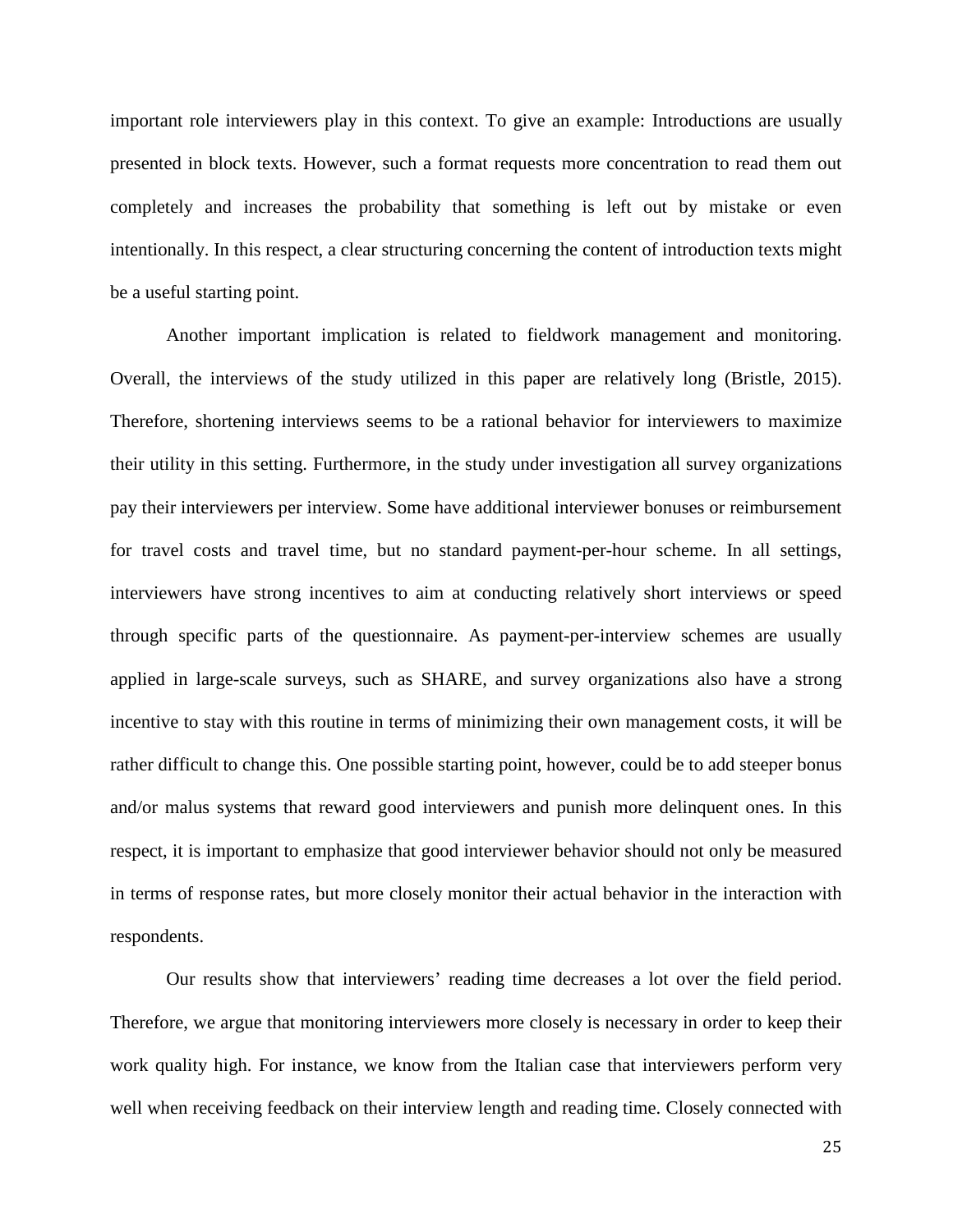this, we finally see implications of our findings for interviewer training. Thus, it seems necessary that interviewers, independent from their experience, receive clear instructions stating how important a careful reading of every question is. A re-training might be helpful to reinforce good interviewing practices, especially for interviewers with a very large workload. This is an important aspect, as our analyses show that especially the fastest interviewers are often those with large workloads that at the same time reveal the largest deviances from average with respect to our analyzed survey outcomes.

As with any study, our analysis has limitations. First, although we carefully selected only items that measure sole interviewer behavior, we cannot completely rule out that verbal interactions between respondent and interviewer took place during the measurement of the introduction item. This means the durations measured might be longer than the actual reading time. Taking this into account, the shortening effect we observe then is even more striking. Second, on a similar note, we cannot disentangle what exactly happened during reading out the introduction items. While we only observe interviewers' reading time, we simply do not know if a change in the duration is due to shortening, skipping, or changing words in the introduction item. For this purpose, experimental designs are needed. And third, although we tried to control for several areas of influence, such as respondent characteristics, specific aspects of the interview, and timing effects, we cannot rule out a potential bias due to other relevant variables that we have not taken into account or just are unobservable.

Further research might want to investigate country differences more deeply. The reasons for country-specific deviations in reading time were not investigated further in our analyses. We assume that language differences explain a major part of it, but we have not explicitly tested it. Further research might be able to disentangle influences due to language, survey climate, or different survey management strategies (e.g. interviewer training). Finally, in this study, we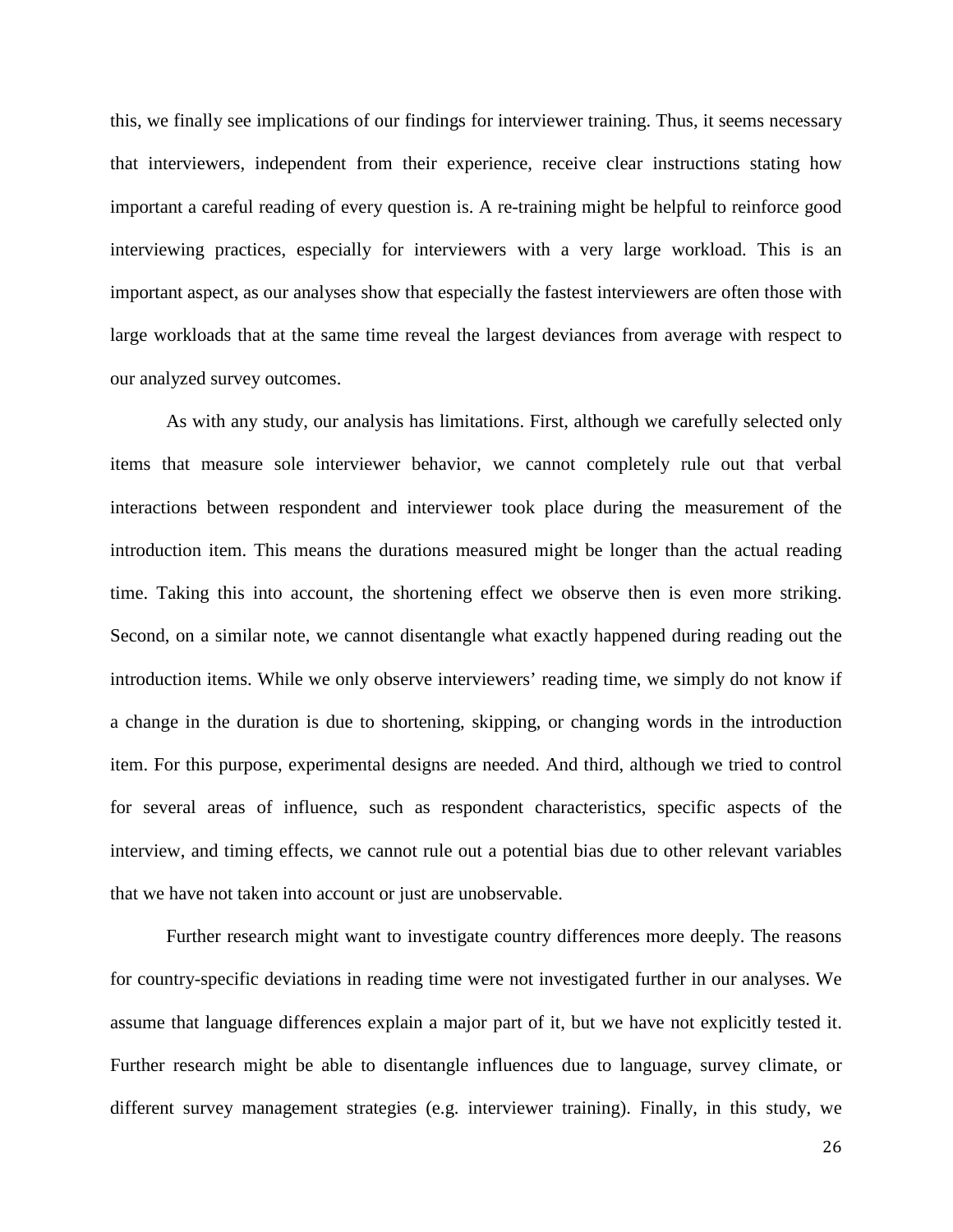focused on behavior changes over the course of a field period, thereby neglecting the long-term

panel structure of SHARE. Further research might want to look at changes over different waves

as changes in interviewer training or monitoring strategies might also influence interviewers'

reading behaviors to some degree.

### **References**

<span id="page-27-11"></span>Allison, Paul D. 2009. *Fixed Effects Regression Models*. Thousand Oaks, CA: SAGE Publications.

- <span id="page-27-10"></span>Bassili, John N., and Joseph F. Fletcher. 1991. "Response-Time Measurement in Survey Research. A Method for Cati and a New Look at Nonattitudes." *Public Opinion Quarterly* 55: 331-46.
- <span id="page-27-1"></span>Blom, Annelies G., Edith D. De Leeuw, and Joop J. Hox. 2011. "Interviewer Effects on Nonresponse in the European Social Survey." *Journal of Official Statistics* 27: 359-77.
- <span id="page-27-8"></span>Börsch-Supan, Axel. 2015. Survey of Health, Ageing and Retirement in Europe (SHARE) Wave 5. Release Version: 1.0.0. SHARE-ERIC. Data Set. doi: 10.6103/SHARE.w5.100.
- <span id="page-27-7"></span>Börsch-Supan, Axel, Martina Brandt, Christian Hunkler, Thorsten Kneip, Julie Korbmacher, Frederic Malter, Barbara Schaan, Stephanie Stuck, and Sabrina Zuber. 2013. "Data Resource Profile: The Survey of Health, Ageing and Retirement in Europe (SHARE)." *International Journal of Epidemiology* 42: 992-1001.
- <span id="page-27-4"></span>Bradburn, Norman M., and Seymour Sudman. 1979. *Improving Interview Method and Questionnaire Design: Response Effects to Threatening Questions in Survey Research*. San Francisco, CA: Jossey-Bass.
- <span id="page-27-13"></span>Bristle, Johanna. 2015. "Measuring Interview Length with Keystroke Data." In *SHARE Wave 5: Innovations & Methodology*, edited by Frederic Malter and Axel Börsch-Supan, 165-76. Munich: MEA, Max Planck Institute for Social Law and Social Policy.
- <span id="page-27-2"></span>Bristle, Johanna, Martina Celidoni, Chiara Dal Bianco, and Guglielmo Weber. 2014. "The Contribution of Paradata to Panel Cooperation in SHARE." *SHARE Working Paper (19-2014)*. Munich: MEA, Max Planck Institute for Social Law and Social Policy.
- <span id="page-27-6"></span>Brüderl, Joseph, Bernadette Huyer-May, and Claudia Schmiedeberg. 2012. "Interviewer Behavior and the Quality of Social Network Data." In *Survey Standardization and Interviewers' Deviations - Impact, Reasons, Detection and Prevention*, edited by Peter Winker, Natalja Menold and Rolf Porst, 1-14. Frankfurt: Peter Lang.
- <span id="page-27-5"></span>Cannell, Charles F., Kent H. Marquis, and André Laurent. "A Summary of Studies of Interviewing Methodology." Washington, DC: US Government Printing Office, 1977.
- <span id="page-27-12"></span>Christian, Leah Melani, and Don A. Dillman. 2004. "The Influence of Graphical and Symbolic Language Manipulations on Responses to Self-Administered Questions." *Public Opinion Quarterly* 68: 57-80.
- <span id="page-27-3"></span>Chromy, James R., Joe Eyerman, Dawn Odom, Madeline E. McNeeley, and Art Hughes. 2005. "Association between Interviewer Experience and Substance Use Prevalence Rates in Nsduh." In *Evaluating and Improving Methods Used in the National Survey on Drug Use and Health*, edited by Joel Kennet and Josph Gfroerer, 59-87. Rockville, MD: Substance Abuse and Mental Health Services Administration, Office of Applied Studies.
- <span id="page-27-0"></span>Collins, Martin, and Bob Butcher. 1983. "Interviewer and Clustering Effects in an Attitude Survey." *Journal of the Market Research Society* 25: 39-58.
- <span id="page-27-9"></span>Couper, M. P., and F. Kreuter. 2013. "Using Paradata to Explore Item Level Response Times in Surveys." *Journal of the Royal Statistical Society Series a-Statistics in Society* 176: 271-86.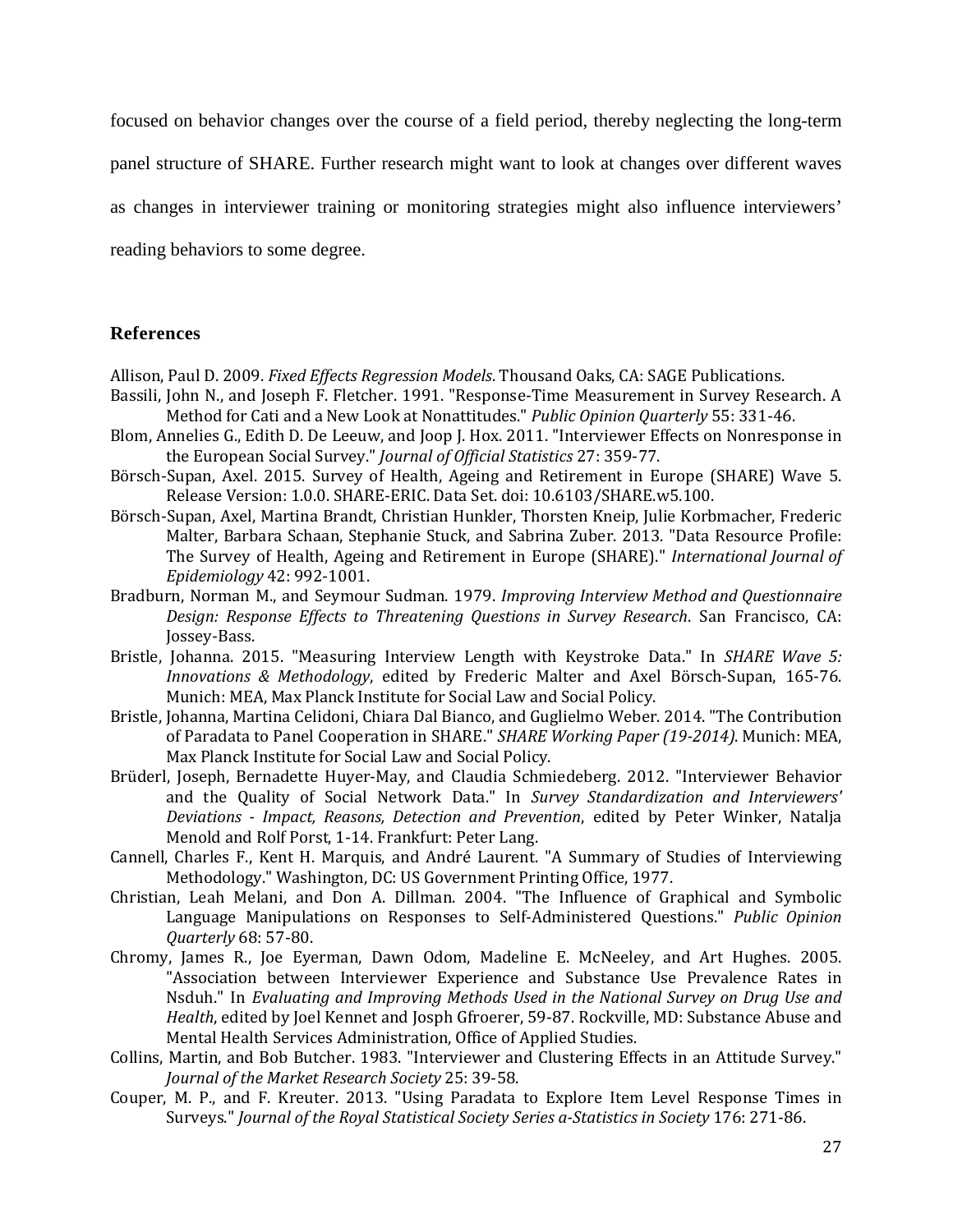- <span id="page-28-6"></span>Couper, Mick P., and Frauke Kreuter. 2013. "Using Paradata to Explore Item Level Response Times in Surveys." *Journal of the Royal Statistical Society* 176: 271-86.
- <span id="page-28-4"></span>Davis, Rachel E., Mick P. Couper, Nancy K. Janz, Cleopatra H. Caldwell, and Ken Resnicow. 2010. "Interviewer Effects in Public Health Surveys." *Health Education Research* 25: 14-26.
- <span id="page-28-20"></span>Dillman, Don A., Jolene D. Smyth, and Leah Melani Christian. 2014. *Internet, Phone, Mail, and Mixed-Mode Surveys: The Tailored Design Method*. Hoboken, NJ: John Wiley & Sons.
- <span id="page-28-15"></span>ESS7. 2015. "Ess7 - 2014 Documentation Report." Retrieved February 22, 2016. [http://www.europeansocialsurvey.org/docs/round7/survey/ESS7\\_data\\_documentation\\_re](http://www.europeansocialsurvey.org/docs/round7/survey/ESS7_data_documentation_report_e01_1.pdf) [port\\_e01\\_1.pdf.](http://www.europeansocialsurvey.org/docs/round7/survey/ESS7_data_documentation_report_e01_1.pdf)
- <span id="page-28-11"></span>Fowler, Floyd J. 1991. "Reducing Interviewer-Related Error through Interviewer Training, Supervision, and Other Means." In *Measurement Errors in Surveys*, edited by Paul P. Biemer, Robert M. Groves, Lars E. Lyberg, Nancy A. Mathiowetz and Seymour Sudman, 259-78. Hoboken, NJ: John Wiley & Sons.
- <span id="page-28-10"></span>Fowler, Floyd J., and Thomas W. Mangione. 1990. *Standardized Survey Interviewing: Minimizing Interviewer-Related Error*. Newbury Park, CA: SAGE Publications.
- <span id="page-28-3"></span>Freeman, John, and Edgar W. Butler. 1976. "Some Sources of Interviewer Variance in Surveys." *Public Opinion Quarterly* 40: 79-91.
- <span id="page-28-0"></span>Groves, Robert M., Floyd J. Fowler, Mick P. Couper, James M. Lepkowski, Eleanor Singer, and Roger Tourangeau. 2009. *Survey Methodology*. 2 ed. Hoboken, NJ: John Wiley & Sons.
- <span id="page-28-7"></span>Groves, Robert M., and Lou J. Magilavy. 1986. "Measuring and Explaining Interviewer Effects in Centralized Telephone Surveys." *Public Opinion Quarterly* 50: 251-66.
- <span id="page-28-1"></span>Hansen, Morris H., William N. Hurwitz, and Max A. Bershad. 1961. "Measurement Errors in Censuses and Surveys." *Bulletin of the International Statistical Institute* 38: 359-74.
- <span id="page-28-17"></span>Heerwegh, Dirk. 2003. "Explaining Response Latencies and Changing Answers Using Client-Side Paradata from Web Survey." *Social Science Computer Review* 21: 360-73.
- <span id="page-28-9"></span>Hox, Joop J. 1994. "Hierarchical Regression Models for Interviewer and Respondent Effects." *Sociological Methods & Research* 22: 300-18.
- <span id="page-28-19"></span>Jenkins, Cleo R., and Don A. Dillman. 1997. "Towards a Theory of Self-Administered Questionnaire Design." In *Survey Measurement and Process Quality*, edited by Lars Lyberg, Paul Biemer, Martin Collins, Edith De Leeuw, Cathryn Dippo, Norbert Schwarz and Dennis Trewin, 165- 96. Hoboken, NJ: John Wiley & Sons.
- <span id="page-28-12"></span>Jensen, Michael C., and William H. Meckling. 1976. "Theory of the Firm: Managerial Behavior, Agency Costs and Ownership Structure." *Journal of Financial Economics* 3: 305-60.
- <span id="page-28-18"></span>Keele, Luke John. 2008. *Semiparametric Regression for the Social Sciences*. Hoboken, NJ: John Wiley & Sons.
- <span id="page-28-2"></span>Kish, Leslie. 1962. "Studies of Interviewer Variance for Attitudinal Variables." *Journal of the American Statistical Association* 57: 92-115.
- <span id="page-28-14"></span>Kneip, Thorsten, Frederic Malter, and Gregor Sand. 2015. "Fieldwork Monitoring and Survey Participation in Fifth Wave of SHARE." In *SHARE Wave 5: Innovations & Methodology*, edited by Frederic Malter and Axel Börsch-Supan, 102-59. Munich: MEA, Max Planck Institute for Social Law and Social Policy.
- <span id="page-28-13"></span>Kosyakova, Yuliya, Jan Skopek, and Stephanie Eckman. 2015. "Do Interviewers Manipulate Responses to Filter Questions? Evidence from a Multilevel Approach." *International Journal of Public Opinion Research* 27: 417-31.
- <span id="page-28-16"></span>Kreuter, Frauke. 2013. *Improving Surveys with Paradata: Analytic Uses of Process Information*. Hoboken, NJ: John Wiley & Sons.
- <span id="page-28-5"></span>Lipps, Oliver, and Grant Benson. 2005. "Cross National Contact Strategies." Paper presented at the AAPOR - ASA Section on Survey Research Methods. Miami Beach, FL.
- <span id="page-28-8"></span>Lipps, Oliver, and Alexandre Pollien. 2011. "Effects of Interviewer Experience on Components of Nonresponse in the European Social Survey." *Field Methods* 23: 156-72.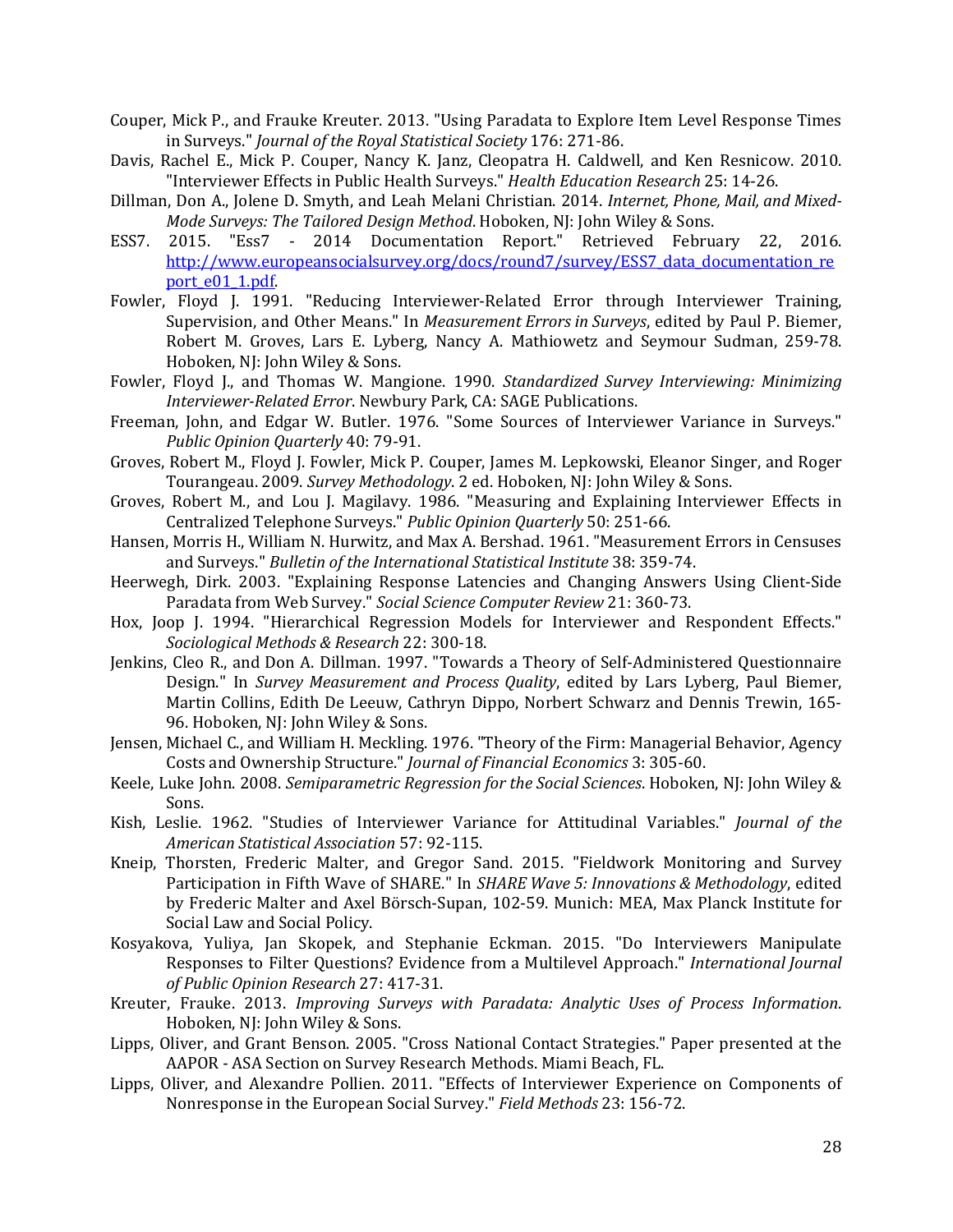- <span id="page-29-0"></span>Mangione, Thomas W., Floyd J. Fowler, and Thomas A. Louis. 1992. "Question Characteristics and Interviewer Effects." *Journal of Official Statistics* 8: 293-307.
- <span id="page-29-6"></span>Matschinger, Herbert, Sebastian Bernert, and Matthias C. Angermeyer. 2005. "An Analysis of Interviewer Effects on Screening Questions in a Computer Assisted Personal Mental Health Interview." *Journal of Official Statistics* 21: 657-74.
- <span id="page-29-8"></span>Mulligan, Kenneth, J. Tobin Grant, Stephen T. Mockabee, and Joseph Quin Monson. 2003. "Response Latency Methodology for Survey Research: Measurement and Modeling Strategies." *Political Analysis* 11: 289-301.
- <span id="page-29-5"></span>Olson, Kristen, and Ipek Bilgen. 2011. "The Role of Interviewer Experience on Acquiescence." *Public Opinion Quarterly* 75: 99-114.
- <span id="page-29-4"></span>Olson, Kristen, and Andy Peytchev. 2007. "Effect of Interviewer Experience on Interview Pace and Interviewer Attitudes." *Public Opinion Quarterly* 71: 273-86.
- <span id="page-29-3"></span>Olson, Kristen, and Jolene D. Smyth. 2015. "The Effect of Cati Questions, Respondents, and Interviewers on Response Time." *Journal of Survey Statistics and Methodology* 3: 361-96.
- <span id="page-29-11"></span>Rubin, Donald B. 1976. "Inference and Missing Data." *Biometrika* 63: 581-92.
- <span id="page-29-7"></span>Sakshaug, Joseph W. 2013. "Using Paradata to Study Response to within-Survey Requests." In *Improving Surveys with Paradata*, edited by Frauke Kreuter, 171-90. Hoboken, NJ: John Wiley & Sons.
- <span id="page-29-2"></span>Schnell, Rainer, and Frauke Kreuter. 2005. "Separating Interviewer and Sampling-Point Effects." *Journal of Official Statistics* 21: 389-410.
- <span id="page-29-1"></span>West, Brady T., Frauke Kreuter, and Ursula Jaenichen. 2013. ""Interviewer" Effects in Face-to-Face Surveys: A Function of Sampling, Measurement Error, or Nonresponse?". *Journal of Official Statistics* 29: 277-97.
- <span id="page-29-9"></span>Wooldridge, Jeffrey. 2013. *Introductory Econometrics: A Modern Approach*. 5 ed. Mason, OH: South-Western Cengage Learning.
- <span id="page-29-10"></span>Yan, Ting, and Kristen Olson. 2013. "Analyzing Paradata to Investigate Measurement Error." In *Improving Surveys with Paradata. Analytic Uses of Process Information*, edited by Frauke Kreuter, 73-95. Hoboken, NJ: John Wiley & Sons.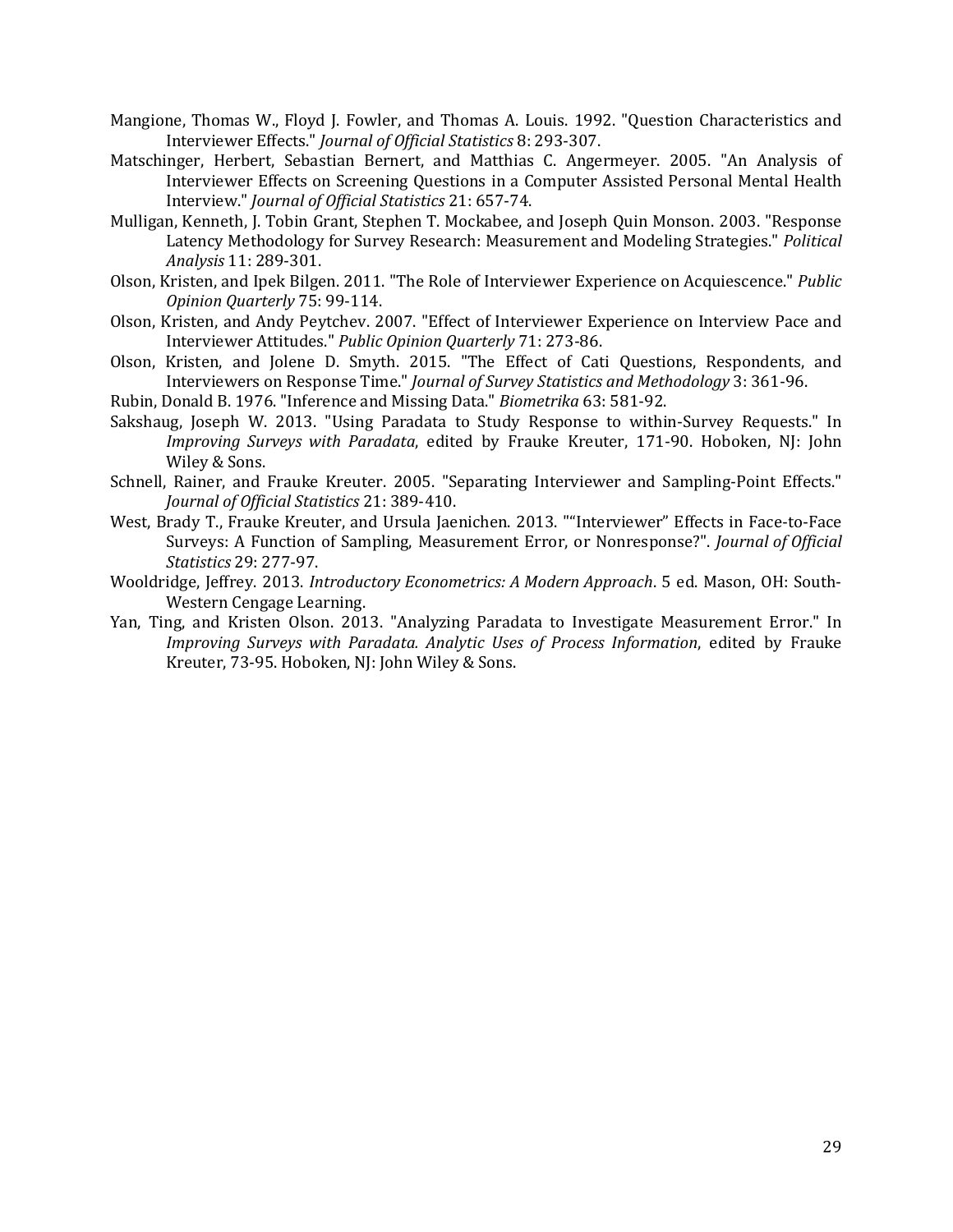# **Appendix**

Appendix 1: Wording of selected introduction texts from SHARE wave 5

| <b>Overall SHARE</b><br>Interview (DN001) | Let me just repeat that this interview is confidential. Your answers will be used only for<br>research purposes. If we should come to any question you don't want to answer, just let<br>me know and I will go on to the next question. Now I would like to begin by asking some<br>questions about your background. 1. Continue                                                                                                                                                                                                                                                                                        |
|-------------------------------------------|-------------------------------------------------------------------------------------------------------------------------------------------------------------------------------------------------------------------------------------------------------------------------------------------------------------------------------------------------------------------------------------------------------------------------------------------------------------------------------------------------------------------------------------------------------------------------------------------------------------------------|
| Record linkage<br>(LIO04)                 | We are now changing the topic. The researchers of this study are interested in people's<br>employment history. Important research questions could be answered with data collected<br>by the [German Pension Fund]. We would like to link interview responses with data of<br>the [German Pension Fund]. For reasons of data protection, this cannot be done without<br>your consent. Giving us your permission is completely voluntary. I would kindly ask<br>your consent to do this. Please take a few minutes and to read this form. IWER: Take the<br>2 consent forms and hand out 1 to the respondent. 1. Continue |
| Local area (HH021)                        | Please look at card [SHOWCARD_ID]. I am now going to read some statements<br>concerning the way you may feel about your local area, that is everywhere within a 20<br>minute walk or a kilometre of your home. Please tell me whether you strongly agree,<br>agree, disagree or strongly disagree with each statement.<br>1. Continue                                                                                                                                                                                                                                                                                   |
| Health care (HC001)                       | Now we have some questions about your health care in the last 12 months, that is your<br>doctor visits, hospital stays, or the medication you took. It is also important to us to learn<br>about how much you paid for it out of pocket. By out of pocket payments we mean<br>payments you made directly to your doctor, hospital or pharmacist without getting<br>reimbursed by your health insurance/national health system/third party payer. This also<br>includes co-payments and deductibles for services partly paid by the health<br>insurance/national health system/third party payer. 1. Continue            |
| Recall test (CF007)                       | Now, I am going to read a list of words from my computer screen. We have purposely<br>made the list long so it will be difficult for anyone to recall all the words. Most people<br>recall just a few. Please listen carefully, as the set of words cannot be repeated. When I<br>have finished, I will ask you to recall aloud as many of the words as you can, in any<br>order. Is this clear? IWER: Have booklet ready<br>1. Continue                                                                                                                                                                                |
| Chair stand (CS001)                       | The next test measures the strength and endurance in your legs. I would like you to fold<br>your arms across your chest and sit so that your feet are on the floor; then stand up<br>keeping your arms folded across your chest. Like this IWER: Demonstrate. Start of a<br>@BNon-proxy section@B. No proxy allowed. If the respondent is not capable of<br>answering any of these questions on her/his own, press @BCTRL-K@B at each question.<br>1. Continue                                                                                                                                                          |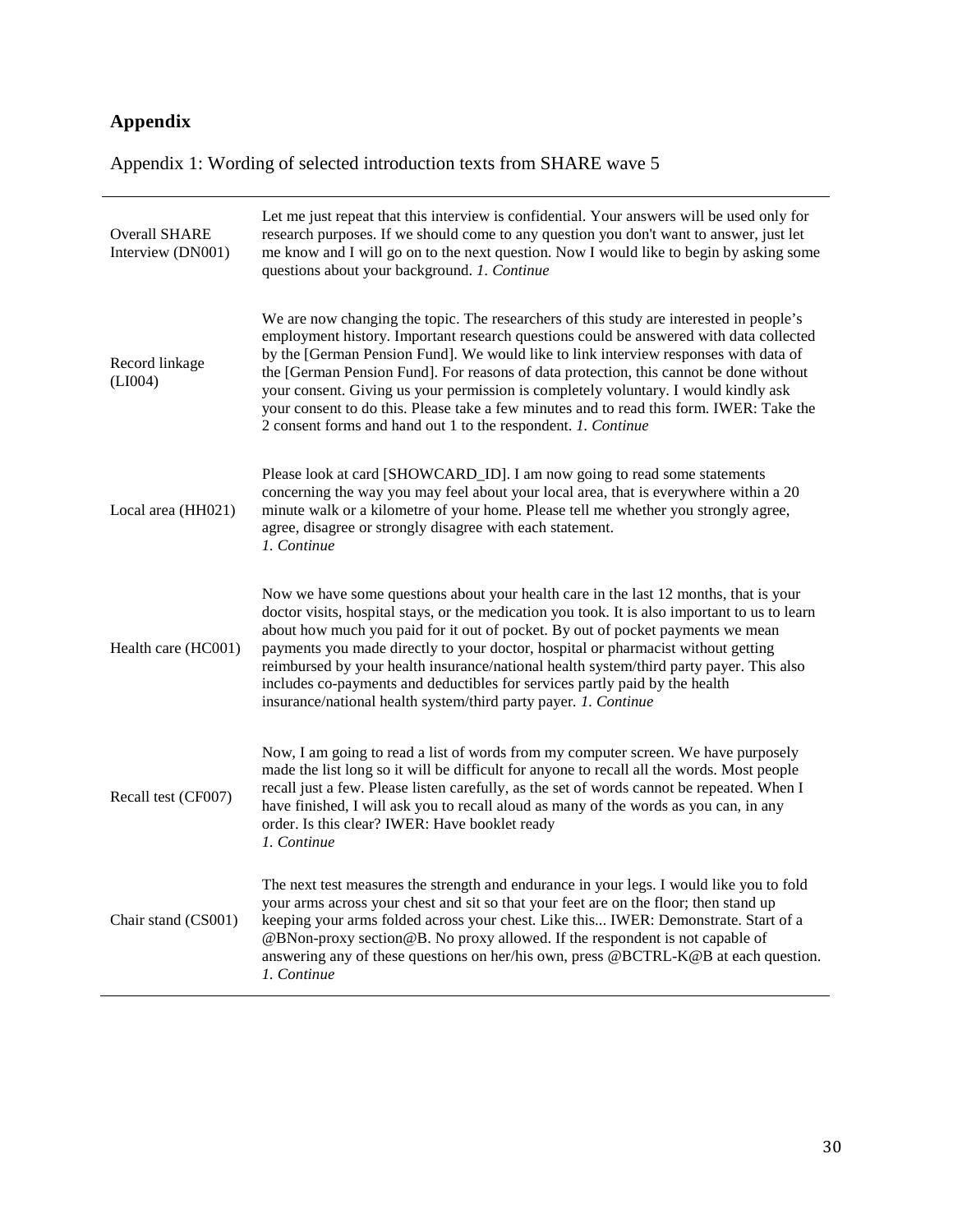# Appendix 2: Wording of selected survey outcomes from SHARE wave 5

| Refusal to income                   | HH017_TotAvHHincMonth<br>How much was the overall income, after taxes and contributions, that your entire<br>household had in an average month in 2012?<br>0.9999999999999999.99                                                                                                                                                                                                                                                                                                                                                                          |
|-------------------------------------|-----------------------------------------------------------------------------------------------------------------------------------------------------------------------------------------------------------------------------------------------------------------------------------------------------------------------------------------------------------------------------------------------------------------------------------------------------------------------------------------------------------------------------------------------------------|
| Consent given                       | LI003_Consent<br>IWER: Did R consent to the record linkage?<br>Assist respondent if necessary. Hand out R prepared consent form. Assist R if necessary.<br>Cross the form if R refuses. Please insert the consent form in the envelope [addressed<br>DRV] and bring it to the mail box.<br>1. Yes. Respondent consented, completed the form and returned the form to me in the<br>envelope.<br>2. Yes. Respondent consented, but will complete the form later and sent it back<br>himself/herself.<br>5. No, respondent did not consent to record linkage |
| Payed anything out<br>of pocket     | HC082_OOPDocsYesNo<br>Did you pay anything out of pocket for your doctor visits [past your deductible] (in the<br>last twelve months)? Please also include expenses for diagnostic exams, such as imaging<br>or laboratory diagnostics.<br>1. Yes<br>5. No                                                                                                                                                                                                                                                                                                |
| Feeling part                        | HH022_LocalFeelPart<br>I really feel part of this area. Would you say you strongly agree, agree, disagree or<br>strongly disagree?<br>IWER: Show card (SHOWCARD_ID)<br>1. Strongly agree<br>2. Agree<br>3. Disagree                                                                                                                                                                                                                                                                                                                                       |
| Cleanliness                         | 4. Strongly disagree<br><b>HH024 LocalClean</b><br>This area is kept very clean. (Would you say you strongly agree, agree, disagree or<br>strongly disagree?)                                                                                                                                                                                                                                                                                                                                                                                             |
| Help available                      | HH025_LocalPeopleHelpful<br>If I were in trouble, there are people in this area who would help me. (Would you say you<br>strongly agree, agree, disagree or strongly disagree?)                                                                                                                                                                                                                                                                                                                                                                           |
| Vandalism                           | HH023 LocalVandalism<br>Vandalism [m]or[/m] crime [m]is[/m] a big problem in this area. (Would you say you<br>strongly agree, agree, disagree or strongly disagree?)                                                                                                                                                                                                                                                                                                                                                                                      |
| Amount of words                     | CF104 Learn1<br>Now please tell me all the words you can recall.<br>1. Hotel<br>5. Gold<br>9. King<br>2. River<br><b>10. Book</b><br>6. Market<br>3. Tree<br>96. None of these<br>7. Paper<br>4. Skin<br>8. Child<br>Interviewer enters the words the respondent correctly recalls. 4 sets of wording lists are<br>assigned randomly (CF104_Learn1-CF107_Learn1).                                                                                                                                                                                         |
| Compliance with<br>chair stand test | CS002_Safe<br>Do you think it would be safe for you to try to stand up from a chair without using your<br>arms?<br>1. Yes<br>5. No                                                                                                                                                                                                                                                                                                                                                                                                                        |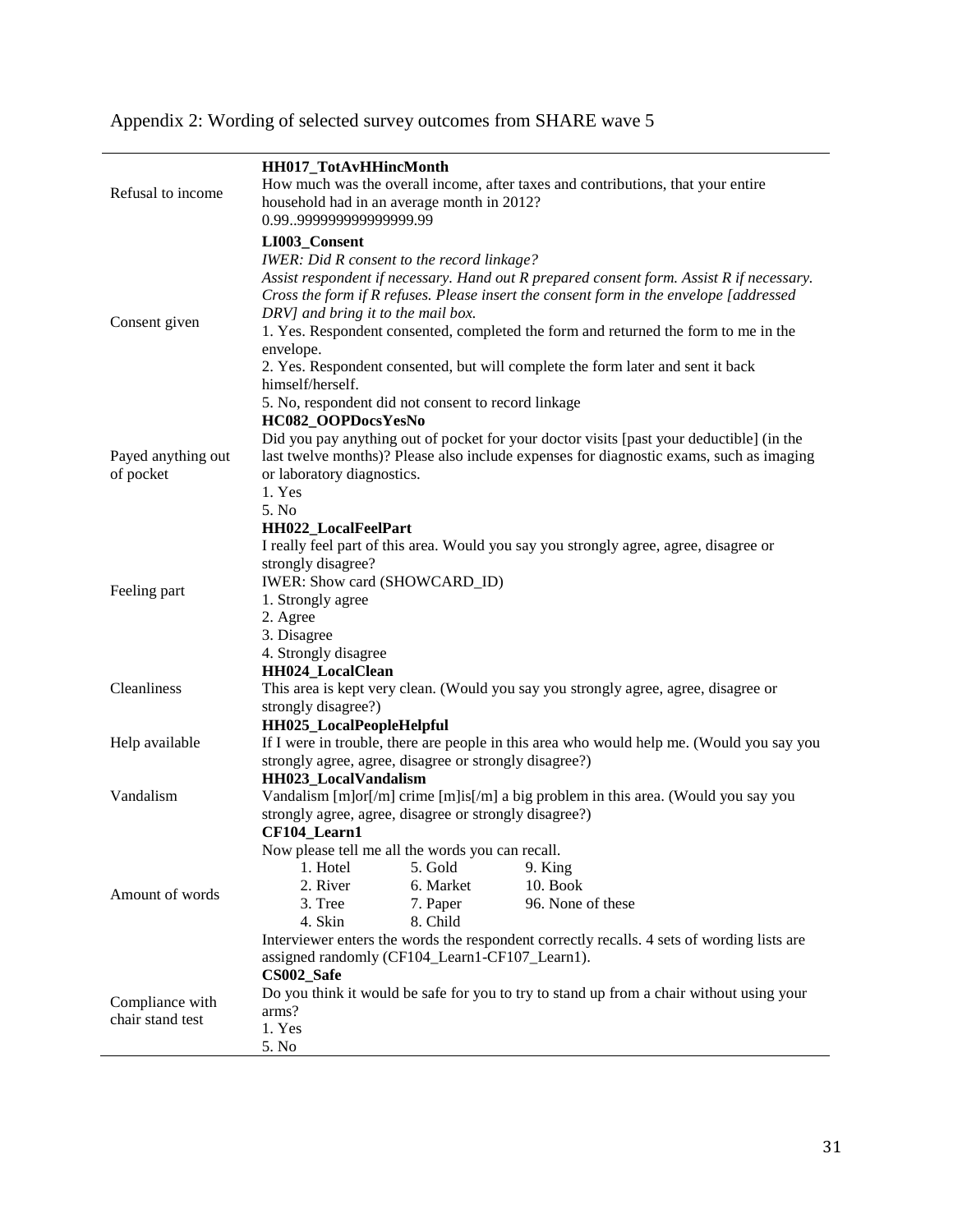# Appendix 3: Description of variables

| Variable                         | Mean | <b>SD</b> | Min      | Max | Description                                         |
|----------------------------------|------|-----------|----------|-----|-----------------------------------------------------|
| Refusal income                   | 0.07 | 0.25      | $\Omega$ |     | Refusal to income question                          |
| Consent to record<br>linkage     | 0.66 | 0.47      | $\Omega$ | 1   | Consent to record linkage.                          |
| Payed anything out-<br>of-pocket | 0.45 | 0.50      | $\theta$ | 1   | Payed anything out of<br>pocket for doctoral visits |
| Feeling part                     | 0.82 | 0.23      | $\Omega$ | 1   | Feeling part of this area                           |
| Vandalism or crime               | 0.26 | 0.28      | $\Omega$ |     | Vandalism/crime is a big<br>problem in this area    |
| <b>Cleanliness</b>               | 0.72 | 0.24      | $\Omega$ | 1   | Area is kept very clean                             |
|                                  |      |           |          |     | People in this area would                           |
| Help in area                     | 0.75 | 0.25      | $\Omega$ | 1   | help me, when I am in<br>trouble                    |
|                                  |      |           |          |     | Number of words recalled                            |
| Amount of words                  | 5.37 | 1.79      | $\theta$ | 10  | in 10 words learning test                           |
|                                  |      |           |          |     | (first recall)                                      |
| Compliance to test               | 0.86 | 0.35      | $\Omega$ | 1   | Compliance to chair stand                           |
|                                  |      |           |          |     | measurement                                         |

# Appendix 3.1: Survey outcomes

Data: SHARE Wave 5. Unweighted data.

# Appendix 3.2: Control variables

| Variable              | Mean   | <b>SD</b> | Min              | Max          | Description                                                                           |
|-----------------------|--------|-----------|------------------|--------------|---------------------------------------------------------------------------------------|
| Days in field         | 122.20 | 77.77     | $\boldsymbol{0}$ | 307          | A running number for the<br>days the country is in the<br>field conducting interviews |
| Female                | 0.56   | 0.50      | $\overline{0}$   | 1            | Gender of respondent<br>$(0 = male, 1 = female)$                                      |
| Age                   | 66.34  | 10.10     | 26               | 103          | Age of respondent                                                                     |
| Years of education    | 11.14  | 4.39      | $\overline{0}$   | 25           | Years of education<br>(respondent)                                                    |
| <b>Working Status</b> |        |           |                  |              | Working status                                                                        |
| 1.retired             | 0.56   | 0.50      | $\boldsymbol{0}$ | $\mathbf{1}$ |                                                                                       |
| 2.(self-)employed     | 0.29   | 0.45      | $\overline{0}$   | 1            |                                                                                       |
| 3.other               | 0.15   | 0.36      | $\theta$         | 1            |                                                                                       |
| Household income      |        |           |                  |              | Total income received by<br>all household members in<br>last month                    |
| 1. Quartile.          | 0.20   | 0.40      | $\boldsymbol{0}$ | 1            |                                                                                       |
| 2. Quartile           | 0.21   | 0.40      | $\Omega$         | 1            |                                                                                       |
| 3. Quartile           | 0.21   | 0.41      | $\Omega$         | 1            |                                                                                       |
| 4. Quartile           | 0.21   | 0.40      | $\Omega$         |              |                                                                                       |
| 5. Missing            | 0.18   | 0.38      | $\theta$         |              |                                                                                       |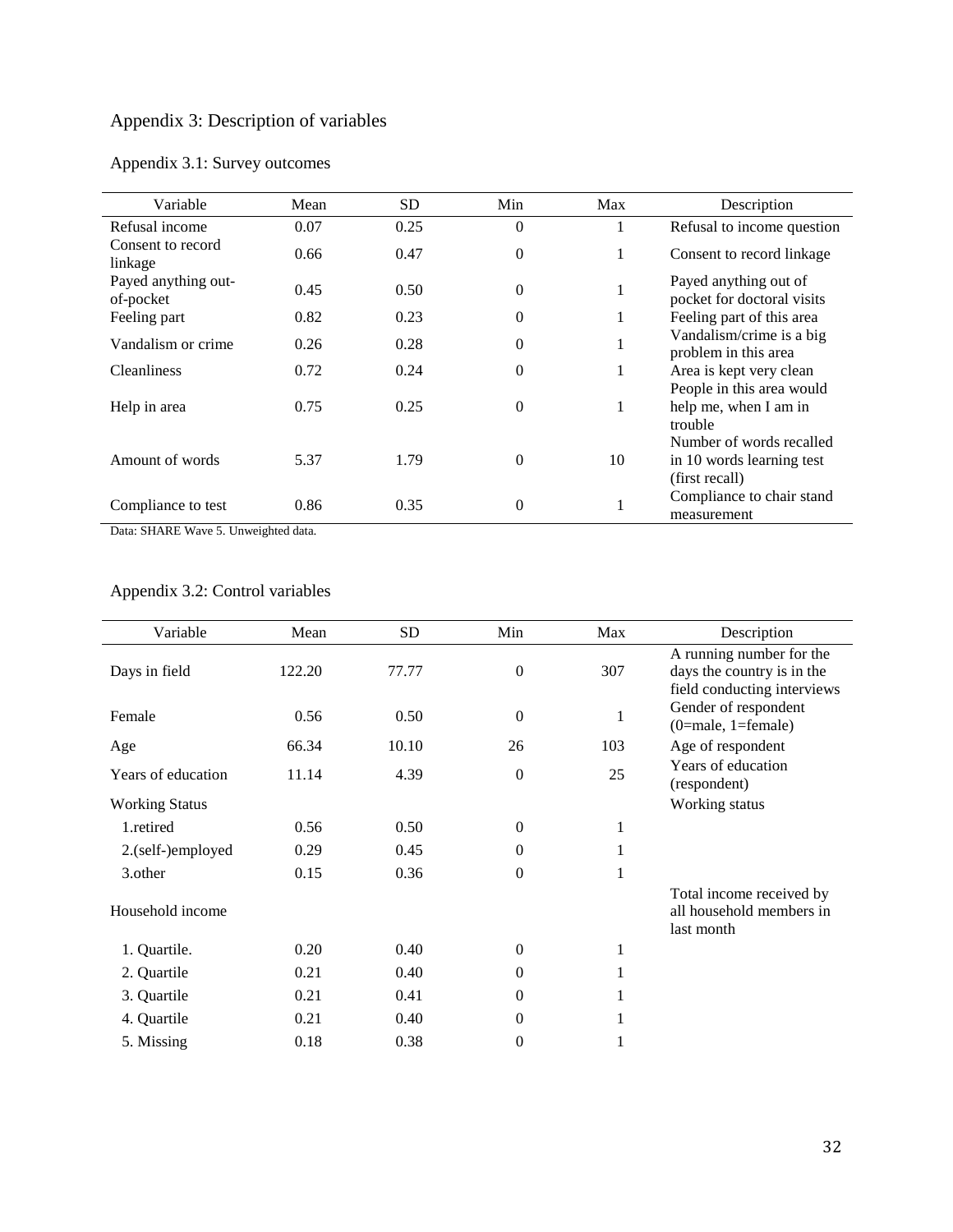*Appendix 3.2 continued*

| Household size            | 2.14  | 0.95  | 1                | 11           | Number of persons living<br>in household                  |
|---------------------------|-------|-------|------------------|--------------|-----------------------------------------------------------|
|                           |       |       |                  |              | Living in a large town,                                   |
| Urban area                | 0.41  | 0.49  | $\boldsymbol{0}$ | $\mathbf{1}$ | suburbs or outskirts of a<br>big city or a big city       |
|                           |       |       |                  |              | (reference is rural=0, small                              |
|                           |       |       |                  |              | town, rural area, or village)<br>Self-perceived health of |
|                           |       |       |                  |              | respondent (5-point scale                                 |
| Self-perceived health     | 0.47  | 0.27  | $\boldsymbol{0}$ | $\mathbf{1}$ | from $1 =$ excellent to<br>5=poor, rescaled to ranging    |
|                           |       |       |                  |              | from $0 = poor$ to                                        |
|                           |       |       |                  |              | $1 =$ excellent)                                          |
|                           |       |       |                  |              | Having one or more<br>limitations with                    |
| Iadl limitations          | 0.15  | 0.36  | $\boldsymbol{0}$ | $\mathbf{1}$ | instrumental activities of                                |
|                           |       |       |                  |              | daily living (iadl)                                       |
| Grip strength             | 32.55 | 13.37 | $\mathbf{0}$     | 90           | Maximum grip strength                                     |
|                           |       |       |                  |              | measurement of respondent<br>Participation in any social  |
|                           |       |       |                  |              | activity during the last year                             |
| Social activities         | 0.88  | 0.33  | $\boldsymbol{0}$ | $\mathbf{1}$ | (voluntary work, sports,                                  |
|                           |       |       |                  |              | politically active,<br>educational course, playing        |
|                           |       |       |                  |              | cards, games)                                             |
|                           |       |       |                  |              | Willingness to respond to                                 |
|                           |       |       |                  |              | interview was coded by                                    |
| willing to respond        | 0.92  | 0.28  | $\boldsymbol{0}$ | 1            | interviewer with very good<br>on a 4-point-scale with the |
|                           |       |       |                  |              | categories bad, fair, good                                |
|                           |       |       |                  |              | or very good.                                             |
| Times participated        | 2.24  | 1.38  | $\mathbf{1}$     | $\sqrt{5}$   | Number of times the<br>respondent participated in         |
|                           |       |       |                  |              | <b>SHARE</b>                                              |
|                           |       |       |                  |              | Interrupted participation                                 |
| Interrupted pattern       | 0.09  | 0.28  | $\boldsymbol{0}$ | $\mathbf{1}$ | pattern (reference is<br>constant participation)          |
|                           |       |       |                  |              | Interview version                                         |
| Longitudinal<br>interview | 0.63  | 0.48  | $\boldsymbol{0}$ | 1            | (reference: baseline                                      |
|                           |       |       |                  |              | interview)<br>Within the last 10% of                      |
| Late in sample            | 0.10  | 0.29  | $\overline{0}$   | $\mathbf{1}$ | interviews in sample                                      |
| Second respondent         | 0.31  | 0.46  | $\boldsymbol{0}$ | 1            | Interview of second                                       |
|                           |       |       |                  |              | respondent in household                                   |
| Interviews per day        | 1.80  | 1.13  | 1                | 13           | Number of interviews<br>started per interviewer           |
|                           |       |       |                  |              | within one day                                            |

Data: SHARE Wave 5. Unweighted data.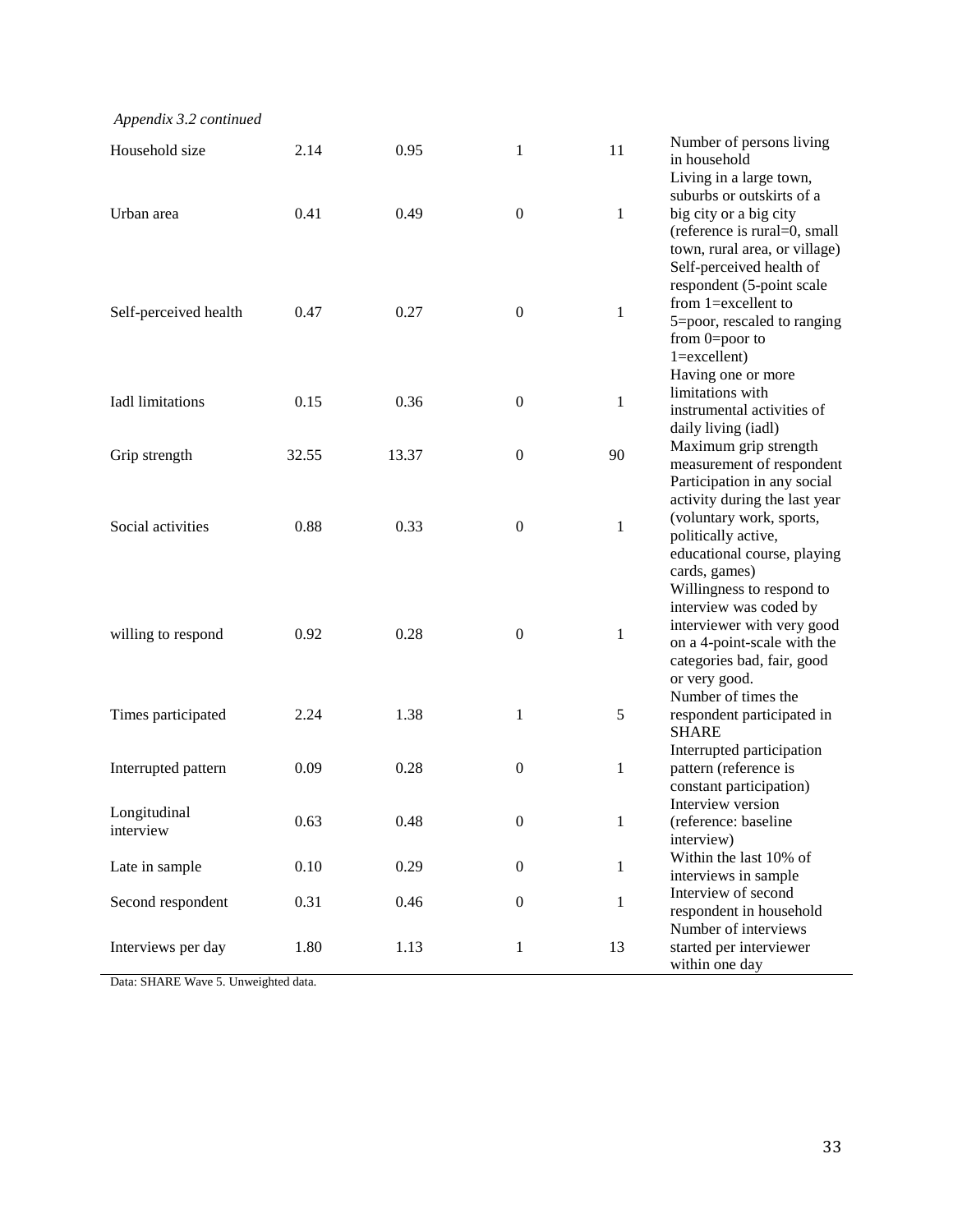|                                              | Overall<br><b>SHARE</b><br>Interview | Record<br>linkage   | Health care<br>expenditures | Local area<br>information | Recall test         | Chair stand      |
|----------------------------------------------|--------------------------------------|---------------------|-----------------------------|---------------------------|---------------------|------------------|
| <b>NUMBER OF</b><br><b>INTERVIEWS</b>        |                                      |                     |                             |                           |                     |                  |
| $1st$ to $2nd$                               | $-2.036***$                          | $-7.358$            | $-2.645***$                 | $-2.018***$               | $-4.110***$         | $-2.616***$      |
| interview                                    | (0.485)                              | (5.863)             | (0.266)                     | (0.192)                   | (0.491)             | (0.587)          |
| $2nd$ to $10th$                              | $-0.302***$                          | $-1.711*$           | $-0.487***$                 | $-0.348***$               | $-0.735***$         | $-0.737***$      |
| interview                                    | (0.072)                              | (0.804)             | (0.041)                     | (0.032)                   | (0.072)             | (0.093)          |
| $10^{\text{th}}$ to $50^{\text{th}}$         | $-0.058***$                          | $-0.549$            | $-0.073***$                 | $-0.062***$               | $-0.099***$         | $-0.159***$      |
| interview                                    | (0.014)                              | (0.309)             | (0.011)                     | (0.009)                   | (0.016)             | (0.025)          |
| $50th$ to last                               | $-0.015$                             | $-0.247$            | $-0.013$                    | $-0.001$                  | $-0.008$            | $-0.004$         |
| interview                                    | (0.011)                              | (0.219)             | (0.010)                     | (0.005)                   | (0.011)             | (0.019)          |
|                                              |                                      |                     |                             |                           |                     |                  |
| <b>CONTROLS</b>                              | 0.008                                | 0.050               | $0.006*$                    | 0.002                     | $0.016**$           | 0.007            |
| Days in field                                | (0.004)                              | (0.082)             | (0.003)                     | (0.003)                   | (0.005)             | (0.007)          |
|                                              | $1.182***$                           | 6.344               | $0.515**$                   | $0.400*$                  | 1.082**             | 1.118*           |
| Female                                       | (0.348)                              | (3.425)             | (0.189)                     | (0.159)                   | (0.334)             | (0.441)          |
| Age                                          | $-0.001$                             | $-0.239$            | $-0.025*$                   | 0.003                     | $0.045*$            | 0.019            |
|                                              | (0.018)                              | (0.200)             | (0.010)                     | (0.009)                   | (0.018)             | (0.023)          |
| Years of                                     | $-0.003$                             | 0.102               | $0.057**$                   | $0.037*$                  | 0.057               | $0.088*$         |
| education                                    | (0.033)                              | (0.405)             | (0.019)                     | (0.016)                   | (0.036)             | (0.044)          |
| Working status<br>(reference: other)         |                                      |                     |                             |                           |                     |                  |
| Retired                                      | $-0.124$<br>(0.375)                  | $-6.292$<br>(4.543) | $0.523*$<br>(0.218)         | 0.141<br>(0.179)          | 0.134<br>(0.379)    | 0.349<br>(0.487) |
|                                              |                                      |                     |                             |                           |                     |                  |
| (self-)employed                              | $-0.343$<br>(0.399)                  | $-7.072$<br>(3.991) | 0.202<br>(0.223)            | $-0.157$<br>(0.192)       | $-0.226$<br>(0.391) | 0.016<br>(0.509) |
|                                              |                                      |                     |                             |                           |                     |                  |
| Household<br>income ( $ref.2nd$<br>quartile) |                                      |                     |                             |                           |                     |                  |
|                                              | $-0.507$                             | $-0.277$            | 0.101                       | $-0.105$                  | $-0.262$            | 0.014            |
| $1st$ quartile                               | (0.380)                              | (5.966)             | (0.260)                     | (0.193)                   | (0.458)             | (0.528)          |
| $3rd$ quartile                               | $-0.257$                             | $-1.773$            | $0.430*$                    | $0.394*$                  | 0.063               | 0.094            |
|                                              | (0.459)                              | (3.380)             | (0.205)                     | (0.175)                   | (0.393)             | (0.509)          |
| $4th$ quartile                               | $-0.783$                             | $-3.180$            | 0.163                       | $-0.211$                  | $-0.874$            | $-0.556$         |
|                                              | (0.416)                              | (3.802)             | (0.228)                     | (0.182)                   | (0.461)             | (0.549)          |
| <b>Income Missing</b>                        | 0.481                                | $-10.172**$         | $-0.211$                    | $-0.390*$                 | $-0.549$            | $-1.008$         |
|                                              | (0.396)                              | (3.082)             | (0.245)                     | (0.192)                   | (0.434)             | (0.524)          |

Appendix 4: Full regression table for change in reading time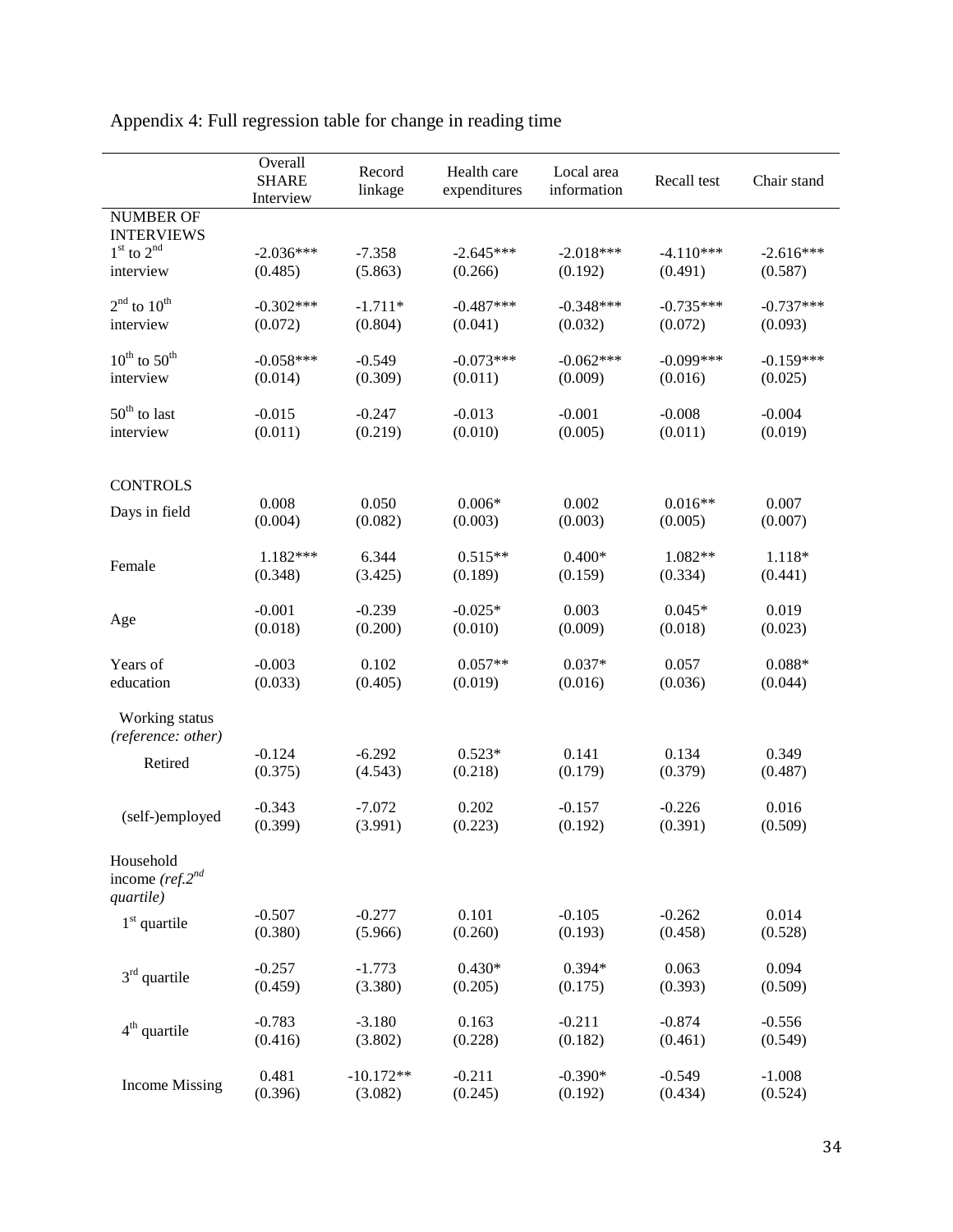# *Appendix 4 continued*

| Household size                         | $-1.242***$         | $-1.922$             | $-0.245**$       | $0.177**$            | $-0.085$          | $-0.051$            |
|----------------------------------------|---------------------|----------------------|------------------|----------------------|-------------------|---------------------|
|                                        | (0.148)             | (1.459)              | (0.089)          | (0.063)              | (0.148)           | (0.167)             |
| Urban area                             | 0.260               | $-9.142*$            | $-0.322$         | $-0.001$             | 0.395             | $-0.425$            |
|                                        | (0.315)             | (4.073)              | (0.217)          | (0.162)              | (0.364)           | (0.456)             |
| Self-perceived                         | 0.670               | $-6.768$             | $-0.391$         | $-0.250$             | $-0.493$          | 1.019               |
| health                                 | (0.566)             | (5.966)              | (0.279)          | (0.240)              | (0.552)           | (0.692)             |
| Iadl limitations                       | 0.406               | $-6.657$             | $-0.159$         | $-0.356$             | 0.476             | $-2.930***$         |
|                                        | (0.401)             | (3.943)              | (0.212)          | (0.183)              | (0.410)           | (0.556)             |
| Grip strength                          | $0.030*$            | 0.211                | $0.032***$       | $0.014*$             | $0.055***$        | $0.080***$          |
|                                        | (0.015)             | (0.145)              | (0.007)          | (0.007)              | (0.013)           | (0.019)             |
| Social activities                      | $-0.595$            | 1.058                | $0.930***$       | $0.793***$           | $0.877*$          | 1.692**             |
|                                        | (0.444)             | (5.994)              | (0.269)          | (0.214)              | (0.426)           | (0.527)             |
| Very good<br>willingness to<br>respond | $-0.094$<br>(0.443) | 25.530***<br>(5.292) | 0.402<br>(0.293) | $0.736**$<br>(0.276) | 1.136*<br>(0.469) | 2.444***<br>(0.584) |
| Times                                  | $-0.286$            | 0.626                | 0.016            | 0.029                | $-0.476**$        | 0.341               |
| participated                           | (0.193)             | (7.358)              | (0.087)          | (0.077)              | (0.158)           | (0.223)             |
| Interrupted                            | $-1.102$            | 2.505                | 0.112            | $-0.156$             | $-0.270$          | $-0.075$            |
| pattern                                | (0.566)             | (14.469)             | (0.257)          | (0.280)              | (0.440)           | (0.582)             |
| Longitudinal                           | 0.620               | $-1.053$             | 0.065            | 0.290                | $-1.071*$         | $-0.028$            |
| interview                              | (0.600)             | (26.942)             | (0.273)          | (0.261)              | (0.518)           | (0.667)             |
| Late in sample                         | 0.042               | $-5.823$             | 0.220            | $-0.160$             | $-1.515**$        | 0.845               |
|                                        | (0.482)             | (5.320)              | (0.291)          | (0.273)              | (0.530)           | (0.751)             |
| Second                                 | 6.783***            | $-41.729***$         | $-3.375***$      | 14.638***            | $-7.052***$       | $-7.850***$         |
| respondent                             | (0.393)             | (2.762)              | (0.166)          | (0.407)              | (0.292)           | (0.379)             |
| Interviews per                         | $-0.752***$         | $-0.008$             | $-0.479***$      | $-0.084$             | $-1.054***$       | $-0.635***$         |
| day                                    | (0.116)             | (1.772)              | (0.068)          | (0.046)              | (0.114)           | (0.149)             |
| Log-likelihood                         | $-134675.7$         | $-25302.4$           | -189199.9        | $-116596.9$          | $-228603.5$       | $-232137.8$         |
| $R^2$ (within)                         | 0.043               | 0.116                | 0.084            | 0.075                | 0.073             | 0.048               |
| $N$ Interviews/Respondents             | 32743               | 4542                 | 50843            | 34766                | 52690             | 50219               |
| N <sub>Interviewers</sub>              | 1565                | 176                  | 1576             | 1565                 | 1577              | 1576                |

Data: SHARE Wave 5. Panel-robust standard errors in parentheses;  $* p < 0.05$ ,  $** p < 0.01$ ,  $*** p < 0.001$ .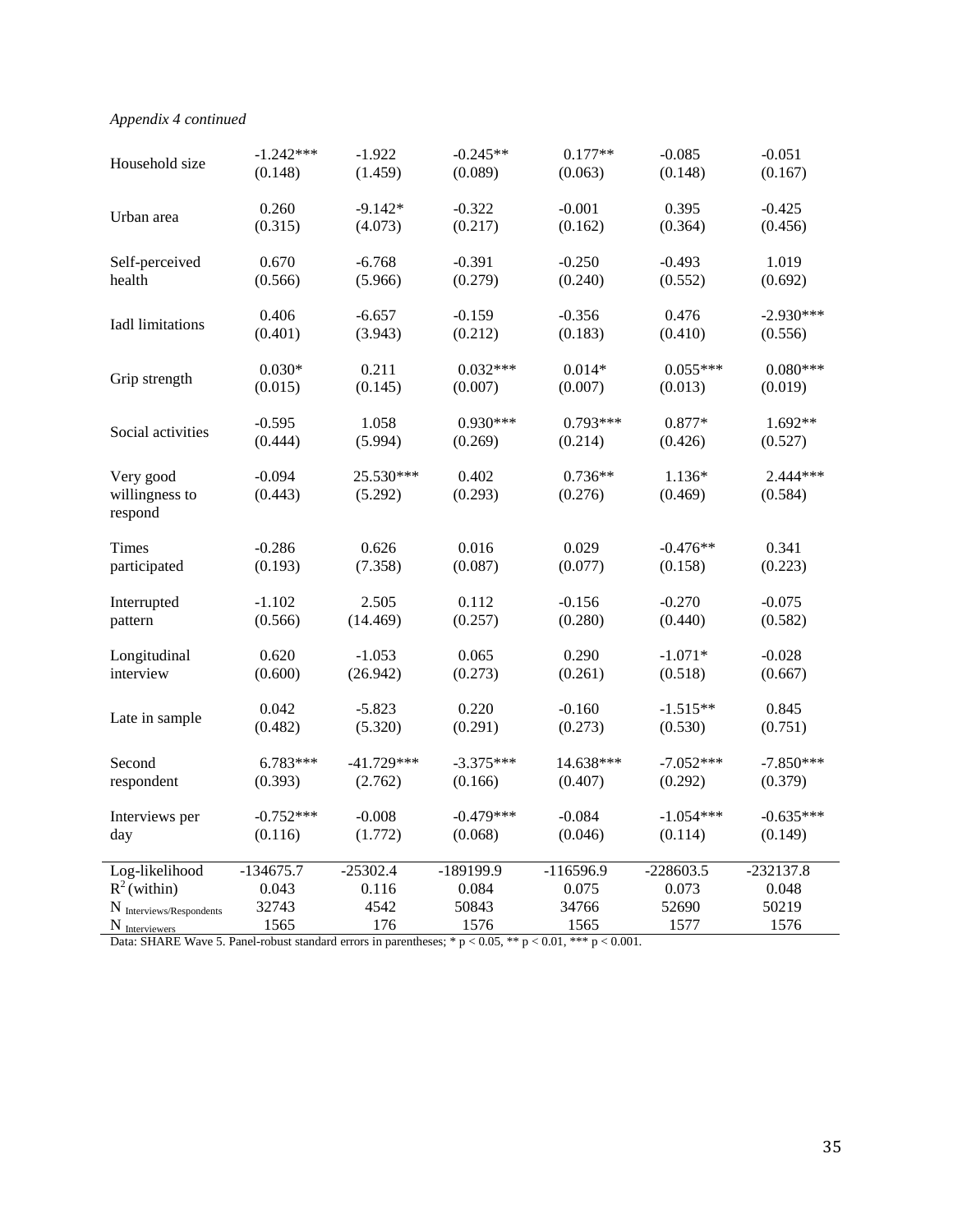# Appendix 5: Robustness checks on change in reading behavior

|                                      | Overall<br><b>SHARE</b><br>Interview | Record<br>linkage | Health care<br>expenditures | Local area<br>information | Recall test | Chair stand |
|--------------------------------------|--------------------------------------|-------------------|-----------------------------|---------------------------|-------------|-------------|
| <b>NUMBER OF</b>                     |                                      |                   |                             |                           |             |             |
| <b>INTERVIEWS</b>                    |                                      |                   |                             |                           |             |             |
| $1st$ to $2nd$                       | $-0.171***$                          | $-0.024$          | $-0.192***$                 | $-0.161***$               | $-0.150***$ | $-0.184***$ |
| interview                            | (0.027)                              | (0.089)           | (0.017)                     | (0.015)                   | (0.017)     | (0.024)     |
|                                      |                                      |                   |                             |                           |             |             |
| $2nd$ to $10th$                      | $-0.043***$                          | $-0.027*$         | $-0.041***$                 | $-0.034***$               | $-0.035***$ | $-0.051***$ |
| interview                            | (0.004)                              | (0.012)           | (0.003)                     | (0.003)                   | (0.003)     | (0.004)     |
|                                      |                                      |                   |                             |                           |             |             |
| $10^{\text{th}}$ to $50^{\text{th}}$ | $-0.009$ ***                         | $-0.009$          | $-0.010***$                 | $-0.010***$               | $-0.007***$ | $-0.013***$ |
| interview                            | (0.001)                              | (0.005)           | (0.001)                     | (0.001)                   | (0.001)     | (0.001)     |
|                                      |                                      |                   |                             |                           |             |             |
| $50th$ to last                       | $-0.001$                             | $-0.009$          | $-0.001$                    | $-0.001$                  | $-0.001$    | $-0.001$    |
| interview                            | (0.001)                              | (0.006)           | (0.001)                     | (0.001)                   | (0.001)     | (0.001)     |
|                                      |                                      |                   |                             |                           |             |             |
| Log-likelihood                       | $-42830.1$                           | $-6592.0$         | $-56188.8$                  | $-33642.6$                | $-68441.7$  | $-75690.1$  |
| $R^2$ (within)                       | 0.071                                | 0.169             | 0.117                       | 0.086                     | 0.077       | 0.073       |
| N Interviews/Respondents             | 32743                                | 4542              | 50843                       | 34766                     | 52690       | 50219       |
| N Interviewers                       | 1565                                 | 176               | 1576                        | 1565                      | 1577        | 1576        |

# Appendix 5.1: Logarithmic transformation

Data: SHARE Wave 5. Fixed-effects regressions. Panel-robust standard errors in parentheses.; Controlled for days in field, respondent characteristics, and interview specifics. Weighted results.  $p < 0.05$ ,  $p < 0.01$ ,  $p < 0.001$ .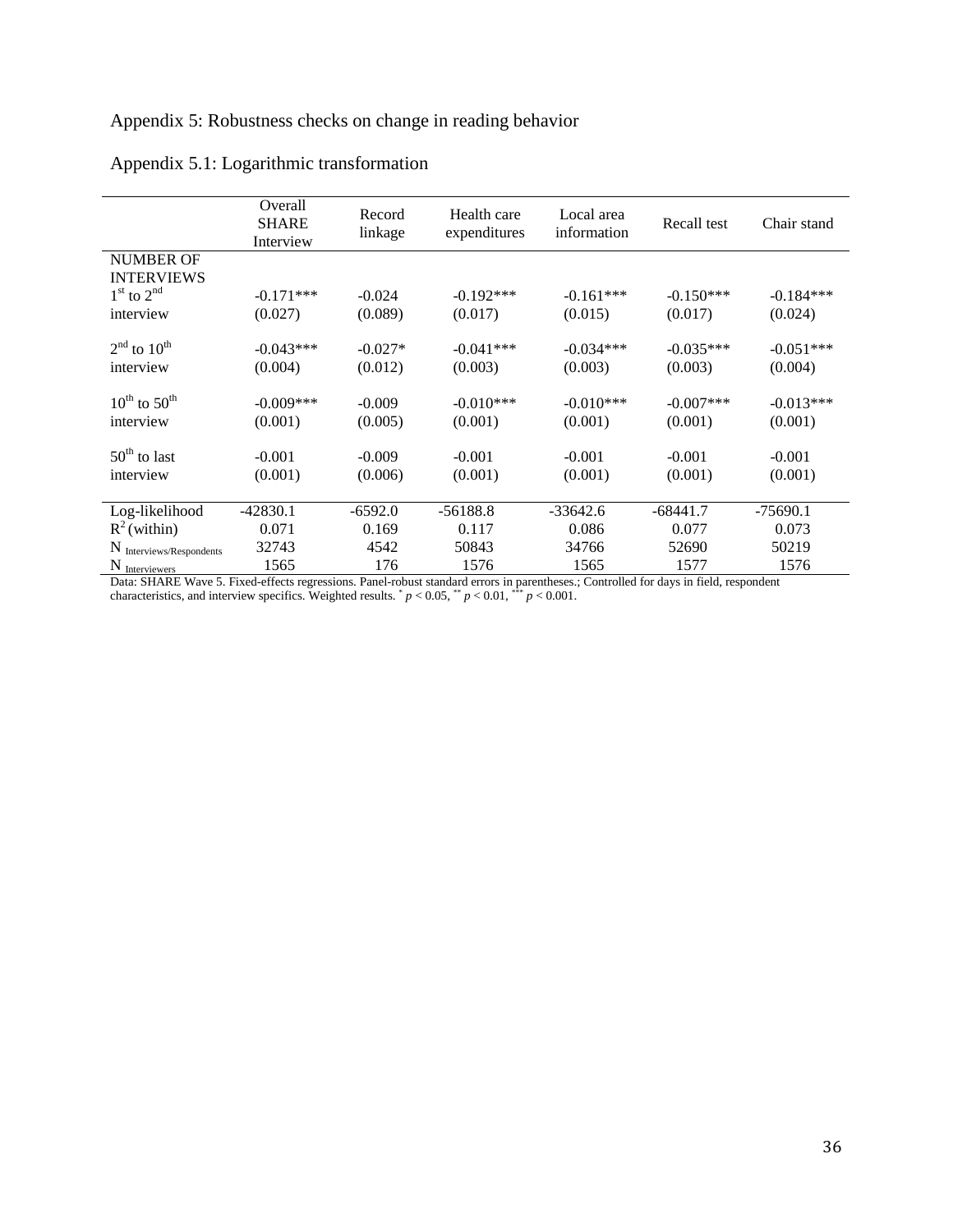Appendix 5.2: Exclusion of interviewers with extreme total number of interviews

Here, we excluded interviewers who conducted very few or very many interviews. We set the thresholds at the  $5<sup>th</sup>$  and  $95<sup>th</sup>$  percentile, which resulted in dropping interviewers who conducted less than 15 or more than 148 interviews in total.

|                                      | Overall<br><b>SHARE</b><br>Interview | Record<br>linkage | Health care<br>expenditures | Local area<br>information | Recall test | Chair stand |
|--------------------------------------|--------------------------------------|-------------------|-----------------------------|---------------------------|-------------|-------------|
| <b>NUMBER OF</b>                     |                                      |                   |                             |                           |             |             |
| <b>INTERVIEWS</b>                    |                                      |                   |                             |                           |             |             |
| $1st$ to $2nd$                       | $-2.239***$                          | $-4.312$          | $-2.454***$                 | $-1.748***$               | $-4.193***$ | $-1.995***$ |
| interview                            | (0.411)                              | (5.030)           | (0.252)                     | (0.178)                   | (0.437)     | (0.577)     |
|                                      |                                      |                   |                             |                           |             |             |
| $2nd$ to $10th$                      | $-0.298***$                          | $-1.799*$         | $-0.503***$                 | $-0.348***$               | $-0.727***$ | $-0.779***$ |
| interview                            | (0.062)                              | (0.717)           | (0.041)                     | (0.031)                   | (0.068)     | (0.093)     |
|                                      |                                      |                   |                             |                           |             |             |
| $10^{\text{th}}$ to $50^{\text{th}}$ | $-0.047***$                          | $-0.750**$        | $-0.072***$                 | $-0.059***$               | $-0.085***$ | $-0.155***$ |
| interview                            | (0.014)                              | (0.286)           | (0.012)                     | (0.008)                   | (0.016)     | (0.025)     |
|                                      |                                      |                   |                             |                           |             |             |
| $50th$ to last                       | $-0.014$                             | $-0.305$          | $-0.017$                    | $-0.000$                  | $-0.010$    | $-0.005$    |
| interview                            | (0.016)                              | (0.223)           | (0.013)                     | (0.007)                   | (0.015)     | (0.025)     |
|                                      |                                      |                   |                             |                           |             |             |
| Log-likelihood                       | $-123960.1$                          | $-24294.2$        | $-173533.1$                 | $-106671.1$               | $-208546.5$ | $-213586.4$ |
| $R^2$ (within)                       | 0.046                                | 0.112             | 0.079                       | 0.072                     | 0.072       | 0.046       |
| N Interviews/Respondents             | 30116                                | 4375              | 46472                       | 31720                     | 48002       | 45941       |
| $N_{\text{Interviewers}}$            | 1241                                 | 155               | 1241                        | 1239                      | 1241        | 1241        |

Data: SHARE Wave 5. Fixed-effects regressions. Panel-robust standard errors in parentheses.; Controlled for days in field, respondent characteristics, and interview specifics. Weighted results.  $p < 0.05$ ,  $p < 0.01$ ,  $p > 0.001$ .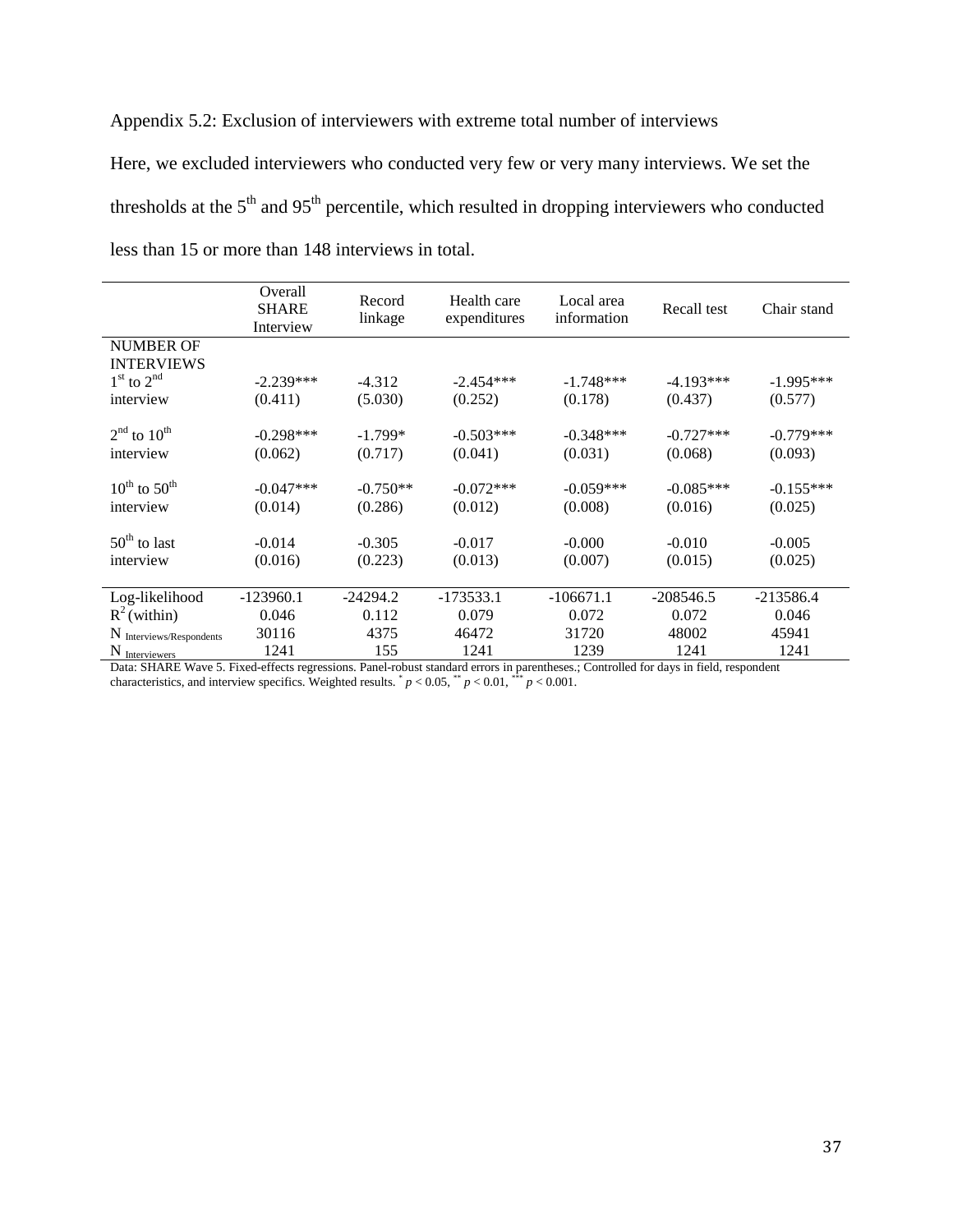### Appendix 5.3: Learning effects in balanced panels

Ideally, we would like to create subgroups of interviewers that have conducted exactly the same total number of interviews. Unfortunately, this is not feasible with our data, because subgroups then become too small for reliable estimates. To avoid very low numbers of interviews within one subset of interviewers, we therefore first grouped interviewers in intervals that have a sufficient number of interviews to obtain reliable coefficients. We then restricted the analyses to the lowest total number of interviews within each subset to construct balanced panels. This results in group sizes between 204 and 304 interviewers. The number of interviewers per group is lower for record linkage ranging between 8 and 43 interviewers, because here we only have data from Germany. The results for the learning effect (spline between  $2<sup>nd</sup>$  and  $10<sup>th</sup>$  interview) are displayed below.

|                        |                       | <b>Total number of interviews</b> |              |              |              |              |             |
|------------------------|-----------------------|-----------------------------------|--------------|--------------|--------------|--------------|-------------|
| Intro item             | All<br>interviews     | $10-19$                           | $20 - 29$    | 30-39        | 40-49        | 50-69        | $70+$       |
| Intro to overall       | $-0.302***$           | $-0.560$                          | $-0.459$     | $-0.230$     | $-0.074$     | $-0.411$ **  | $-0.092$    |
| <b>SHARE</b> interview | (0.072)               | (0.289)                           | (0.148)      | (0.173)      | (0.152)      | (0.130)      | (0.155)     |
| Intro to record        | $-1.711$ <sup>*</sup> | $-5.404$                          | $-2.438$     | $-1.216$     | $-0.853$     |              |             |
| linkage                | (0.804)               | (3.158)                           | (1.448)      | (1.308)      | (1.617)      |              |             |
| Intro to health care   | $-0.487***$           | $-0.400$ <sup>**</sup>            | $-0.579***$  | $-0.337***$  | $-0.486$ *** | $-0.585***$  | $-0.312***$ |
| expenditures           | (0.041)               | (0.141)                           | (0.094)      | (0.099)      | (0.097)      | (0.086)      | (0.071)     |
| Intro to local area    | $-0.348$ ***          | $-0.494***$                       | $-0.388$ *** | $-0.213***$  | $-0.356***$  | $-0.448$ *** | $-0.375***$ |
| information            | (0.032)               | (0.119)                           | (0.089)      | (0.080)      | (0.076)      | (0.069)      | (0.056)     |
| Intro to recall        | $-0.735***$           | $-0.969$ ***                      | $-0.719***$  | $-0.766$ *** | $-0.528$ **  | $-0.692$ *** | $-0.494***$ |
| test                   | (0.072)               | (0.258)                           | (0.176)      | (0.194)      | (0.159)      | (0.124)      | (0.113)     |
|                        | $-0.737***$           | $-0.169$                          | $-0.905***$  | $-0.832***$  | $-0.454$     | $-0.733***$  | $-0.874***$ |
| Intro to chair stand   | (0.093)               | (0.313)                           | (0.244)      | (0.223)      | (0.252)      | (0.200)      | (0.243)     |

Note: Cell entries are spline coefficients indicating the  $2<sup>nd</sup>$  to  $10<sup>th</sup>$  interview and respective standard errors. Only coefficients based on more than ten interviewers conducting at least ten interviews are displayed. Panel-robust standard errors in parentheses.\*  $p < 0.05$ ,\*\*  $p < 0.01$ ,\*\*\*  $p < 0.001$ .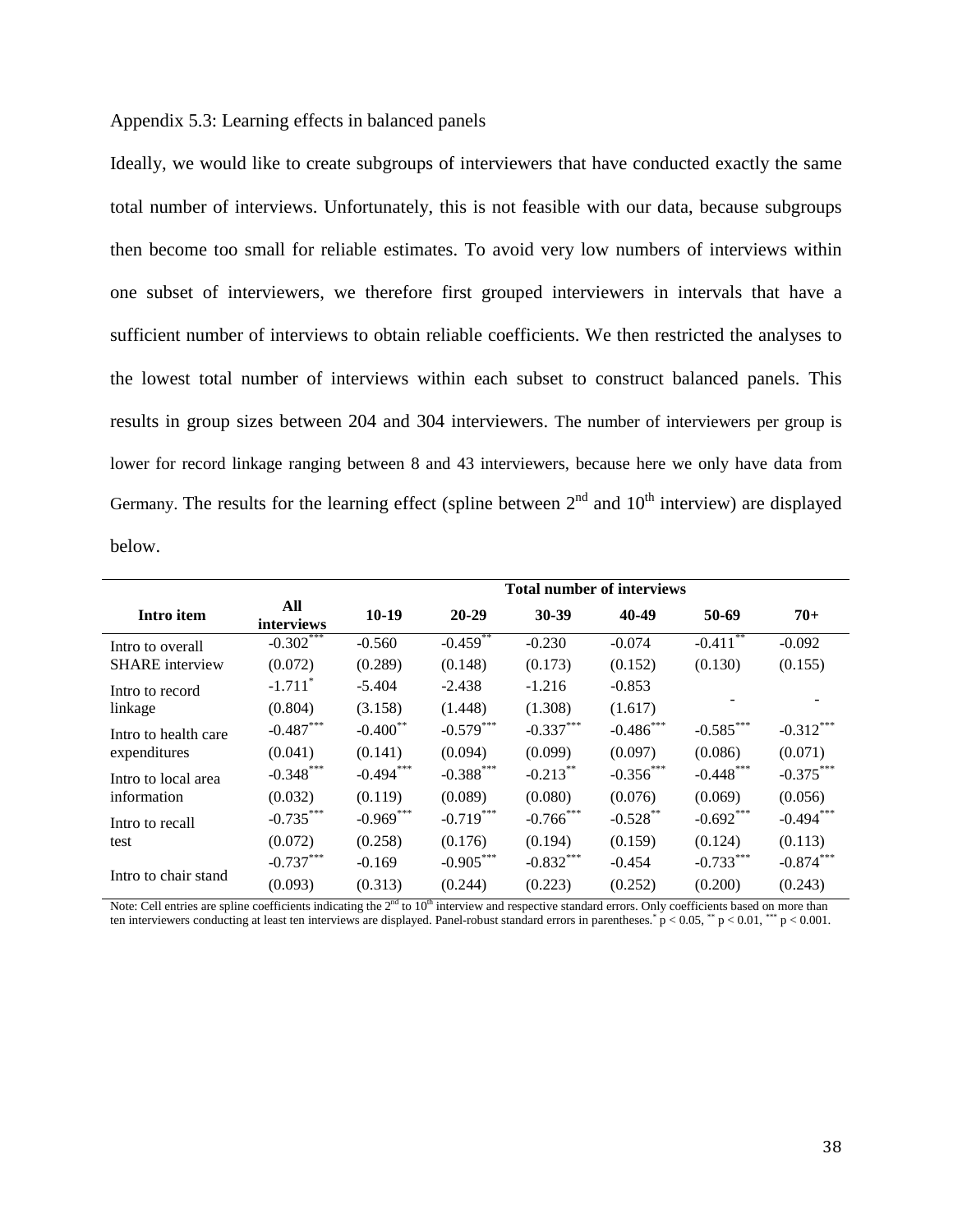# Appendix 6: Full regression table for survey outcomes

|                                                    | Refusal income | Consent to<br>record linkage | Payed for<br>doctoral visits | Recall 10<br>words list-<br>first trial | Compliance<br>chair stand |
|----------------------------------------------------|----------------|------------------------------|------------------------------|-----------------------------------------|---------------------------|
| Duration of                                        | 0.000          | $0.001***$                   | 0.000                        | $0.001*$                                | $0.001***$                |
| respective intro item                              | (0.000)        | (0.000)                      | (0.000)                      | (0.000)                                 | (0.000)                   |
| Days in field                                      | 0.000          | $-0.001**$                   | $-0.000$                     | 0.000                                   | $-0.000$ ***              |
|                                                    | (0.000)        | (0.000)                      | (0.000)                      | (0.000)                                 | (0.000)                   |
| Female                                             | 0.007          | 0.017                        | $0.014*$                     | $0.616***$                              | $0.102***$                |
|                                                    | (0.006)        | (0.020)                      | (0.007)                      | (0.028)                                 | (0.006)                   |
| Age                                                | 0.000          | $-0.003*$                    | $-0.001$                     | $-0.045***$                             | $-0.003***$               |
|                                                    | (0.000)        | (0.001)                      | (0.000)                      | (0.001)                                 | (0.000)                   |
| Years of education                                 | $0.002***$     | 0.003                        | $0.004***$                   | $0.077***$                              | 0.001                     |
|                                                    | (0.001)        | (0.003)                      | (0.001)                      | (0.003)                                 | (0.001)                   |
| Working status<br>(reference: other)               |                |                              |                              |                                         |                           |
| Retired                                            | 0.008          | 0.012                        | $0.017*$                     | $0.160***$                              | $0.042***$                |
|                                                    | (0.007)        | (0.027)                      | (0.008)                      | (0.029)                                 | (0.007)                   |
| (self-)employed                                    | $0.019**$      | $-0.059*$                    | 0.016                        | $0.071*$                                | 0.010                     |
|                                                    | (0.007)        | (0.025)                      | (0.008)                      | (0.029)                                 | (0.006)                   |
| Household income<br>(ref.2 <sup>nd</sup> quartile) |                |                              |                              |                                         |                           |
| $1st$ quartile                                     |                | $-0.108**$<br>(0.038)        | $-0.010$<br>(0.010)          | $-0.095**$<br>(0.034)                   | $-0.003$<br>(0.007)       |
| $3rd$ quartile                                     |                | 0.015<br>(0.023)             | $0.023**$<br>(0.008)         | $0.117***$<br>(0.027)                   | 0.003<br>(0.006)          |
| $4th$ quartile                                     |                | $-0.023$<br>(0.031)          | $0.028**$<br>(0.009)         | $0.169***$<br>(0.030)                   | $-0.012$<br>(0.006)       |
| <b>Income Missing</b>                              |                | $-0.192***$<br>(0.029)       | 0.005<br>(0.009)             | 0.037<br>(0.030)                        | $-0.013$<br>(0.007)       |
| Grip strength                                      | $-0.000$       | 0.001                        | $-0.000$                     | $0.016***$                              | $0.007***$                |
|                                                    | (0.000)        | (0.001)                      | (0.000)                      | (0.001)                                 | (0.000)                   |
| Social activities                                  | 0.013          | 0.074                        | $0.030**$                    | $0.518***$                              | $0.055***$                |
|                                                    | (0.010)        | (0.040)                      | (0.009)                      | (0.035)                                 | (0.008)                   |
| Willing to respond                                 | $-0.096***$    | $0.191***$                   | $0.022*$                     | $0.621***$                              | $0.056***$                |
|                                                    | (0.012)        | (0.036)                      | (0.010)                      | (0.042)                                 | (0.010)                   |
| Times participated                                 | $-0.004$       | $-0.055$                     | 0.004                        | $0.026*$                                | $0.005*$                  |
|                                                    | (0.002)        | (0.050)                      | (0.003)                      | (0.011)                                 | (0.002)                   |

# Appendix 6.1: Change in survey outcomes – first group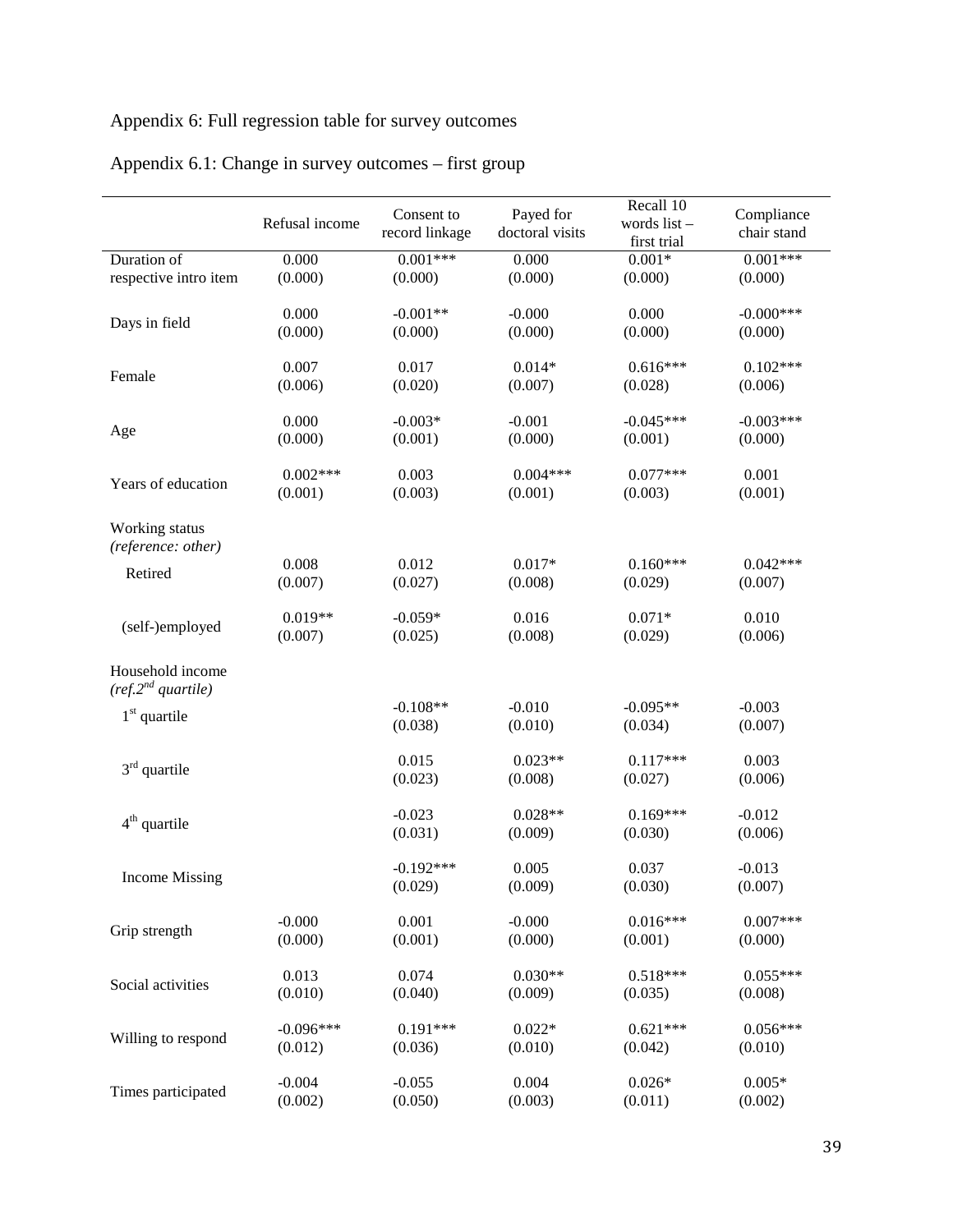### *Appendix 6.1 continued*

| Interrupted pattern      | 0.002     | 0.073      | 0.005      | $-0.068*$  | $-0.006$   |
|--------------------------|-----------|------------|------------|------------|------------|
|                          | (0.006)   | (0.088)    | (0.010)    | (0.034)    | (0.007)    |
| Longitudinal             | 0.003     | 0.122      | $-0.017$   | $0.075*$   | $-0.009$   |
| interview                | (0.007)   | (0.177)    | (0.011)    | (0.034)    | (0.008)    |
| Late in sample           | 0.007     | 0.013      | $-0.036**$ | $-0.029$   | 0.006      |
|                          | (0.010)   | (0.038)    | (0.012)    | (0.038)    | (0.008)    |
| Second respondent        | $-0.008*$ | $0.063***$ | $-0.003$   | $-0.013$   | $0.021***$ |
|                          | (0.004)   | (0.017)    | (0.006)    | (0.020)    | (0.004)    |
| Interviews per day       | 0.003     | $-0.019$   | 0.000      | $-0.022*$  | $-0.002$   |
|                          | (0.002)   | (0.010)    | (0.003)    | (0.009)    | (0.002)    |
| Log-likelihood           | 1595.1    | $-2512.1$  | $-17481.1$ | $-90700.4$ | $-7381.5$  |
| $R^2$ (within)           | 0.012     | 0.079      | 0.006      | 0.265      | 0.250      |
| N Interviews/Respondents | 28268     | 4542       | 44937      | 52203      | 49984      |
| N Interviewers           | 1547      | 176        | 1574       | 1576       | 1576       |

Data: SHARE Wave 5. Panel-robust standard errors in parentheses;  $* p < 0.05$ ,  $** p < 0.01$ ,  $*** p < 0.001$ .

# Appendix 6.2: Change in survey outcomes – second group (local area variables)

|                       | Feeling part | Cleanliness | Help available | Vandalism or crime |
|-----------------------|--------------|-------------|----------------|--------------------|
| Duration of           | $-0.000$     | $-0.001$    | 0.001          | $-0.001*$          |
| respective intro item | (0.000)      | (0.000)     | (0.000)        | (0.000)            |
|                       | $-0.000$     | $0.000**$   | 0.000          | $-0.000$           |
| Days in field         | (0.000)      | (0.000)     | (0.000)        | (0.000)            |
|                       | $-0.000$     | $-0.025***$ | $0.025**$      | $-0.015$           |
| Female                | (0.006)      | (0.007)     | (0.008)        | (0.008)            |
|                       | $0.002***$   | $0.003***$  | $0.002***$     | $-0.002***$        |
| Age                   | (0.000)      | (0.000)     | (0.000)        | (0.000)            |
|                       | $-0.002***$  | 0.000       | $0.002*$       | $-0.002**$         |
| Years of education    | (0.001)      | (0.001)     | (0.001)        | (0.001)            |
| Working status        |              |             |                |                    |
| (reference: other)    |              |             |                |                    |
|                       | $-0.006$     | 0.005       | 0.004          | $-0.011$           |
| Retired               | (0.007)      | (0.009)     | (0.009)        | (0.009)            |
|                       | 0.002        | $0.027**$   | 0.010          | $-0.031***$        |
| (self-)employed       | (0.007)      | (0.010)     | (0.009)        | (0.009)            |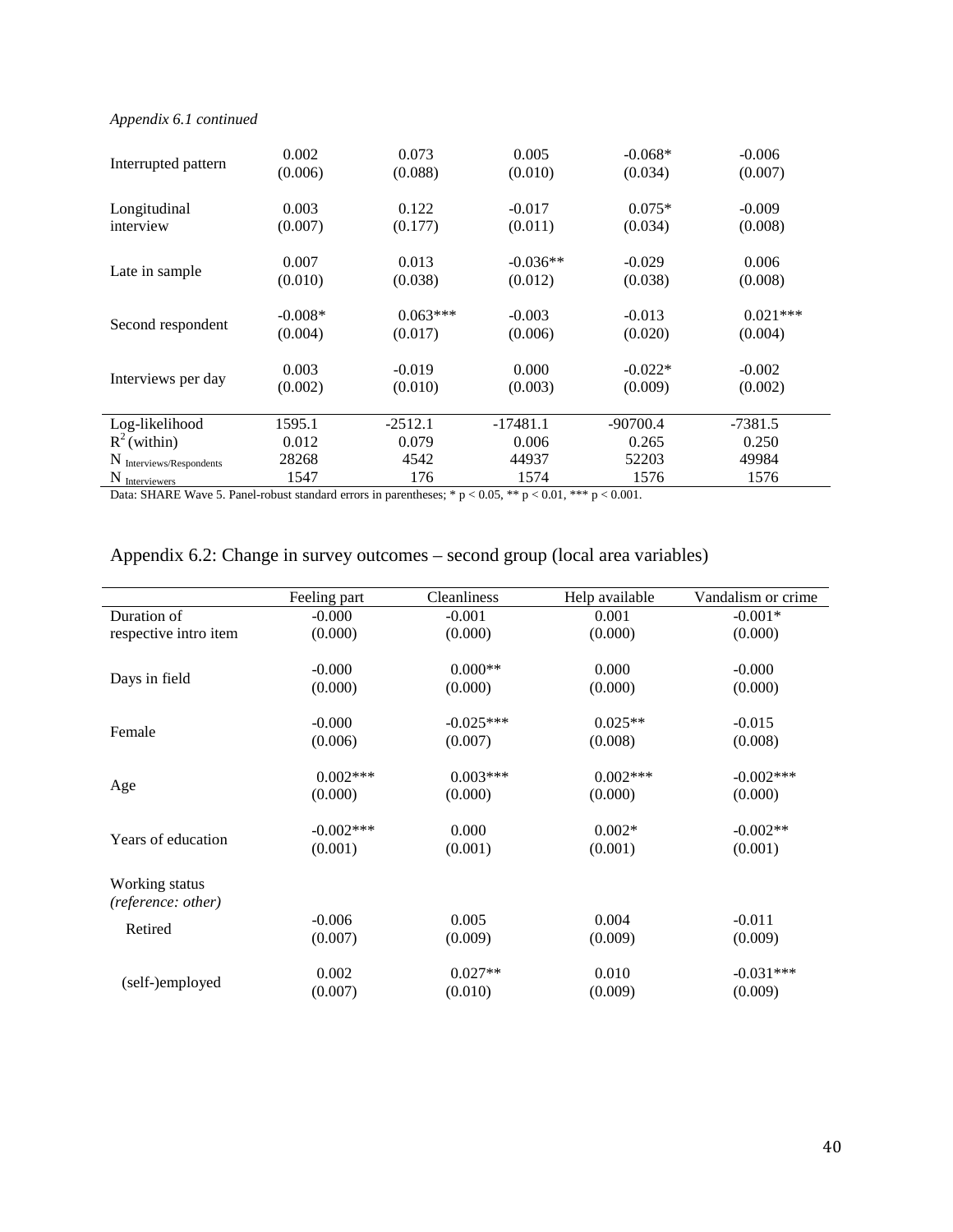### *Appendix 6.2 continued*

Household income

| (ref.2 <sup>nd</sup> quartile) |                                                                  |             |                                                                                                                                                                           |             |
|--------------------------------|------------------------------------------------------------------|-------------|---------------------------------------------------------------------------------------------------------------------------------------------------------------------------|-------------|
| $1st$ quartile                 | 0.000                                                            | $-0.004$    | 0.007                                                                                                                                                                     | 0.003       |
|                                | (0.008)                                                          | (0.011)     | (0.010)                                                                                                                                                                   | (0.011)     |
| $3rd$ quartile                 | 0.004                                                            | $0.019*$    | 0.014                                                                                                                                                                     | 0.004       |
|                                | (0.007)                                                          | (0.008)     | (0.008)                                                                                                                                                                   | (0.008)     |
| $4th$ quartile                 | 0.009                                                            | $0.022*$    | $0.027**$                                                                                                                                                                 | $-0.001$    |
|                                | (0.007)                                                          | (0.009)     | (0.008)                                                                                                                                                                   | (0.009)     |
| <b>Income Missing</b>          | $-0.002$                                                         | 0.012       | $0.018*$                                                                                                                                                                  | 0.017       |
|                                | (0.007)                                                          | (0.010)     | (0.008)<br>0.002<br>(0.003)<br>$-0.046***$<br>(0.007)<br>$0.100***$<br>(0.011)<br>0.003<br>(0.008)<br>$0.001*$<br>(0.000)<br>$0.044***$<br>(0.010)<br>$0.030*$<br>(0.012) | (0.010)     |
| Household size                 | $0.010***$                                                       | 0.003       |                                                                                                                                                                           | $-0.009**$  |
|                                | (0.002)                                                          | (0.003)     |                                                                                                                                                                           | (0.003)     |
| Urban area                     | $-0.013*$                                                        | $-0.051***$ |                                                                                                                                                                           | $0.062***$  |
|                                | (0.006)                                                          | (0.008)     |                                                                                                                                                                           | (0.008)     |
| Self-perceived                 | $0.075***$                                                       | $0.065***$  |                                                                                                                                                                           | $-0.068***$ |
| health                         | (0.009)                                                          | (0.011)     |                                                                                                                                                                           | (0.012)     |
|                                | $-0.022***$                                                      | $-0.001$    |                                                                                                                                                                           | 0.002       |
| Iadl limitations               | (0.007)                                                          | (0.009)     |                                                                                                                                                                           | (0.009)     |
|                                | 0.000                                                            | $-0.001$    |                                                                                                                                                                           | $-0.001*$   |
| Grip strength                  | (0.000)<br>(0.000)<br>$0.021*$<br>$-0.002$<br>(0.009)<br>(0.011) | (0.000)     |                                                                                                                                                                           |             |
| Social activities              |                                                                  |             |                                                                                                                                                                           | $-0.008$    |
|                                |                                                                  |             | $-0.004$<br>(0.003)<br>$-0.012$<br>(0.011)<br>$0.024*$<br>(0.011)<br>$-0.001$<br>(0.012)<br>$-0.001$<br>(0.002)<br>$-8164.8$<br>0.016<br>34168<br>1563                    | (0.011)     |
| Willing to respond             | $0.027**$                                                        | 0.016       |                                                                                                                                                                           | 0.007       |
|                                | (0.008)                                                          | (0.011)     |                                                                                                                                                                           | (0.011)     |
| Times participated             | 0.003                                                            | 0.001       |                                                                                                                                                                           | $-0.000$    |
|                                | (0.003)                                                          | (0.003)     |                                                                                                                                                                           | (0.004)     |
| Interrupted pattern            | 0.005                                                            | 0.004       |                                                                                                                                                                           | $-0.017$    |
|                                | (0.009)                                                          | (0.011)     |                                                                                                                                                                           | (0.012)     |
| Longitudinal                   | $-0.002$                                                         | $-0.014$    |                                                                                                                                                                           | $-0.001$    |
| interview                      | (0.010)                                                          | (0.013)     |                                                                                                                                                                           | (0.012)     |
|                                | $-0.004$                                                         | $-0.017$    |                                                                                                                                                                           | 0.016       |
| Late in sample                 | (0.010)                                                          | (0.011)     |                                                                                                                                                                           | (0.013)     |
|                                | $-0.002$                                                         | $-0.001$    |                                                                                                                                                                           | 0.002       |
| Interviews per day             | (0.002)                                                          | (0.002)     |                                                                                                                                                                           | (0.003)     |
| Log-likelihood                 | $-1232.3$                                                        | $-9372.8$   |                                                                                                                                                                           | $-11729.6$  |
| $R^2$ (within)                 | 0.013                                                            | 0.011       |                                                                                                                                                                           | 0.011       |
| N Interviews/Respondents       | 34664                                                            | 34692       |                                                                                                                                                                           | 34607       |
| N Interviewers                 | 1565                                                             | 1565        |                                                                                                                                                                           | 1565        |

Data: SHARE Wave 5. Panel-robust standard errors in parentheses;  $* p < 0.05$ ,  $** p < 0.01$ ,  $*** p < 0.001$ .